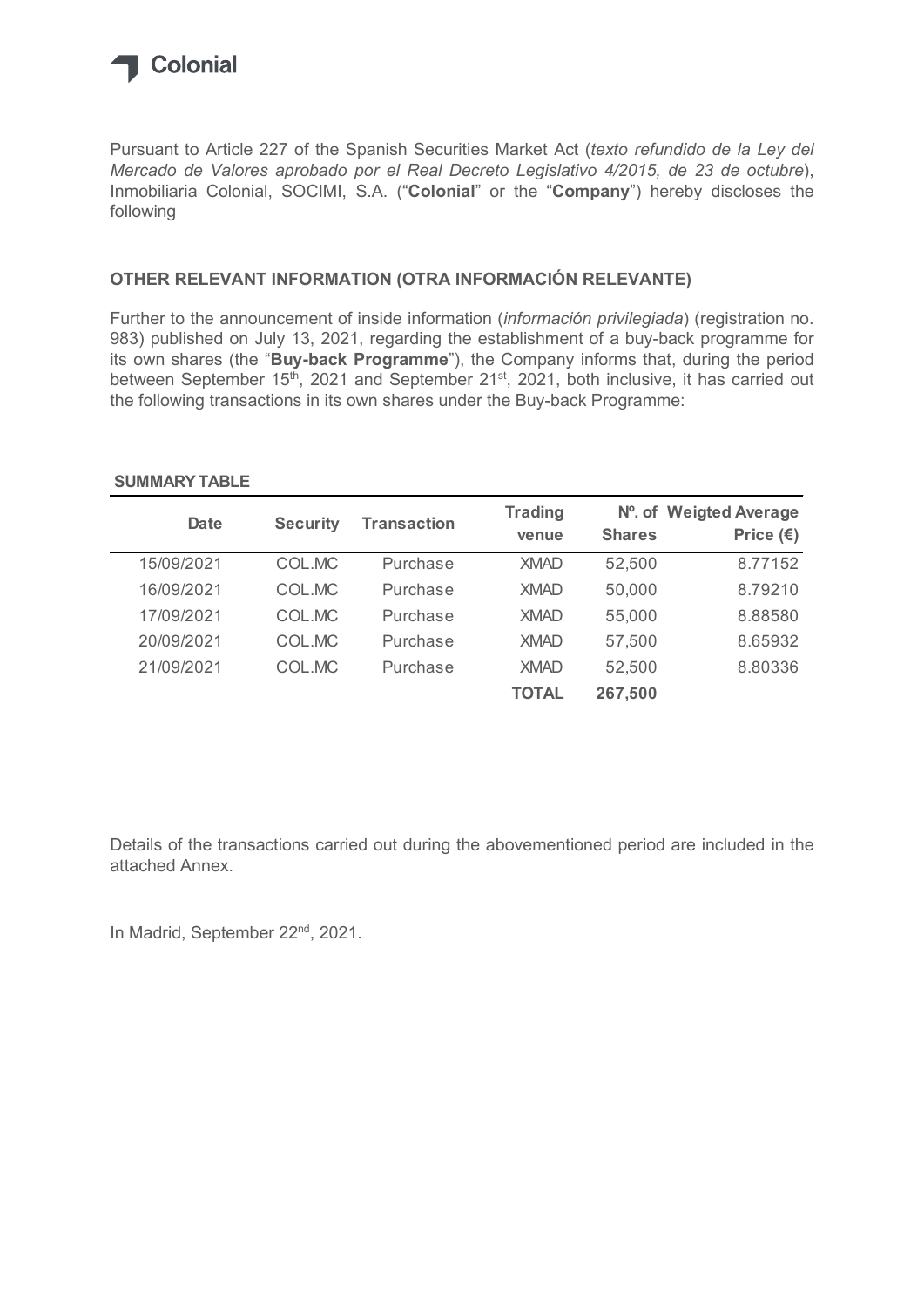

## ANNEX

|            |                 |                    | <b>ANNEX</b>         |                            |                    |                      |
|------------|-----------------|--------------------|----------------------|----------------------------|--------------------|----------------------|
| Date       | <b>Security</b> | <b>Transaction</b> | <b>Trading</b>       | $No$ . of<br><b>Shares</b> | Price $(\epsilon)$ | Intermediary         |
| 15/09/2021 | COL.MC          | Purchase           | venue<br><b>XMAD</b> | 702                        | 8.855              | Banco Sabadell, S.A. |
| 15/09/2021 | COL.MC          | Purchase           | <b>XMAD</b>          | 57                         | 8.855              | Banco Sabadell, S.A. |
| 15/09/2021 | COL.MC          | Purchase           | <b>XMAD</b>          | 218                        | 8.855              | Banco Sabadell, S.A. |
| 15/09/2021 | COL.MC          | Purchase           | <b>XMAD</b>          | 171                        | 8.855              | Banco Sabadell, S.A. |
| 15/09/2021 | COL.MC          | Purchase           | <b>XMAD</b>          | 516                        | 8.835              | Banco Sabadell, S.A. |
| 15/09/2021 | COL.MC          | Purchase           | <b>XMAD</b>          | 402                        | 8.83               | Banco Sabadell, S.A. |
| 15/09/2021 | COL.MC          | Purchase           | <b>XMAD</b>          | 88                         | 8.835              | Banco Sabadell, S.A. |
| 15/09/2021 | COL.MC          | Purchase           | <b>XMAD</b>          | 290                        | 8.835              | Banco Sabadell, S.A. |
| 15/09/2021 | COL.MC          | Purchase           | <b>XMAD</b>          | 296                        | 8.83               | Banco Sabadell, S.A. |
| 15/09/2021 | COL.MC          | Purchase           | <b>XMAD</b>          | 350                        | 8.835              | Banco Sabadell, S.A. |
| 15/09/2021 | COL.MC          | Purchase           | <b>XMAD</b>          | 24                         | 8.835              | Banco Sabadell, S.A. |
| 15/09/2021 | COL.MC          | Purchase           | <b>XMAD</b>          | 334                        | 8.86               | Banco Sabadell, S.A. |
| 15/09/2021 | COL.MC          | Purchase           | <b>XMAD</b>          | 299                        | 8.835              | Banco Sabadell, S.A. |
| 15/09/2021 | COL.MC          | Purchase           | <b>XMAD</b>          | 369                        | 8.855              | Banco Sabadell, S.A. |
| 15/09/2021 | COL.MC          | Purchase           | <b>XMAD</b>          | 191                        | 8.855              | Banco Sabadell, S.A. |
| 15/09/2021 | COL.MC          | Purchase           | <b>XMAD</b>          | 1,004                      | 8.86               | Banco Sabadell, S.A. |
| 15/09/2021 | COL.MC          | Purchase           | <b>XMAD</b>          | 244                        | 8.845              | Banco Sabadell, S.A. |
| 15/09/2021 | COL.MC          | Purchase           | <b>XMAD</b>          | 125                        | 8.845              | Banco Sabadell, S.A. |
| 15/09/2021 | COL.MC          | Purchase           | <b>XMAD</b>          | 171                        | 8.845              | Banco Sabadell, S.A. |
| 15/09/2021 | COL.MC          | Purchase           | <b>XMAD</b>          | 497                        | 8.82               | Banco Sabadell, S.A. |
| 15/09/2021 | COL.MC          | Purchase           | <b>XMAD</b>          | 104                        | 8.795              | Banco Sabadell, S.A. |
| 15/09/2021 | COL.MC          | Purchase           | <b>XMAD</b>          | 309                        | 8.85               | Banco Sabadell, S.A. |
| 15/09/2021 | COL.MC          | Purchase           | <b>XMAD</b>          | 19                         | 8.85               | Banco Sabadell, S.A. |
| 15/09/2021 | COL.MC          | Purchase           | <b>XMAD</b>          | 245                        | 8.85               | Banco Sabadell, S.A. |
| 15/09/2021 | COL.MC          | Purchase           | <b>XMAD</b>          | 152                        | 8.83               | Banco Sabadell, S.A. |
| 15/09/2021 | COL.MC          | Purchase           | <b>XMAD</b>          | 63                         | 8.83               | Banco Sabadell, S.A. |
| 15/09/2021 | COL.MC          | Purchase           | <b>XMAD</b>          | 41                         | 8.83               | Banco Sabadell, S.A. |
| 15/09/2021 | COL.MC          | Purchase           | <b>XMAD</b>          | 63                         | 8.83               | Banco Sabadell, S.A. |
| 15/09/2021 | COL.MC          | Purchase           | <b>XMAD</b>          | 437                        | 8.805              | Banco Sabadell, S.A. |
| 15/09/2021 | COL.MC          | Purchase           | <b>XMAD</b>          | 55                         | 8.83               | Banco Sabadell, S.A. |
| 15/09/2021 | COL.MC          | Purchase           | <b>XMAD</b>          | 509                        | 8.83               | Banco Sabadell, S.A. |
| 15/09/2021 | COL.MC          | Purchase           | <b>XMAD</b>          | 128                        | 8.83               | Banco Sabadell, S.A. |
| 15/09/2021 | COL.MC          | Purchase           | <b>XMAD</b>          | 283                        | 8.835              | Banco Sabadell, S.A. |
| 15/09/2021 | COL.MC          | Purchase           | <b>XMAD</b>          | 27                         | 8.825              | Banco Sabadell, S.A. |
| 15/09/2021 | COL.MC          | Purchase           | <b>XMAD</b>          | 46                         | 8.825              | Banco Sabadell, S.A. |
| 15/09/2021 | COL.MC          | Purchase           | <b>XMAD</b>          | 897                        | 8.815              | Banco Sabadell, S.A. |
| 15/09/2021 | COL.MC          | Purchase           | <b>XMAD</b>          | 290                        | 8.805              | Banco Sabadell, S.A. |
| 15/09/2021 | COL.MC          | Purchase           | <b>XMAD</b>          | 466                        | 8.85               | Banco Sabadell, S.A. |
| 15/09/2021 | COL.MC          | Purchase           | <b>XMAD</b>          | 248                        | 8.855              | Banco Sabadell, S.A. |
| 15/09/2021 | COL.MC          | Purchase           | <b>XMAD</b>          | 172                        | 8.845              | Banco Sabadell, S.A. |
| 15/09/2021 | COL.MC          | Purchase           | <b>XMAD</b>          | 478                        | 8.845              | Banco Sabadell, S.A. |
| 15/09/2021 | COL.MC          | Purchase           | <b>XMAD</b>          | 16                         | 8.835              | Banco Sabadell, S.A. |
| 15/09/2021 | COL.MC          | Purchase           | <b>XMAD</b>          | 6                          | 8.845              | Banco Sabadell, S.A. |
| 15/09/2021 | COL.MC          | Purchase           | <b>XMAD</b>          | 317                        | 8.825              | Banco Sabadell, S.A. |
|            | COL.MC          | Purchase           | <b>XMAD</b>          | 101                        | 8.845              | Banco Sabadell, S.A. |
| 15/09/2021 |                 |                    |                      |                            |                    |                      |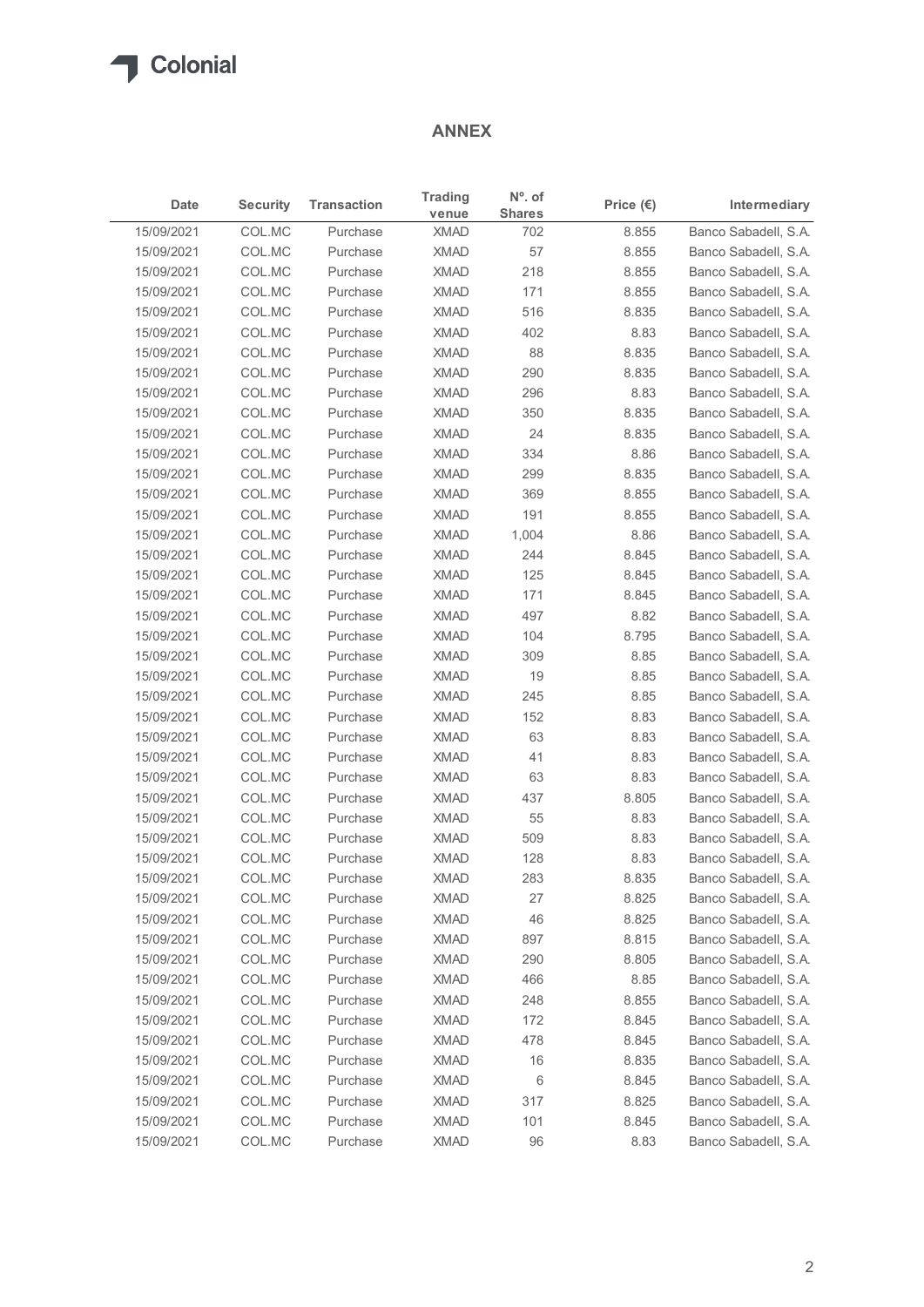

| Date                     | <b>Security</b>  | <b>Transaction</b>   | <b>Trading</b><br>venue    | N°. of<br><b>Shares</b> | Price $(\epsilon)$ | Intermediary                                 |
|--------------------------|------------------|----------------------|----------------------------|-------------------------|--------------------|----------------------------------------------|
| 15/09/2021               | COL.MC           | Purchase             | <b>XMAD</b>                | 796                     | 8.815              | Banco Sabadell, S.A.                         |
| 15/09/2021               | COL.MC           | Purchase             | <b>XMAD</b>                | 338                     | 8.83               | Banco Sabadell, S.A.                         |
| 15/09/2021               | COL.MC           | Purchase             | <b>XMAD</b>                | 879                     | 8.82               | Banco Sabadell, S.A.                         |
| 15/09/2021               | COL.MC           | Purchase             | <b>XMAD</b>                | 270                     | 8.805              | Banco Sabadell, S.A.                         |
| 15/09/2021               | COL.MC           | Purchase             | <b>XMAD</b>                | 39                      | 8.805              | Banco Sabadell, S.A.                         |
| 15/09/2021               | COL.MC           | Purchase             | <b>XMAD</b>                | 258                     | 8.81               | Banco Sabadell, S.A.                         |
| 15/09/2021               | COL.MC           | Purchase             | <b>XMAD</b>                | 266                     | 8.81               | Banco Sabadell, S.A.                         |
| 15/09/2021               | COL.MC           | Purchase             | <b>XMAD</b><br><b>XMAD</b> | 236<br>113              | 8.825              | Banco Sabadell, S.A.<br>Banco Sabadell, S.A. |
| 15/09/2021               | COL.MC           | Purchase             |                            |                         | 8.815              |                                              |
| 15/09/2021               | COL.MC<br>COL.MC | Purchase<br>Purchase | <b>XMAD</b><br><b>XMAD</b> | 359<br>301              | 8.82               | Banco Sabadell, S.A.<br>Banco Sabadell, S.A. |
| 15/09/2021<br>15/09/2021 | COL.MC           | Purchase             | <b>XMAD</b>                | 21                      | 8.83<br>8.83       | Banco Sabadell, S.A.                         |
| 15/09/2021               | COL.MC           | Purchase             | <b>XMAD</b>                | 152                     | 8.83               | Banco Sabadell, S.A.                         |
| 15/09/2021               | COL.MC           | Purchase             | XMAD                       | 164                     | 8.83               | Banco Sabadell, S.A.                         |
| 15/09/2021               | COL.MC           | Purchase             | <b>XMAD</b>                | 390                     | 8.83               | Banco Sabadell, S.A.                         |
| 15/09/2021               | COL.MC           | Purchase             | XMAD                       | 25                      | 8.83               | Banco Sabadell, S.A.                         |
| 15/09/2021               | COL.MC           | Purchase             | <b>XMAD</b>                | 307                     | 8.84               | Banco Sabadell, S.A.                         |
| 15/09/2021               | COL.MC           | Purchase             | <b>XMAD</b>                | 255                     | 8.835              | Banco Sabadell, S.A.                         |
| 15/09/2021               | COL.MC           | Purchase             | <b>XMAD</b>                | 104                     | 8.835              | Banco Sabadell, S.A.                         |
| 15/09/2021               | COL.MC           | Purchase             | <b>XMAD</b>                | 441                     | 8.84               | Banco Sabadell, S.A.                         |
| 15/09/2021               | COL.MC           | Purchase             | <b>XMAD</b>                | 465                     | 8.82               | Banco Sabadell, S.A.                         |
| 15/09/2021               | COL.MC           | Purchase             | XMAD                       | 122                     | 8.815              | Banco Sabadell, S.A.                         |
| 15/09/2021               | COL.MC           | Purchase             | <b>XMAD</b>                | 235                     | 8.815              | Banco Sabadell, S.A.                         |
| 15/09/2021               | COL.MC           | Purchase             | <b>XMAD</b>                | 323                     | 8.81               | Banco Sabadell, S.A.                         |
| 15/09/2021               | COL.MC           | Purchase             | <b>XMAD</b>                | 574                     | 8.825              | Banco Sabadell, S.A.                         |
| 15/09/2021               | COL.MC           | Purchase             | <b>XMAD</b>                | 24                      | 8.815              | Banco Sabadell, S.A.                         |
| 15/09/2021               | COL.MC           | Purchase             | <b>XMAD</b>                | 122                     | 8.835              | Banco Sabadell, S.A.                         |
| 15/09/2021               | COL.MC           | Purchase             | <b>XMAD</b>                | 650                     | 8.835              | Banco Sabadell, S.A.                         |
| 15/09/2021<br>15/09/2021 | COL.MC<br>COL.MC | Purchase<br>Purchase | <b>XMAD</b><br><b>XMAD</b> | 84<br>266               | 8.825<br>8.83      | Banco Sabadell, S.A.<br>Banco Sabadell, S.A. |
| 15/09/2021               | COL.MC           | Purchase             | <b>XMAD</b>                | 234                     | 8.715              | Banco Sabadell, S.A.                         |
| 15/09/2021               | COL.MC           | Purchase             | <b>XMAD</b>                | 92                      | 8.71               | Banco Sabadell, S.A.                         |
| 15/09/2021               | COL.MC           | Purchase             | <b>XMAD</b>                | 230                     | 8.72               | Banco Sabadell, S.A.                         |
| 15/09/2021               | COL.MC           | Purchase             | <b>XMAD</b>                | 520                     | 8.725              | Banco Sabadell, S.A.                         |
| 15/09/2021               | COL.MC           | Purchase             | <b>XMAD</b>                | 381                     | 8.725              | Banco Sabadell, S.A.                         |
| 15/09/2021               | COL.MC           | Purchase             | <b>XMAD</b>                | 406                     | 8.725              | Banco Sabadell, S.A.                         |
| 15/09/2021               | COL.MC           | Purchase             | <b>XMAD</b>                | 272                     | 8.72               | Banco Sabadell, S.A.                         |
| 15/09/2021               | COL.MC           | Purchase             | <b>XMAD</b>                | 235                     | 8.72               | Banco Sabadell, S.A.                         |
| 15/09/2021               | COL.MC           | Purchase             | <b>XMAD</b>                | 799                     | 8.72               | Banco Sabadell, S.A.                         |
| 15/09/2021               | COL.MC           | Purchase             | <b>XMAD</b>                | 238                     | 8.715              | Banco Sabadell, S.A.                         |
| 15/09/2021               | COL.MC           | Purchase             | <b>XMAD</b>                | 13                      | 8.725              | Banco Sabadell, S.A.                         |
| 15/09/2021               | COL.MC           | Purchase             | <b>XMAD</b>                | 406                     | 8.725              | Banco Sabadell, S.A.                         |
| 15/09/2021               | COL.MC           | Purchase             | <b>XMAD</b>                | 282                     | 8.73               | Banco Sabadell, S.A.                         |
| 15/09/2021               | COL.MC           | Purchase             | <b>XMAD</b>                | 144                     | 8.745              | Banco Sabadell, S.A.                         |
| 15/09/2021               | COL.MC           | Purchase             | <b>XMAD</b>                | 314                     | 8.73               | Banco Sabadell, S.A.                         |
| 15/09/2021               | COL.MC           | Purchase             | <b>XMAD</b>                | 355                     | 8.725              | Banco Sabadell, S.A.                         |
| 15/09/2021               | COL.MC           | Purchase             | <b>XMAD</b>                | 275                     | 8.725              | Banco Sabadell, S.A.                         |
| 15/09/2021               | COL.MC           | Purchase             | <b>XMAD</b>                | 80                      | 8.725              | Banco Sabadell, S.A.                         |
| 15/09/2021               | COL.MC           | Purchase             | <b>XMAD</b>                | 370                     | 8.72               | Banco Sabadell, S.A.                         |
| 15/09/2021               | COL.MC           | Purchase             | <b>XMAD</b>                | 206                     | 8.725              | Banco Sabadell, S.A.                         |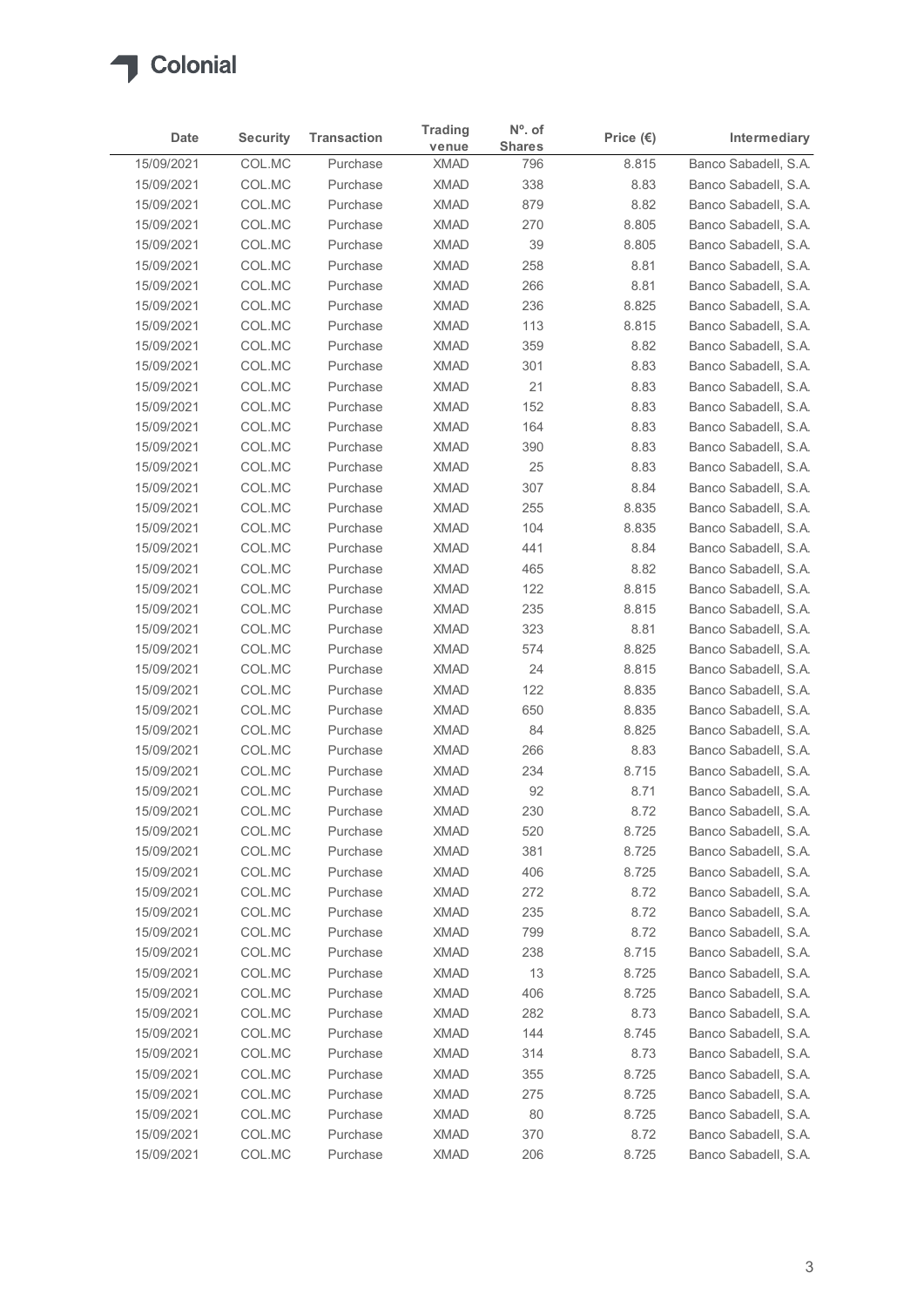

|                          |                  |                      | <b>Trading</b>             | $N^{\circ}$ . of |                    |                                              |
|--------------------------|------------------|----------------------|----------------------------|------------------|--------------------|----------------------------------------------|
| Date                     | <b>Security</b>  | <b>Transaction</b>   | venue                      | <b>Shares</b>    | Price $(\epsilon)$ | Intermediary<br>Banco Sabadell, S.A.         |
| 15/09/2021<br>15/09/2021 | COL.MC<br>COL.MC | Purchase<br>Purchase | <b>XMAD</b><br><b>XMAD</b> | 123<br>244       | 8.715<br>8.715     | Banco Sabadell, S.A.                         |
| 15/09/2021               | COL.MC           | Purchase             | <b>XMAD</b>                | 333              | 8.745              | Banco Sabadell, S.A.                         |
| 15/09/2021               | COL.MC           | Purchase             | <b>XMAD</b>                | 177              | 8.735              | Banco Sabadell, S.A.                         |
| 15/09/2021               | COL.MC           | Purchase             | <b>XMAD</b>                | 372              | 8.735              | Banco Sabadell, S.A.                         |
| 15/09/2021               | COL.MC           | Purchase             | <b>XMAD</b>                | $90\,$           | 8.745              | Banco Sabadell, S.A.                         |
| 15/09/2021               | COL.MC           | Purchase             | <b>XMAD</b>                | 263              | 8.74               | Banco Sabadell, S.A.                         |
| 15/09/2021<br>15/09/2021 | COL.MC<br>COL.MC | Purchase<br>Purchase | <b>XMAD</b><br><b>XMAD</b> | 337<br>336       | 8.735<br>8.735     | Banco Sabadell, S.A.<br>Banco Sabadell, S.A. |
| 15/09/2021               | COL.MC           | Purchase             | <b>XMAD</b>                | 165              | 8.735              | Banco Sabadell, S.A.                         |
| 15/09/2021               | COL.MC           | Purchase             | <b>XMAD</b>                | 465              | 8.725              | Banco Sabadell, S.A.                         |
| 15/09/2021               | COL.MC           | Purchase             | <b>XMAD</b>                | 306              | 8.72               | Banco Sabadell, S.A.                         |
| 15/09/2021               | COL.MC           | Purchase             | <b>XMAD</b>                | 27               | 8.72               | Banco Sabadell, S.A.                         |
| 15/09/2021               | COL.MC           | Purchase             | <b>XMAD</b>                | 135              | 8.735              | Banco Sabadell, S.A.                         |
| 15/09/2021<br>15/09/2021 | COL.MC<br>COL.MC | Purchase<br>Purchase | <b>XMAD</b><br><b>XMAD</b> | 106<br>58        | 8.72<br>8.72       | Banco Sabadell, S.A.<br>Banco Sabadell, S.A. |
| 15/09/2021               | COL.MC           | Purchase             | <b>XMAD</b>                | 109              | 8.72               | Banco Sabadell, S.A.                         |
| 15/09/2021               | COL.MC           | Purchase             | <b>XMAD</b>                | 594              | 8.73               | Banco Sabadell, S.A.                         |
| 15/09/2021               | COL.MC           | Purchase             | <b>XMAD</b>                | 51               | 8.735              | Banco Sabadell, S.A.                         |
| 15/09/2021               | COL.MC           | Purchase             | <b>XMAD</b>                | 127              | 8.745              | Banco Sabadell, S.A.                         |
| 15/09/2021               | COL.MC           | Purchase             | <b>XMAD</b>                | 659              | 8.77               | Banco Sabadell, S.A.                         |
| 15/09/2021               | COL.MC           | Purchase             | <b>XMAD</b>                | 238              | 8.765              | Banco Sabadell, S.A.                         |
| 15/09/2021               | COL.MC           | Purchase             | <b>XMAD</b>                | 159<br>42        | 8.77<br>8.77       | Banco Sabadell, S.A.                         |
| 15/09/2021<br>15/09/2021 | COL.MC<br>COL.MC | Purchase<br>Purchase | <b>XMAD</b><br><b>XMAD</b> | 159              | 8.77               | Banco Sabadell, S.A.<br>Banco Sabadell, S.A. |
| 15/09/2021               | COL.MC           | Purchase             | <b>XMAD</b>                | 58               | 8.765              | Banco Sabadell, S.A.                         |
| 15/09/2021               | COL.MC           | Purchase             | <b>XMAD</b>                | 215              | 8.755              | Banco Sabadell, S.A.                         |
| 15/09/2021               | COL.MC           | Purchase             | <b>XMAD</b>                | 296              | 8.755              | Banco Sabadell, S.A.                         |
| 15/09/2021               | COL.MC           | Purchase             | <b>XMAD</b>                | 243              | 8.745              | Banco Sabadell, S.A.                         |
| 15/09/2021               | COL.MC           | Purchase             | <b>XMAD</b>                | 288              | 8.765              | Banco Sabadell, S.A.                         |
| 15/09/2021               | COL.MC           | Purchase             | <b>XMAD</b>                | 45               | 8.765              | Banco Sabadell, S.A.                         |
| 15/09/2021<br>15/09/2021 | COL.MC<br>COL.MC | Purchase<br>Purchase | <b>XMAD</b><br><b>XMAD</b> | 528<br>413       | 8.765<br>8.77      | Banco Sabadell, S.A.<br>Banco Sabadell, S.A. |
| 15/09/2021               | COL.MC           | Purchase             | <b>XMAD</b>                | 60               | 8.765              | Banco Sabadell, S.A.                         |
| 15/09/2021               | COL.MC           | Purchase             | <b>XMAD</b>                | 174              | 8.765              | Banco Sabadell, S.A.                         |
| 15/09/2021               | COL.MC           | Purchase             | <b>XMAD</b>                | 657              | 8.77               | Banco Sabadell, S.A.                         |
| 15/09/2021               | COL.MC           | Purchase             | <b>XMAD</b>                | 287              | 8.755              | Banco Sabadell, S.A.                         |
| 15/09/2021               | COL.MC           | Purchase             | <b>XMAD</b>                | $\mathbf{1}$     | 8.755              | Banco Sabadell, S.A.                         |
| 15/09/2021               | COL.MC           | Purchase             | <b>XMAD</b>                | 367              | 8.76               | Banco Sabadell, S.A.                         |
| 15/09/2021               | COL.MC           | Purchase             | <b>XMAD</b>                | $\mathbf{1}$     | 8.81               | Banco Sabadell, S.A.                         |
| 15/09/2021<br>15/09/2021 | COL.MC           | Purchase<br>Purchase | <b>XMAD</b><br><b>XMAD</b> | 17               | 8.81<br>8.815      | Banco Sabadell, S.A.<br>Banco Sabadell, S.A. |
| 15/09/2021               | COL.MC<br>COL.MC | Purchase             | <b>XMAD</b>                | 348<br>32        | 8.81               | Banco Sabadell, S.A.                         |
| 15/09/2021               | COL.MC           | Purchase             | <b>XMAD</b>                | 298              | 8.805              | Banco Sabadell, S.A.                         |
| 15/09/2021               | COL.MC           | Purchase             | <b>XMAD</b>                | 90               | 8.795              | Banco Sabadell, S.A.                         |
| 15/09/2021               | COL.MC           | Purchase             | <b>XMAD</b>                | 286              | 8.79               | Banco Sabadell, S.A.                         |
| 15/09/2021               | COL.MC           | Purchase             | <b>XMAD</b>                | 313              | 8.79               | Banco Sabadell, S.A.                         |
| 15/09/2021               | COL.MC           | Purchase             | <b>XMAD</b>                | 36               | 8.79               | Banco Sabadell, S.A.                         |
| 15/09/2021               | COL.MC           | Purchase             | <b>XMAD</b>                | 360              | 8.785              | Banco Sabadell, S.A.                         |
| 15/09/2021               | COL.MC           | Purchase             | <b>XMAD</b>                | 216              | 8.77               | Banco Sabadell, S.A.                         |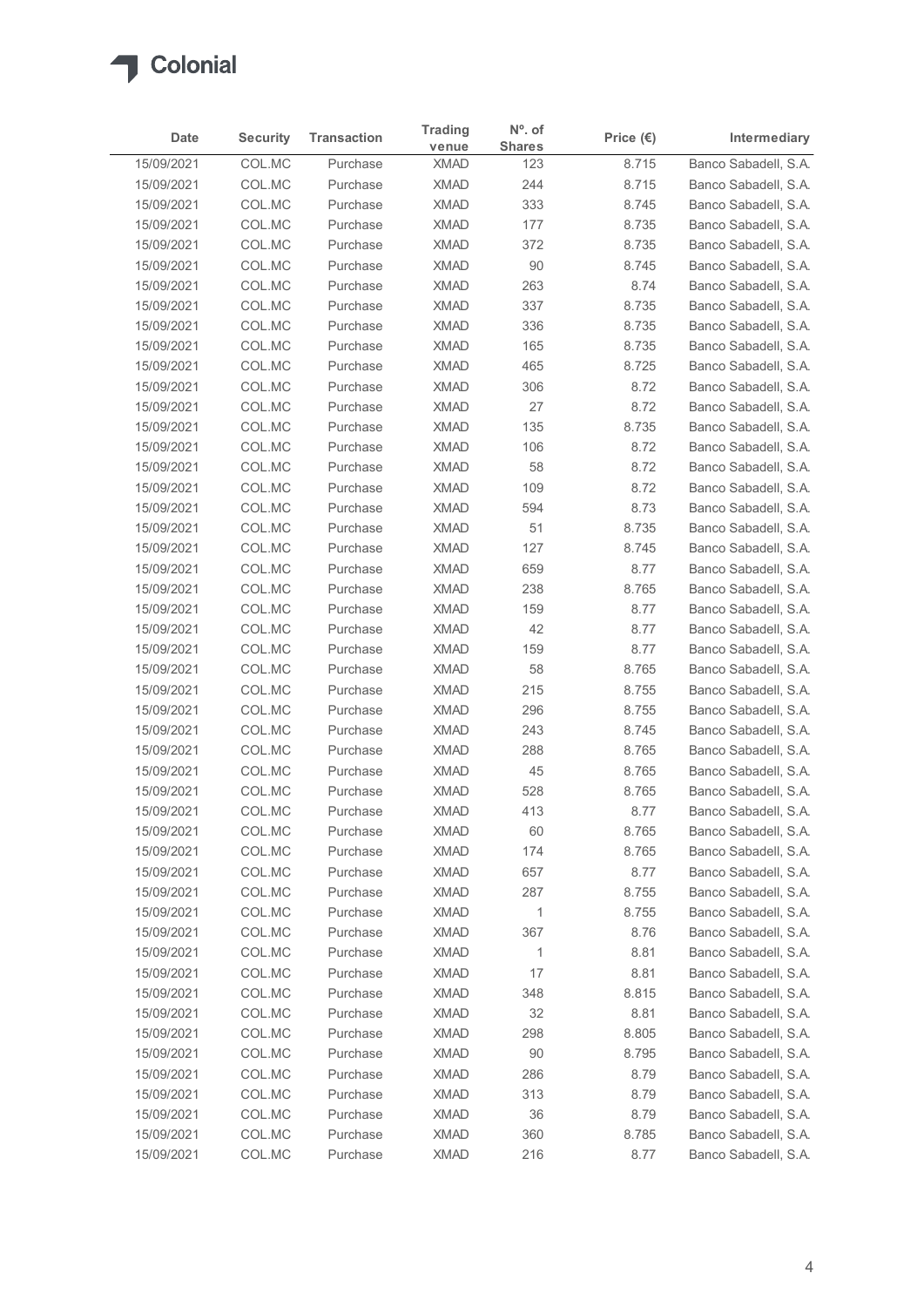

| Date<br>15/09/2021<br>15/09/2021<br>15/09/2021<br>15/09/2021<br>15/09/2021<br>15/09/2021<br>15/09/2021<br>15/09/2021<br>15/09/2021 | <b>Security</b><br>COL.MC<br>COL.MC<br>COL.MC | <b>Transaction</b>   |                            |                      | Price $(\epsilon)$ |                                              |
|------------------------------------------------------------------------------------------------------------------------------------|-----------------------------------------------|----------------------|----------------------------|----------------------|--------------------|----------------------------------------------|
|                                                                                                                                    |                                               | Purchase             | venue<br><b>XMAD</b>       | <b>Shares</b><br>122 | 8.77               | Intermediary<br>Banco Sabadell, S.A.         |
|                                                                                                                                    |                                               | Purchase             | <b>XMAD</b>                | 367                  | 8.78               | Banco Sabadell, S.A.                         |
|                                                                                                                                    |                                               | Purchase             | <b>XMAD</b>                | 121                  | 8.79               | Banco Sabadell, S.A.                         |
|                                                                                                                                    | COL.MC                                        | Purchase             | <b>XMAD</b>                | 237                  | 8.775              | Banco Sabadell, S.A.                         |
|                                                                                                                                    | COL.MC                                        | Purchase             | <b>XMAD</b>                | 96                   | 8.77               | Banco Sabadell, S.A.                         |
|                                                                                                                                    | COL.MC                                        | Purchase             | <b>XMAD</b>                | 245                  | 8.77               | Banco Sabadell, S.A.                         |
|                                                                                                                                    | COL.MC<br>COL.MC                              | Purchase<br>Purchase | <b>XMAD</b><br><b>XMAD</b> | 523<br>113           | 8.715<br>8.705     | Banco Sabadell, S.A.<br>Banco Sabadell, S.A. |
|                                                                                                                                    | COL.MC                                        | Purchase             | <b>XMAD</b>                | 338                  | 8.715              | Banco Sabadell, S.A.                         |
| 15/09/2021                                                                                                                         | COL.MC                                        | Purchase             | <b>XMAD</b>                | 28                   | 8.725              | Banco Sabadell, S.A.                         |
| 15/09/2021                                                                                                                         | COL.MC                                        | Purchase             | <b>XMAD</b>                | 160                  | 8.73               | Banco Sabadell, S.A.                         |
| 15/09/2021                                                                                                                         | COL.MC                                        | Purchase             | <b>XMAD</b>                | 23                   | 8.72               | Banco Sabadell, S.A.                         |
| 15/09/2021                                                                                                                         | COL.MC                                        | Purchase             | <b>XMAD</b>                | 23                   | 8.72               | Banco Sabadell, S.A.                         |
| 15/09/2021                                                                                                                         | COL.MC                                        | Purchase             | <b>XMAD</b>                | 567                  | 8.72               | Banco Sabadell, S.A.                         |
| 15/09/2021                                                                                                                         | COL.MC                                        | Purchase             | <b>XMAD</b>                | 51                   | 8.715              | Banco Sabadell, S.A.                         |
| 15/09/2021<br>15/09/2021                                                                                                           | COL.MC<br>COL.MC                              | Purchase<br>Purchase | XMAD<br><b>XMAD</b>        | 271<br>233           | 8.72<br>8.72       | Banco Sabadell, S.A.<br>Banco Sabadell, S.A. |
| 15/09/2021                                                                                                                         | COL.MC                                        | Purchase             | <b>XMAD</b>                | 337                  | 8.715              | Banco Sabadell, S.A.                         |
| 15/09/2021                                                                                                                         | COL.MC                                        | Purchase             | <b>XMAD</b>                | 266                  | 8.71               | Banco Sabadell, S.A.                         |
| 15/09/2021                                                                                                                         | COL.MC                                        | Purchase             | <b>XMAD</b>                | 6                    | 8.7                | Banco Sabadell, S.A.                         |
| 15/09/2021                                                                                                                         | COL.MC                                        | Purchase             | <b>XMAD</b>                | 318                  | 8.7                | Banco Sabadell, S.A.                         |
| 15/09/2021                                                                                                                         | COL.MC                                        | Purchase             | XMAD                       | 2,145                | 8.725              | Banco Sabadell, S.A.                         |
| 15/09/2021                                                                                                                         | COL.MC                                        | Purchase             | <b>XMAD</b>                | 288                  | 8.725              | Banco Sabadell, S.A.                         |
| 15/09/2021                                                                                                                         | COL.MC                                        | Purchase             | <b>XMAD</b>                | 406                  | 8.715              | Banco Sabadell, S.A.                         |
| 15/09/2021                                                                                                                         | COL.MC                                        | Purchase             | <b>XMAD</b>                | 1,467                | 8.715              | Banco Sabadell, S.A.                         |
| 15/09/2021<br>15/09/2021                                                                                                           | COL.MC<br>COL.MC                              | Purchase<br>Purchase | <b>XMAD</b><br><b>XMAD</b> | 1,041<br>2,557       | 8.715<br>8.71      | Banco Sabadell, S.A.<br>Banco Sabadell, S.A. |
| 15/09/2021                                                                                                                         | COL.MC                                        | Purchase             | <b>XMAD</b>                | 99                   | 8.7                | Banco Sabadell, S.A.                         |
| 15/09/2021                                                                                                                         | COL.MC                                        | Purchase             | <b>XMAD</b>                | 500                  | 8.7                | Banco Sabadell, S.A.                         |
| 15/09/2021                                                                                                                         | COL.MC                                        | Purchase             | <b>XMAD</b>                | 1,901                | 8.7                | Banco Sabadell, S.A.                         |
| 16/09/2021                                                                                                                         | COL.MC                                        | Purchase             | <b>XMAD</b>                | 76                   | 8.725              | Banco Sabadell, S.A.                         |
| 16/09/2021                                                                                                                         | COL.MC                                        | Purchase             | <b>XMAD</b>                | 230                  | 8.725              | Banco Sabadell, S.A.                         |
| 16/09/2021                                                                                                                         | COL.MC                                        | Purchase             | <b>XMAD</b>                | 76                   | 8.725              | Banco Sabadell, S.A.                         |
| 16/09/2021                                                                                                                         | COL.MC                                        | Purchase             | <b>XMAD</b>                | 171                  | 8.745              | Banco Sabadell, S.A.                         |
| 16/09/2021                                                                                                                         | COL.MC                                        | Purchase             | <b>XMAD</b>                | 26                   | 8.745              | Banco Sabadell, S.A.                         |
| 16/09/2021                                                                                                                         | COL.MC                                        | Purchase             | <b>XMAD</b>                | 492                  | 8.74               | Banco Sabadell, S.A.                         |
| 16/09/2021<br>16/09/2021                                                                                                           | COL.MC<br>COL.MC                              | Purchase<br>Purchase | <b>XMAD</b><br><b>XMAD</b> | 611<br>413           | 8.74<br>8.74       | Banco Sabadell, S.A.<br>Banco Sabadell, S.A. |
| 16/09/2021                                                                                                                         | COL.MC                                        | Purchase             | <b>XMAD</b>                | 784                  | 8.79               | Banco Sabadell, S.A.                         |
| 16/09/2021                                                                                                                         | COL.MC                                        | Purchase             | <b>XMAD</b>                | 279                  | 8.815              | Banco Sabadell, S.A.                         |
| 16/09/2021                                                                                                                         | COL.MC                                        | Purchase             | <b>XMAD</b>                | 25                   | 8.81               | Banco Sabadell, S.A.                         |
| 16/09/2021                                                                                                                         | COL.MC                                        | Purchase             | <b>XMAD</b>                | 563                  | 8.805              | Banco Sabadell, S.A.                         |
| 16/09/2021                                                                                                                         | COL.MC                                        | Purchase             | <b>XMAD</b>                | 454                  | 8.825              | Banco Sabadell, S.A.                         |
| 16/09/2021                                                                                                                         | COL.MC                                        | Purchase             | <b>XMAD</b>                | 375                  | 8.815              | Banco Sabadell, S.A.                         |
| 16/09/2021                                                                                                                         | COL.MC                                        | Purchase             | <b>XMAD</b>                | 297                  | 8.81               | Banco Sabadell, S.A.                         |
| 16/09/2021                                                                                                                         | COL.MC                                        | Purchase             | <b>XMAD</b>                | 357                  | 8.825              | Banco Sabadell, S.A.                         |
| 16/09/2021<br>16/09/2021                                                                                                           | COL.MC<br>COL.MC                              | Purchase<br>Purchase | <b>XMAD</b><br><b>XMAD</b> | 54<br>313            | 8.835<br>8.825     | Banco Sabadell, S.A.<br>Banco Sabadell, S.A. |
| 16/09/2021                                                                                                                         | COL.MC                                        | Purchase             | <b>XMAD</b>                | 574                  | 8.845              | Banco Sabadell, S.A.                         |
| 16/09/2021                                                                                                                         | COL.MC                                        | Purchase             | <b>XMAD</b>                | 671                  | 8.83               | Banco Sabadell, S.A.                         |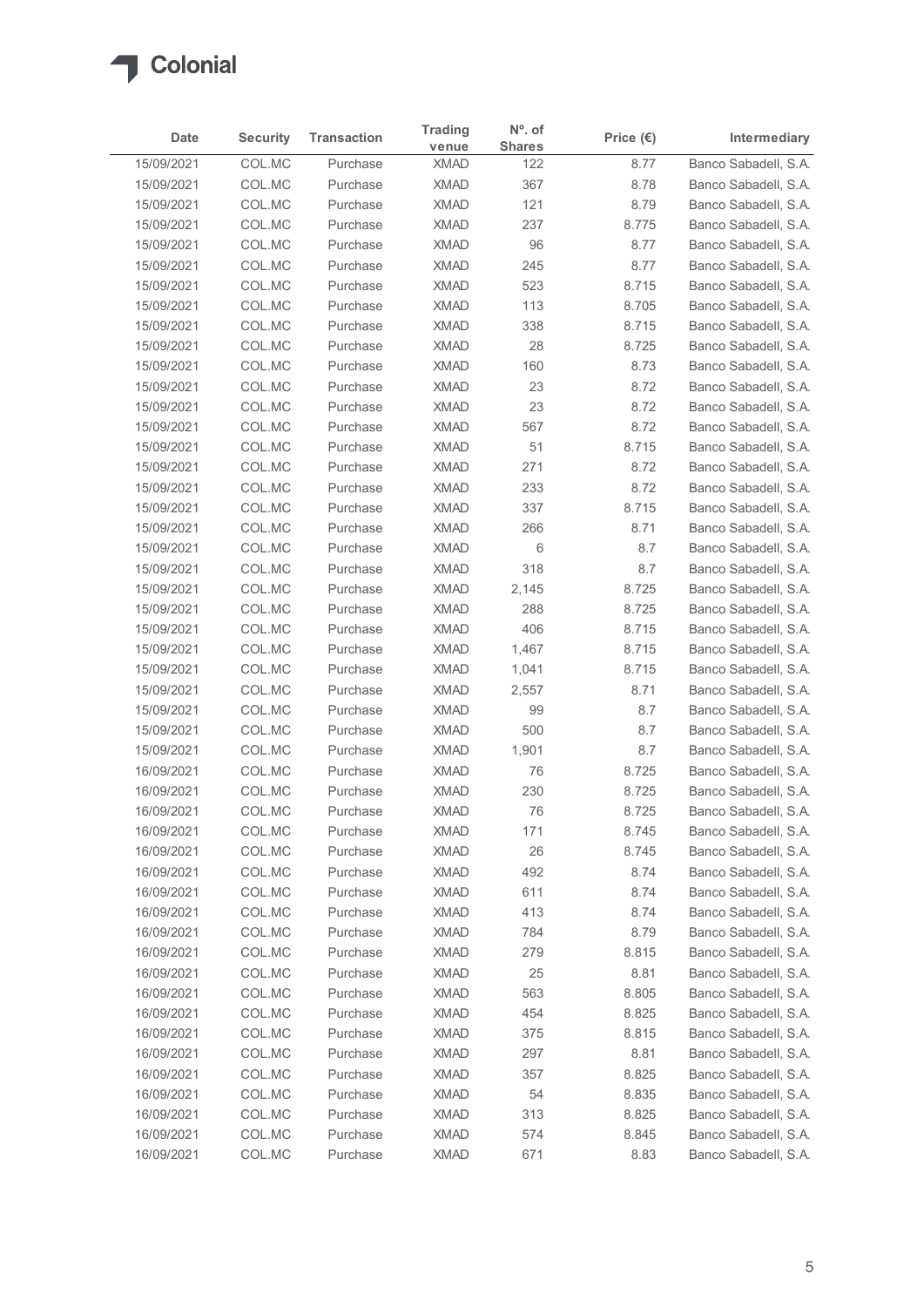

| Date<br>16/09/2021<br>16/09/2021<br>16/09/2021<br>16/09/2021<br>16/09/2021<br>16/09/2021<br>16/09/2021<br>16/09/2021<br>16/09/2021<br>16/09/2021<br>16/09/2021<br>16/09/2021<br>16/09/2021<br>16/09/2021<br>16/09/2021<br>16/09/2021<br>16/09/2021<br>16/09/2021<br>16/09/2021<br>16/09/2021<br>16/09/2021<br>16/09/2021<br>16/09/2021<br>16/09/2021<br>16/09/2021 | <b>Security</b><br>COL.MC<br>COL.MC<br>COL.MC<br>COL.MC<br>COL.MC<br>COL.MC<br>COL.MC<br>COL.MC<br>COL.MC<br>COL.MC<br>COL.MC<br>COL.MC<br>COL.MC<br>COL.MC<br>COL.MC<br>COL.MC<br>COL.MC<br>COL.MC<br>COL.MC | <b>Transaction</b><br>Purchase<br>Purchase<br>Purchase<br>Purchase<br>Purchase<br>Purchase<br>Purchase<br>Purchase<br>Purchase<br>Purchase<br>Purchase<br>Purchase<br>Purchase<br>Purchase<br>Purchase<br>Purchase<br>Purchase | <b>Trading</b><br>venue<br><b>XMAD</b><br><b>XMAD</b><br><b>XMAD</b><br><b>XMAD</b><br><b>XMAD</b><br><b>XMAD</b><br><b>XMAD</b><br><b>XMAD</b><br><b>XMAD</b><br><b>XMAD</b><br><b>XMAD</b><br><b>XMAD</b><br><b>XMAD</b><br>XMAD | $N^{\circ}$ . of<br><b>Shares</b><br>345<br>303<br>282<br>368<br>65<br>172<br>9<br>572<br>308<br>87<br>371 | Price $(\epsilon)$<br>8.88<br>8.875<br>8.87<br>8.87<br>8.885<br>8.885<br>8.885<br>8.89<br>8.85 | Intermediary<br>Banco Sabadell, S.A.<br>Banco Sabadell, S.A.<br>Banco Sabadell, S.A.<br>Banco Sabadell, S.A.<br>Banco Sabadell, S.A.<br>Banco Sabadell, S.A.<br>Banco Sabadell, S.A. |
|--------------------------------------------------------------------------------------------------------------------------------------------------------------------------------------------------------------------------------------------------------------------------------------------------------------------------------------------------------------------|---------------------------------------------------------------------------------------------------------------------------------------------------------------------------------------------------------------|--------------------------------------------------------------------------------------------------------------------------------------------------------------------------------------------------------------------------------|------------------------------------------------------------------------------------------------------------------------------------------------------------------------------------------------------------------------------------|------------------------------------------------------------------------------------------------------------|------------------------------------------------------------------------------------------------|--------------------------------------------------------------------------------------------------------------------------------------------------------------------------------------|
|                                                                                                                                                                                                                                                                                                                                                                    |                                                                                                                                                                                                               |                                                                                                                                                                                                                                |                                                                                                                                                                                                                                    |                                                                                                            |                                                                                                |                                                                                                                                                                                      |
|                                                                                                                                                                                                                                                                                                                                                                    |                                                                                                                                                                                                               |                                                                                                                                                                                                                                |                                                                                                                                                                                                                                    |                                                                                                            |                                                                                                |                                                                                                                                                                                      |
|                                                                                                                                                                                                                                                                                                                                                                    |                                                                                                                                                                                                               |                                                                                                                                                                                                                                |                                                                                                                                                                                                                                    |                                                                                                            |                                                                                                |                                                                                                                                                                                      |
|                                                                                                                                                                                                                                                                                                                                                                    |                                                                                                                                                                                                               |                                                                                                                                                                                                                                |                                                                                                                                                                                                                                    |                                                                                                            |                                                                                                |                                                                                                                                                                                      |
|                                                                                                                                                                                                                                                                                                                                                                    |                                                                                                                                                                                                               |                                                                                                                                                                                                                                |                                                                                                                                                                                                                                    |                                                                                                            |                                                                                                |                                                                                                                                                                                      |
|                                                                                                                                                                                                                                                                                                                                                                    |                                                                                                                                                                                                               |                                                                                                                                                                                                                                |                                                                                                                                                                                                                                    |                                                                                                            |                                                                                                |                                                                                                                                                                                      |
|                                                                                                                                                                                                                                                                                                                                                                    |                                                                                                                                                                                                               |                                                                                                                                                                                                                                |                                                                                                                                                                                                                                    |                                                                                                            |                                                                                                |                                                                                                                                                                                      |
|                                                                                                                                                                                                                                                                                                                                                                    |                                                                                                                                                                                                               |                                                                                                                                                                                                                                |                                                                                                                                                                                                                                    |                                                                                                            |                                                                                                | Banco Sabadell, S.A.                                                                                                                                                                 |
|                                                                                                                                                                                                                                                                                                                                                                    |                                                                                                                                                                                                               |                                                                                                                                                                                                                                |                                                                                                                                                                                                                                    |                                                                                                            | 8.865                                                                                          | Banco Sabadell, S.A.<br>Banco Sabadell, S.A.                                                                                                                                         |
|                                                                                                                                                                                                                                                                                                                                                                    |                                                                                                                                                                                                               |                                                                                                                                                                                                                                |                                                                                                                                                                                                                                    |                                                                                                            | 8.88                                                                                           | Banco Sabadell, S.A.                                                                                                                                                                 |
|                                                                                                                                                                                                                                                                                                                                                                    |                                                                                                                                                                                                               |                                                                                                                                                                                                                                |                                                                                                                                                                                                                                    | 301                                                                                                        | 8.895                                                                                          | Banco Sabadell, S.A.                                                                                                                                                                 |
|                                                                                                                                                                                                                                                                                                                                                                    |                                                                                                                                                                                                               |                                                                                                                                                                                                                                |                                                                                                                                                                                                                                    | 191                                                                                                        | 8.895                                                                                          | Banco Sabadell, S.A.                                                                                                                                                                 |
|                                                                                                                                                                                                                                                                                                                                                                    |                                                                                                                                                                                                               |                                                                                                                                                                                                                                |                                                                                                                                                                                                                                    | 55                                                                                                         | 8.875                                                                                          | Banco Sabadell, S.A.                                                                                                                                                                 |
|                                                                                                                                                                                                                                                                                                                                                                    |                                                                                                                                                                                                               |                                                                                                                                                                                                                                | XMAD                                                                                                                                                                                                                               | 270                                                                                                        | 8.875                                                                                          | Banco Sabadell, S.A.                                                                                                                                                                 |
|                                                                                                                                                                                                                                                                                                                                                                    |                                                                                                                                                                                                               |                                                                                                                                                                                                                                | <b>XMAD</b>                                                                                                                                                                                                                        | 150                                                                                                        | 8.895                                                                                          | Banco Sabadell, S.A.                                                                                                                                                                 |
|                                                                                                                                                                                                                                                                                                                                                                    |                                                                                                                                                                                                               |                                                                                                                                                                                                                                | <b>XMAD</b>                                                                                                                                                                                                                        | 310                                                                                                        | 8.885                                                                                          | Banco Sabadell, S.A.                                                                                                                                                                 |
|                                                                                                                                                                                                                                                                                                                                                                    |                                                                                                                                                                                                               | Purchase<br>Purchase                                                                                                                                                                                                           | <b>XMAD</b><br><b>XMAD</b>                                                                                                                                                                                                         | 81<br>53                                                                                                   | 8.875<br>8.835                                                                                 | Banco Sabadell, S.A.<br>Banco Sabadell, S.A.                                                                                                                                         |
|                                                                                                                                                                                                                                                                                                                                                                    | COL.MC                                                                                                                                                                                                        | Purchase                                                                                                                                                                                                                       | <b>XMAD</b>                                                                                                                                                                                                                        | 134                                                                                                        | 8.835                                                                                          | Banco Sabadell, S.A.                                                                                                                                                                 |
|                                                                                                                                                                                                                                                                                                                                                                    | COL.MC                                                                                                                                                                                                        | Purchase                                                                                                                                                                                                                       | <b>XMAD</b>                                                                                                                                                                                                                        | 219                                                                                                        | 8.85                                                                                           | Banco Sabadell, S.A.                                                                                                                                                                 |
|                                                                                                                                                                                                                                                                                                                                                                    | COL.MC                                                                                                                                                                                                        | Purchase                                                                                                                                                                                                                       | XMAD                                                                                                                                                                                                                               | 75                                                                                                         | 8.85                                                                                           | Banco Sabadell, S.A.                                                                                                                                                                 |
|                                                                                                                                                                                                                                                                                                                                                                    | COL.MC                                                                                                                                                                                                        | Purchase                                                                                                                                                                                                                       | <b>XMAD</b>                                                                                                                                                                                                                        | 197                                                                                                        | 8.84                                                                                           | Banco Sabadell, S.A.                                                                                                                                                                 |
|                                                                                                                                                                                                                                                                                                                                                                    | COL.MC                                                                                                                                                                                                        | Purchase                                                                                                                                                                                                                       | <b>XMAD</b>                                                                                                                                                                                                                        | 132                                                                                                        | 8.855                                                                                          | Banco Sabadell, S.A.                                                                                                                                                                 |
|                                                                                                                                                                                                                                                                                                                                                                    | COL.MC                                                                                                                                                                                                        | Purchase                                                                                                                                                                                                                       | <b>XMAD</b>                                                                                                                                                                                                                        | 256                                                                                                        | 8.845                                                                                          | Banco Sabadell, S.A.                                                                                                                                                                 |
| 16/09/2021                                                                                                                                                                                                                                                                                                                                                         | COL.MC                                                                                                                                                                                                        | Purchase                                                                                                                                                                                                                       | <b>XMAD</b>                                                                                                                                                                                                                        | 55                                                                                                         | 8.845                                                                                          | Banco Sabadell, S.A.                                                                                                                                                                 |
| 16/09/2021                                                                                                                                                                                                                                                                                                                                                         | COL.MC                                                                                                                                                                                                        | Purchase                                                                                                                                                                                                                       | <b>XMAD</b>                                                                                                                                                                                                                        | 188                                                                                                        | 8.825                                                                                          | Banco Sabadell, S.A.                                                                                                                                                                 |
| 16/09/2021<br>16/09/2021                                                                                                                                                                                                                                                                                                                                           | COL.MC<br>COL.MC                                                                                                                                                                                              | Purchase<br>Purchase                                                                                                                                                                                                           | <b>XMAD</b><br><b>XMAD</b>                                                                                                                                                                                                         | 271<br>308                                                                                                 | 8.83<br>8.82                                                                                   | Banco Sabadell, S.A.<br>Banco Sabadell, S.A.                                                                                                                                         |
| 16/09/2021                                                                                                                                                                                                                                                                                                                                                         | COL.MC                                                                                                                                                                                                        | Purchase                                                                                                                                                                                                                       | <b>XMAD</b>                                                                                                                                                                                                                        | 98                                                                                                         | 8.82                                                                                           | Banco Sabadell, S.A.                                                                                                                                                                 |
| 16/09/2021                                                                                                                                                                                                                                                                                                                                                         | COL.MC                                                                                                                                                                                                        | Purchase                                                                                                                                                                                                                       | <b>XMAD</b>                                                                                                                                                                                                                        | 211                                                                                                        | 8.83                                                                                           | Banco Sabadell, S.A.                                                                                                                                                                 |
| 16/09/2021                                                                                                                                                                                                                                                                                                                                                         | COL.MC                                                                                                                                                                                                        | Purchase                                                                                                                                                                                                                       | <b>XMAD</b>                                                                                                                                                                                                                        | 386                                                                                                        | 8.84                                                                                           | Banco Sabadell, S.A.                                                                                                                                                                 |
| 16/09/2021                                                                                                                                                                                                                                                                                                                                                         | COL.MC                                                                                                                                                                                                        | Purchase                                                                                                                                                                                                                       | <b>XMAD</b>                                                                                                                                                                                                                        | 386                                                                                                        | 8.84                                                                                           | Banco Sabadell, S.A.                                                                                                                                                                 |
| 16/09/2021                                                                                                                                                                                                                                                                                                                                                         | COL.MC                                                                                                                                                                                                        | Purchase                                                                                                                                                                                                                       | <b>XMAD</b>                                                                                                                                                                                                                        | 54                                                                                                         | 8.795                                                                                          | Banco Sabadell, S.A.                                                                                                                                                                 |
| 16/09/2021                                                                                                                                                                                                                                                                                                                                                         | COL.MC                                                                                                                                                                                                        | Purchase                                                                                                                                                                                                                       | <b>XMAD</b>                                                                                                                                                                                                                        | 54                                                                                                         | 8.795                                                                                          | Banco Sabadell, S.A.                                                                                                                                                                 |
| 16/09/2021                                                                                                                                                                                                                                                                                                                                                         | COL.MC                                                                                                                                                                                                        | Purchase                                                                                                                                                                                                                       | <b>XMAD</b>                                                                                                                                                                                                                        | 41                                                                                                         | 8.795                                                                                          | Banco Sabadell, S.A.                                                                                                                                                                 |
| 16/09/2021                                                                                                                                                                                                                                                                                                                                                         | COL.MC                                                                                                                                                                                                        | Purchase                                                                                                                                                                                                                       | <b>XMAD</b>                                                                                                                                                                                                                        | 54                                                                                                         | 8.795                                                                                          | Banco Sabadell, S.A.                                                                                                                                                                 |
| 16/09/2021                                                                                                                                                                                                                                                                                                                                                         | COL.MC                                                                                                                                                                                                        | Purchase                                                                                                                                                                                                                       | <b>XMAD</b>                                                                                                                                                                                                                        | 54                                                                                                         | 8.795<br>8.775                                                                                 | Banco Sabadell, S.A.                                                                                                                                                                 |
| 16/09/2021<br>16/09/2021                                                                                                                                                                                                                                                                                                                                           | COL.MC<br>COL.MC                                                                                                                                                                                              | Purchase<br>Purchase                                                                                                                                                                                                           | <b>XMAD</b><br><b>XMAD</b>                                                                                                                                                                                                         | 54<br>227                                                                                                  | 8.815                                                                                          | Banco Sabadell, S.A.<br>Banco Sabadell, S.A.                                                                                                                                         |
| 16/09/2021                                                                                                                                                                                                                                                                                                                                                         | COL.MC                                                                                                                                                                                                        | Purchase                                                                                                                                                                                                                       | <b>XMAD</b>                                                                                                                                                                                                                        | 54                                                                                                         | $8.8\,$                                                                                        | Banco Sabadell, S.A.                                                                                                                                                                 |
| 16/09/2021                                                                                                                                                                                                                                                                                                                                                         | COL.MC                                                                                                                                                                                                        | Purchase                                                                                                                                                                                                                       | <b>XMAD</b>                                                                                                                                                                                                                        | 54                                                                                                         | $8.8\,$                                                                                        | Banco Sabadell, S.A.                                                                                                                                                                 |
| 16/09/2021                                                                                                                                                                                                                                                                                                                                                         | COL.MC                                                                                                                                                                                                        | Purchase                                                                                                                                                                                                                       | <b>XMAD</b>                                                                                                                                                                                                                        | 28                                                                                                         | $8.8\,$                                                                                        | Banco Sabadell, S.A.                                                                                                                                                                 |
| 16/09/2021                                                                                                                                                                                                                                                                                                                                                         | COL.MC                                                                                                                                                                                                        | Purchase                                                                                                                                                                                                                       | <b>XMAD</b>                                                                                                                                                                                                                        | 11                                                                                                         | 8.795                                                                                          | Banco Sabadell, S.A.                                                                                                                                                                 |
| 16/09/2021                                                                                                                                                                                                                                                                                                                                                         | COL.MC                                                                                                                                                                                                        | Purchase                                                                                                                                                                                                                       | <b>XMAD</b>                                                                                                                                                                                                                        | 38                                                                                                         | 8.795                                                                                          | Banco Sabadell, S.A.                                                                                                                                                                 |
| 16/09/2021                                                                                                                                                                                                                                                                                                                                                         | COL.MC                                                                                                                                                                                                        | Purchase                                                                                                                                                                                                                       | <b>XMAD</b>                                                                                                                                                                                                                        | 54                                                                                                         | 8.79                                                                                           | Banco Sabadell, S.A.                                                                                                                                                                 |
| 16/09/2021                                                                                                                                                                                                                                                                                                                                                         | COL.MC                                                                                                                                                                                                        | Purchase                                                                                                                                                                                                                       | <b>XMAD</b>                                                                                                                                                                                                                        | 54                                                                                                         | 8.79                                                                                           | Banco Sabadell, S.A.                                                                                                                                                                 |
| 16/09/2021                                                                                                                                                                                                                                                                                                                                                         | COL.MC                                                                                                                                                                                                        | Purchase                                                                                                                                                                                                                       | <b>XMAD</b>                                                                                                                                                                                                                        | 307                                                                                                        | 8.805                                                                                          | Banco Sabadell, S.A.                                                                                                                                                                 |
| 16/09/2021<br>16/09/2021                                                                                                                                                                                                                                                                                                                                           | COLMC<br>COLMC                                                                                                                                                                                                | Purchase<br>Purchase                                                                                                                                                                                                           | <b>XMAD</b><br>XMAD                                                                                                                                                                                                                | 177<br>$\sqrt{2}$                                                                                          | 8.795<br>8.795                                                                                 | Banco Sabadell, S.A.<br>Banco Sabadell, S.A.                                                                                                                                         |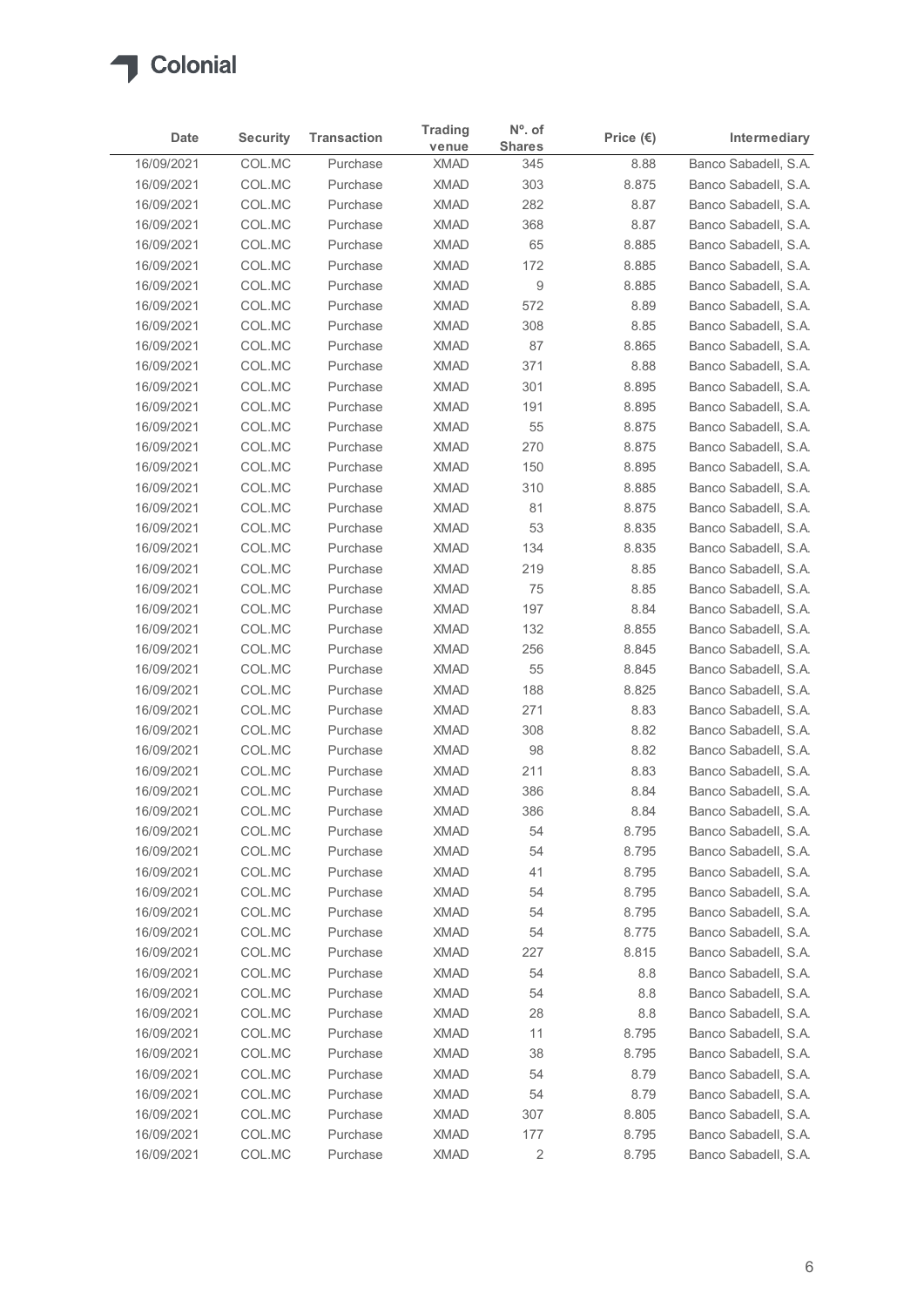

| COL.MC<br>Banco Sabadell, S.A.<br>8.795<br>Purchase<br><b>XMAD</b><br>324<br>COL.MC<br>54<br>8.79<br>Purchase<br><b>XMAD</b><br>COL.MC<br>54<br>Purchase<br><b>XMAD</b><br>8.79<br>COL.MC<br>Purchase<br><b>XMAD</b><br>54<br>8.79<br>COL.MC<br><b>XMAD</b><br>9<br>Purchase<br>8.79<br>COL.MC<br><b>XMAD</b><br>Purchase<br>54<br>8.785<br>COL.MC<br><b>XMAD</b><br>54<br>Purchase<br>8.785<br>COL.MC<br>Purchase<br><b>XMAD</b><br>54<br>8.785<br>121<br>16/09/2021<br>COL.MC<br><b>XMAD</b><br>8.785<br>Purchase<br>COL.MC<br><b>XMAD</b><br>299<br>Purchase<br>8.78<br>COL.MC<br><b>XMAD</b><br>54<br>16/09/2021<br>Purchase<br>8.76<br>COL.MC<br><b>XMAD</b><br>16/09/2021<br>Purchase<br>11<br>8.76<br><b>XMAD</b><br>40<br>8.76<br>16/09/2021<br>COL.MC<br>Purchase<br>54<br>16/09/2021<br>COL.MC<br><b>XMAD</b><br>8.76<br>Purchase<br><b>XMAD</b><br>16/09/2021<br>COL.MC<br>Purchase<br>54<br>8.76<br>COL.MC<br><b>XMAD</b><br>54<br>8.76<br>16/09/2021<br>Purchase<br>8<br>8.76<br>16/09/2021<br>COL.MC<br>Purchase<br><b>XMAD</b><br>COL.MC<br>54<br>8.76<br>16/09/2021<br>Purchase<br><b>XMAD</b><br>27<br>COL.MC<br>8.765<br>16/09/2021<br>Purchase<br><b>XMAD</b><br>54<br>16/09/2021<br>COL.MC<br>Purchase<br><b>XMAD</b><br>8.755<br>54<br>16/09/2021<br>COL.MC<br><b>XMAD</b><br>8.755<br>Purchase<br>COL.MC<br><b>XMAD</b><br>97<br>8.76<br>16/09/2021<br>Purchase<br>COL.MC<br>54<br>8.76<br>Purchase<br><b>XMAD</b><br>COL.MC<br>54<br>Purchase<br><b>XMAD</b><br>8.76<br>54<br>8.76<br>COL.MC<br><b>XMAD</b><br>Purchase<br>54<br>8.76<br>COL.MC<br>Purchase<br><b>XMAD</b><br>54<br>COL.MC<br>Purchase<br><b>XMAD</b><br>8.76<br>COL.MC<br><b>XMAD</b><br>253<br>8.77<br>Purchase<br>$35\,$<br>8.77<br>COL.MC<br>Purchase<br><b>XMAD</b><br>$6\,$<br>COL.MC<br>8.77<br>Purchase<br><b>XMAD</b><br>$20\,$<br>COL.MC<br>8.76<br>Purchase<br><b>XMAD</b><br>47<br>COL.MC<br>Purchase<br><b>XMAD</b><br>8.755<br>$\overline{2}$<br>8.755<br>COL.MC<br>Purchase<br><b>XMAD</b><br><b>XMAD</b><br>54<br>8.755<br>COL.MC<br>Purchase<br>COL.MC<br><b>XMAD</b><br>54<br>8.755<br>Purchase<br>COL.MC<br>54<br>8.765<br>Purchase<br><b>XMAD</b><br>54<br>COL.MC<br><b>XMAD</b><br>8.765<br>Purchase<br>54<br>8.765<br>COL.MC<br><b>XMAD</b><br>Purchase<br>COL.MC<br><b>XMAD</b><br>54<br>8.765<br>Purchase<br><b>XMAD</b><br>21<br>8.765<br>COL.MC<br>Purchase<br>COL.MC<br>54<br>8.77<br><b>XMAD</b><br>Purchase<br>COL.MC<br>59<br>8.77<br>Purchase<br><b>XMAD</b><br>20<br>COL.MC<br>Purchase<br><b>XMAD</b><br>8.765<br>54<br>16/09/2021<br>COL.MC<br><b>XMAD</b><br>8.775<br>Purchase<br>8.775<br>16/09/2021<br>COL.MC<br>Purchase<br><b>XMAD</b><br>194<br><b>XMAD</b><br>31<br>8.765<br>16/09/2021<br>COL.MC<br>Purchase | Date                     | <b>Security</b> | <b>Transaction</b> | <b>Trading</b><br>venue | N°. of<br><b>Shares</b> | Price $(\epsilon)$ | Intermediary |
|-----------------------------------------------------------------------------------------------------------------------------------------------------------------------------------------------------------------------------------------------------------------------------------------------------------------------------------------------------------------------------------------------------------------------------------------------------------------------------------------------------------------------------------------------------------------------------------------------------------------------------------------------------------------------------------------------------------------------------------------------------------------------------------------------------------------------------------------------------------------------------------------------------------------------------------------------------------------------------------------------------------------------------------------------------------------------------------------------------------------------------------------------------------------------------------------------------------------------------------------------------------------------------------------------------------------------------------------------------------------------------------------------------------------------------------------------------------------------------------------------------------------------------------------------------------------------------------------------------------------------------------------------------------------------------------------------------------------------------------------------------------------------------------------------------------------------------------------------------------------------------------------------------------------------------------------------------------------------------------------------------------------------------------------------------------------------------------------------------------------------------------------------------------------------------------------------------------------------------------------------------------------------------------------------------------------------------------------------------------------------------------------------------------------------------------------------------------------------------------------------------------------------------------------------------------------------------------------------------------------------------------------------------------------------------------------------------------------------------------------------|--------------------------|-----------------|--------------------|-------------------------|-------------------------|--------------------|--------------|
| Banco Sabadell, S.A.<br>Banco Sabadell, S.A.<br>Banco Sabadell, S.A.<br>Banco Sabadell, S.A.<br>Banco Sabadell, S.A.<br>Banco Sabadell, S.A.<br>Banco Sabadell, S.A.<br>Banco Sabadell, S.A.<br>Banco Sabadell, S.A.<br>Banco Sabadell, S.A.<br>Banco Sabadell, S.A.<br>Banco Sabadell, S.A.<br>Banco Sabadell, S.A.<br>Banco Sabadell, S.A.<br>Banco Sabadell, S.A.<br>Banco Sabadell, S.A.<br>Banco Sabadell, S.A.<br>Banco Sabadell, S.A.<br>Banco Sabadell, S.A.<br>Banco Sabadell, S.A.<br>Banco Sabadell, S.A.<br>Banco Sabadell, S.A.<br>Banco Sabadell, S.A.<br>Banco Sabadell, S.A.<br>Banco Sabadell, S.A.<br>Banco Sabadell, S.A.<br>Banco Sabadell, S.A.<br>Banco Sabadell, S.A.<br>Banco Sabadell, S.A.<br>Banco Sabadell, S.A.<br>Banco Sabadell, S.A.<br>Banco Sabadell, S.A.<br>Banco Sabadell, S.A.<br>Banco Sabadell, S.A.<br>Banco Sabadell, S.A.<br>Banco Sabadell, S.A.<br>Banco Sabadell, S.A.<br>Banco Sabadell, S.A.<br>Banco Sabadell, S.A.<br>Banco Sabadell, S.A.<br>Banco Sabadell, S.A.<br>Banco Sabadell, S.A.<br>Banco Sabadell, S.A.<br>Banco Sabadell, S.A.<br>Banco Sabadell, S.A.<br>Banco Sabadell, S.A.                                                                                                                                                                                                                                                                                                                                                                                                                                                                                                                                                                                                                                                                                                                                                                                                                                                                                                                                                                                                                                                                                                                                                                                                                                                                                                                                                                                                                                                                                                                                                                                                  | 16/09/2021               |                 |                    |                         |                         |                    |              |
|                                                                                                                                                                                                                                                                                                                                                                                                                                                                                                                                                                                                                                                                                                                                                                                                                                                                                                                                                                                                                                                                                                                                                                                                                                                                                                                                                                                                                                                                                                                                                                                                                                                                                                                                                                                                                                                                                                                                                                                                                                                                                                                                                                                                                                                                                                                                                                                                                                                                                                                                                                                                                                                                                                                                               | 16/09/2021               |                 |                    |                         |                         |                    |              |
|                                                                                                                                                                                                                                                                                                                                                                                                                                                                                                                                                                                                                                                                                                                                                                                                                                                                                                                                                                                                                                                                                                                                                                                                                                                                                                                                                                                                                                                                                                                                                                                                                                                                                                                                                                                                                                                                                                                                                                                                                                                                                                                                                                                                                                                                                                                                                                                                                                                                                                                                                                                                                                                                                                                                               | 16/09/2021               |                 |                    |                         |                         |                    |              |
|                                                                                                                                                                                                                                                                                                                                                                                                                                                                                                                                                                                                                                                                                                                                                                                                                                                                                                                                                                                                                                                                                                                                                                                                                                                                                                                                                                                                                                                                                                                                                                                                                                                                                                                                                                                                                                                                                                                                                                                                                                                                                                                                                                                                                                                                                                                                                                                                                                                                                                                                                                                                                                                                                                                                               | 16/09/2021               |                 |                    |                         |                         |                    |              |
|                                                                                                                                                                                                                                                                                                                                                                                                                                                                                                                                                                                                                                                                                                                                                                                                                                                                                                                                                                                                                                                                                                                                                                                                                                                                                                                                                                                                                                                                                                                                                                                                                                                                                                                                                                                                                                                                                                                                                                                                                                                                                                                                                                                                                                                                                                                                                                                                                                                                                                                                                                                                                                                                                                                                               | 16/09/2021               |                 |                    |                         |                         |                    |              |
|                                                                                                                                                                                                                                                                                                                                                                                                                                                                                                                                                                                                                                                                                                                                                                                                                                                                                                                                                                                                                                                                                                                                                                                                                                                                                                                                                                                                                                                                                                                                                                                                                                                                                                                                                                                                                                                                                                                                                                                                                                                                                                                                                                                                                                                                                                                                                                                                                                                                                                                                                                                                                                                                                                                                               | 16/09/2021               |                 |                    |                         |                         |                    |              |
|                                                                                                                                                                                                                                                                                                                                                                                                                                                                                                                                                                                                                                                                                                                                                                                                                                                                                                                                                                                                                                                                                                                                                                                                                                                                                                                                                                                                                                                                                                                                                                                                                                                                                                                                                                                                                                                                                                                                                                                                                                                                                                                                                                                                                                                                                                                                                                                                                                                                                                                                                                                                                                                                                                                                               | 16/09/2021               |                 |                    |                         |                         |                    |              |
|                                                                                                                                                                                                                                                                                                                                                                                                                                                                                                                                                                                                                                                                                                                                                                                                                                                                                                                                                                                                                                                                                                                                                                                                                                                                                                                                                                                                                                                                                                                                                                                                                                                                                                                                                                                                                                                                                                                                                                                                                                                                                                                                                                                                                                                                                                                                                                                                                                                                                                                                                                                                                                                                                                                                               | 16/09/2021               |                 |                    |                         |                         |                    |              |
|                                                                                                                                                                                                                                                                                                                                                                                                                                                                                                                                                                                                                                                                                                                                                                                                                                                                                                                                                                                                                                                                                                                                                                                                                                                                                                                                                                                                                                                                                                                                                                                                                                                                                                                                                                                                                                                                                                                                                                                                                                                                                                                                                                                                                                                                                                                                                                                                                                                                                                                                                                                                                                                                                                                                               |                          |                 |                    |                         |                         |                    |              |
|                                                                                                                                                                                                                                                                                                                                                                                                                                                                                                                                                                                                                                                                                                                                                                                                                                                                                                                                                                                                                                                                                                                                                                                                                                                                                                                                                                                                                                                                                                                                                                                                                                                                                                                                                                                                                                                                                                                                                                                                                                                                                                                                                                                                                                                                                                                                                                                                                                                                                                                                                                                                                                                                                                                                               | 16/09/2021               |                 |                    |                         |                         |                    |              |
|                                                                                                                                                                                                                                                                                                                                                                                                                                                                                                                                                                                                                                                                                                                                                                                                                                                                                                                                                                                                                                                                                                                                                                                                                                                                                                                                                                                                                                                                                                                                                                                                                                                                                                                                                                                                                                                                                                                                                                                                                                                                                                                                                                                                                                                                                                                                                                                                                                                                                                                                                                                                                                                                                                                                               |                          |                 |                    |                         |                         |                    |              |
|                                                                                                                                                                                                                                                                                                                                                                                                                                                                                                                                                                                                                                                                                                                                                                                                                                                                                                                                                                                                                                                                                                                                                                                                                                                                                                                                                                                                                                                                                                                                                                                                                                                                                                                                                                                                                                                                                                                                                                                                                                                                                                                                                                                                                                                                                                                                                                                                                                                                                                                                                                                                                                                                                                                                               |                          |                 |                    |                         |                         |                    |              |
|                                                                                                                                                                                                                                                                                                                                                                                                                                                                                                                                                                                                                                                                                                                                                                                                                                                                                                                                                                                                                                                                                                                                                                                                                                                                                                                                                                                                                                                                                                                                                                                                                                                                                                                                                                                                                                                                                                                                                                                                                                                                                                                                                                                                                                                                                                                                                                                                                                                                                                                                                                                                                                                                                                                                               |                          |                 |                    |                         |                         |                    |              |
|                                                                                                                                                                                                                                                                                                                                                                                                                                                                                                                                                                                                                                                                                                                                                                                                                                                                                                                                                                                                                                                                                                                                                                                                                                                                                                                                                                                                                                                                                                                                                                                                                                                                                                                                                                                                                                                                                                                                                                                                                                                                                                                                                                                                                                                                                                                                                                                                                                                                                                                                                                                                                                                                                                                                               |                          |                 |                    |                         |                         |                    |              |
|                                                                                                                                                                                                                                                                                                                                                                                                                                                                                                                                                                                                                                                                                                                                                                                                                                                                                                                                                                                                                                                                                                                                                                                                                                                                                                                                                                                                                                                                                                                                                                                                                                                                                                                                                                                                                                                                                                                                                                                                                                                                                                                                                                                                                                                                                                                                                                                                                                                                                                                                                                                                                                                                                                                                               |                          |                 |                    |                         |                         |                    |              |
|                                                                                                                                                                                                                                                                                                                                                                                                                                                                                                                                                                                                                                                                                                                                                                                                                                                                                                                                                                                                                                                                                                                                                                                                                                                                                                                                                                                                                                                                                                                                                                                                                                                                                                                                                                                                                                                                                                                                                                                                                                                                                                                                                                                                                                                                                                                                                                                                                                                                                                                                                                                                                                                                                                                                               |                          |                 |                    |                         |                         |                    |              |
|                                                                                                                                                                                                                                                                                                                                                                                                                                                                                                                                                                                                                                                                                                                                                                                                                                                                                                                                                                                                                                                                                                                                                                                                                                                                                                                                                                                                                                                                                                                                                                                                                                                                                                                                                                                                                                                                                                                                                                                                                                                                                                                                                                                                                                                                                                                                                                                                                                                                                                                                                                                                                                                                                                                                               |                          |                 |                    |                         |                         |                    |              |
|                                                                                                                                                                                                                                                                                                                                                                                                                                                                                                                                                                                                                                                                                                                                                                                                                                                                                                                                                                                                                                                                                                                                                                                                                                                                                                                                                                                                                                                                                                                                                                                                                                                                                                                                                                                                                                                                                                                                                                                                                                                                                                                                                                                                                                                                                                                                                                                                                                                                                                                                                                                                                                                                                                                                               |                          |                 |                    |                         |                         |                    |              |
|                                                                                                                                                                                                                                                                                                                                                                                                                                                                                                                                                                                                                                                                                                                                                                                                                                                                                                                                                                                                                                                                                                                                                                                                                                                                                                                                                                                                                                                                                                                                                                                                                                                                                                                                                                                                                                                                                                                                                                                                                                                                                                                                                                                                                                                                                                                                                                                                                                                                                                                                                                                                                                                                                                                                               |                          |                 |                    |                         |                         |                    |              |
|                                                                                                                                                                                                                                                                                                                                                                                                                                                                                                                                                                                                                                                                                                                                                                                                                                                                                                                                                                                                                                                                                                                                                                                                                                                                                                                                                                                                                                                                                                                                                                                                                                                                                                                                                                                                                                                                                                                                                                                                                                                                                                                                                                                                                                                                                                                                                                                                                                                                                                                                                                                                                                                                                                                                               |                          |                 |                    |                         |                         |                    |              |
|                                                                                                                                                                                                                                                                                                                                                                                                                                                                                                                                                                                                                                                                                                                                                                                                                                                                                                                                                                                                                                                                                                                                                                                                                                                                                                                                                                                                                                                                                                                                                                                                                                                                                                                                                                                                                                                                                                                                                                                                                                                                                                                                                                                                                                                                                                                                                                                                                                                                                                                                                                                                                                                                                                                                               |                          |                 |                    |                         |                         |                    |              |
|                                                                                                                                                                                                                                                                                                                                                                                                                                                                                                                                                                                                                                                                                                                                                                                                                                                                                                                                                                                                                                                                                                                                                                                                                                                                                                                                                                                                                                                                                                                                                                                                                                                                                                                                                                                                                                                                                                                                                                                                                                                                                                                                                                                                                                                                                                                                                                                                                                                                                                                                                                                                                                                                                                                                               | 16/09/2021               |                 |                    |                         |                         |                    |              |
|                                                                                                                                                                                                                                                                                                                                                                                                                                                                                                                                                                                                                                                                                                                                                                                                                                                                                                                                                                                                                                                                                                                                                                                                                                                                                                                                                                                                                                                                                                                                                                                                                                                                                                                                                                                                                                                                                                                                                                                                                                                                                                                                                                                                                                                                                                                                                                                                                                                                                                                                                                                                                                                                                                                                               | 16/09/2021               |                 |                    |                         |                         |                    |              |
|                                                                                                                                                                                                                                                                                                                                                                                                                                                                                                                                                                                                                                                                                                                                                                                                                                                                                                                                                                                                                                                                                                                                                                                                                                                                                                                                                                                                                                                                                                                                                                                                                                                                                                                                                                                                                                                                                                                                                                                                                                                                                                                                                                                                                                                                                                                                                                                                                                                                                                                                                                                                                                                                                                                                               | 16/09/2021               |                 |                    |                         |                         |                    |              |
|                                                                                                                                                                                                                                                                                                                                                                                                                                                                                                                                                                                                                                                                                                                                                                                                                                                                                                                                                                                                                                                                                                                                                                                                                                                                                                                                                                                                                                                                                                                                                                                                                                                                                                                                                                                                                                                                                                                                                                                                                                                                                                                                                                                                                                                                                                                                                                                                                                                                                                                                                                                                                                                                                                                                               | 16/09/2021               |                 |                    |                         |                         |                    |              |
|                                                                                                                                                                                                                                                                                                                                                                                                                                                                                                                                                                                                                                                                                                                                                                                                                                                                                                                                                                                                                                                                                                                                                                                                                                                                                                                                                                                                                                                                                                                                                                                                                                                                                                                                                                                                                                                                                                                                                                                                                                                                                                                                                                                                                                                                                                                                                                                                                                                                                                                                                                                                                                                                                                                                               | 16/09/2021               |                 |                    |                         |                         |                    |              |
|                                                                                                                                                                                                                                                                                                                                                                                                                                                                                                                                                                                                                                                                                                                                                                                                                                                                                                                                                                                                                                                                                                                                                                                                                                                                                                                                                                                                                                                                                                                                                                                                                                                                                                                                                                                                                                                                                                                                                                                                                                                                                                                                                                                                                                                                                                                                                                                                                                                                                                                                                                                                                                                                                                                                               | 16/09/2021               |                 |                    |                         |                         |                    |              |
|                                                                                                                                                                                                                                                                                                                                                                                                                                                                                                                                                                                                                                                                                                                                                                                                                                                                                                                                                                                                                                                                                                                                                                                                                                                                                                                                                                                                                                                                                                                                                                                                                                                                                                                                                                                                                                                                                                                                                                                                                                                                                                                                                                                                                                                                                                                                                                                                                                                                                                                                                                                                                                                                                                                                               | 16/09/2021               |                 |                    |                         |                         |                    |              |
|                                                                                                                                                                                                                                                                                                                                                                                                                                                                                                                                                                                                                                                                                                                                                                                                                                                                                                                                                                                                                                                                                                                                                                                                                                                                                                                                                                                                                                                                                                                                                                                                                                                                                                                                                                                                                                                                                                                                                                                                                                                                                                                                                                                                                                                                                                                                                                                                                                                                                                                                                                                                                                                                                                                                               | 16/09/2021               |                 |                    |                         |                         |                    |              |
|                                                                                                                                                                                                                                                                                                                                                                                                                                                                                                                                                                                                                                                                                                                                                                                                                                                                                                                                                                                                                                                                                                                                                                                                                                                                                                                                                                                                                                                                                                                                                                                                                                                                                                                                                                                                                                                                                                                                                                                                                                                                                                                                                                                                                                                                                                                                                                                                                                                                                                                                                                                                                                                                                                                                               | 16/09/2021               |                 |                    |                         |                         |                    |              |
|                                                                                                                                                                                                                                                                                                                                                                                                                                                                                                                                                                                                                                                                                                                                                                                                                                                                                                                                                                                                                                                                                                                                                                                                                                                                                                                                                                                                                                                                                                                                                                                                                                                                                                                                                                                                                                                                                                                                                                                                                                                                                                                                                                                                                                                                                                                                                                                                                                                                                                                                                                                                                                                                                                                                               | 16/09/2021               |                 |                    |                         |                         |                    |              |
|                                                                                                                                                                                                                                                                                                                                                                                                                                                                                                                                                                                                                                                                                                                                                                                                                                                                                                                                                                                                                                                                                                                                                                                                                                                                                                                                                                                                                                                                                                                                                                                                                                                                                                                                                                                                                                                                                                                                                                                                                                                                                                                                                                                                                                                                                                                                                                                                                                                                                                                                                                                                                                                                                                                                               | 16/09/2021               |                 |                    |                         |                         |                    |              |
|                                                                                                                                                                                                                                                                                                                                                                                                                                                                                                                                                                                                                                                                                                                                                                                                                                                                                                                                                                                                                                                                                                                                                                                                                                                                                                                                                                                                                                                                                                                                                                                                                                                                                                                                                                                                                                                                                                                                                                                                                                                                                                                                                                                                                                                                                                                                                                                                                                                                                                                                                                                                                                                                                                                                               | 16/09/2021               |                 |                    |                         |                         |                    |              |
|                                                                                                                                                                                                                                                                                                                                                                                                                                                                                                                                                                                                                                                                                                                                                                                                                                                                                                                                                                                                                                                                                                                                                                                                                                                                                                                                                                                                                                                                                                                                                                                                                                                                                                                                                                                                                                                                                                                                                                                                                                                                                                                                                                                                                                                                                                                                                                                                                                                                                                                                                                                                                                                                                                                                               | 16/09/2021               |                 |                    |                         |                         |                    |              |
|                                                                                                                                                                                                                                                                                                                                                                                                                                                                                                                                                                                                                                                                                                                                                                                                                                                                                                                                                                                                                                                                                                                                                                                                                                                                                                                                                                                                                                                                                                                                                                                                                                                                                                                                                                                                                                                                                                                                                                                                                                                                                                                                                                                                                                                                                                                                                                                                                                                                                                                                                                                                                                                                                                                                               | 16/09/2021               |                 |                    |                         |                         |                    |              |
|                                                                                                                                                                                                                                                                                                                                                                                                                                                                                                                                                                                                                                                                                                                                                                                                                                                                                                                                                                                                                                                                                                                                                                                                                                                                                                                                                                                                                                                                                                                                                                                                                                                                                                                                                                                                                                                                                                                                                                                                                                                                                                                                                                                                                                                                                                                                                                                                                                                                                                                                                                                                                                                                                                                                               | 16/09/2021               |                 |                    |                         |                         |                    |              |
|                                                                                                                                                                                                                                                                                                                                                                                                                                                                                                                                                                                                                                                                                                                                                                                                                                                                                                                                                                                                                                                                                                                                                                                                                                                                                                                                                                                                                                                                                                                                                                                                                                                                                                                                                                                                                                                                                                                                                                                                                                                                                                                                                                                                                                                                                                                                                                                                                                                                                                                                                                                                                                                                                                                                               | 16/09/2021               |                 |                    |                         |                         |                    |              |
|                                                                                                                                                                                                                                                                                                                                                                                                                                                                                                                                                                                                                                                                                                                                                                                                                                                                                                                                                                                                                                                                                                                                                                                                                                                                                                                                                                                                                                                                                                                                                                                                                                                                                                                                                                                                                                                                                                                                                                                                                                                                                                                                                                                                                                                                                                                                                                                                                                                                                                                                                                                                                                                                                                                                               | 16/09/2021               |                 |                    |                         |                         |                    |              |
|                                                                                                                                                                                                                                                                                                                                                                                                                                                                                                                                                                                                                                                                                                                                                                                                                                                                                                                                                                                                                                                                                                                                                                                                                                                                                                                                                                                                                                                                                                                                                                                                                                                                                                                                                                                                                                                                                                                                                                                                                                                                                                                                                                                                                                                                                                                                                                                                                                                                                                                                                                                                                                                                                                                                               | 16/09/2021               |                 |                    |                         |                         |                    |              |
|                                                                                                                                                                                                                                                                                                                                                                                                                                                                                                                                                                                                                                                                                                                                                                                                                                                                                                                                                                                                                                                                                                                                                                                                                                                                                                                                                                                                                                                                                                                                                                                                                                                                                                                                                                                                                                                                                                                                                                                                                                                                                                                                                                                                                                                                                                                                                                                                                                                                                                                                                                                                                                                                                                                                               | 16/09/2021               |                 |                    |                         |                         |                    |              |
|                                                                                                                                                                                                                                                                                                                                                                                                                                                                                                                                                                                                                                                                                                                                                                                                                                                                                                                                                                                                                                                                                                                                                                                                                                                                                                                                                                                                                                                                                                                                                                                                                                                                                                                                                                                                                                                                                                                                                                                                                                                                                                                                                                                                                                                                                                                                                                                                                                                                                                                                                                                                                                                                                                                                               | 16/09/2021               |                 |                    |                         |                         |                    |              |
|                                                                                                                                                                                                                                                                                                                                                                                                                                                                                                                                                                                                                                                                                                                                                                                                                                                                                                                                                                                                                                                                                                                                                                                                                                                                                                                                                                                                                                                                                                                                                                                                                                                                                                                                                                                                                                                                                                                                                                                                                                                                                                                                                                                                                                                                                                                                                                                                                                                                                                                                                                                                                                                                                                                                               | 16/09/2021               |                 |                    |                         |                         |                    |              |
|                                                                                                                                                                                                                                                                                                                                                                                                                                                                                                                                                                                                                                                                                                                                                                                                                                                                                                                                                                                                                                                                                                                                                                                                                                                                                                                                                                                                                                                                                                                                                                                                                                                                                                                                                                                                                                                                                                                                                                                                                                                                                                                                                                                                                                                                                                                                                                                                                                                                                                                                                                                                                                                                                                                                               |                          |                 |                    |                         |                         |                    |              |
|                                                                                                                                                                                                                                                                                                                                                                                                                                                                                                                                                                                                                                                                                                                                                                                                                                                                                                                                                                                                                                                                                                                                                                                                                                                                                                                                                                                                                                                                                                                                                                                                                                                                                                                                                                                                                                                                                                                                                                                                                                                                                                                                                                                                                                                                                                                                                                                                                                                                                                                                                                                                                                                                                                                                               |                          |                 |                    |                         |                         |                    |              |
|                                                                                                                                                                                                                                                                                                                                                                                                                                                                                                                                                                                                                                                                                                                                                                                                                                                                                                                                                                                                                                                                                                                                                                                                                                                                                                                                                                                                                                                                                                                                                                                                                                                                                                                                                                                                                                                                                                                                                                                                                                                                                                                                                                                                                                                                                                                                                                                                                                                                                                                                                                                                                                                                                                                                               |                          |                 |                    |                         |                         |                    |              |
|                                                                                                                                                                                                                                                                                                                                                                                                                                                                                                                                                                                                                                                                                                                                                                                                                                                                                                                                                                                                                                                                                                                                                                                                                                                                                                                                                                                                                                                                                                                                                                                                                                                                                                                                                                                                                                                                                                                                                                                                                                                                                                                                                                                                                                                                                                                                                                                                                                                                                                                                                                                                                                                                                                                                               | 16/09/2021               | COL.MC          | Purchase           | <b>XMAD</b>             | 49                      | 8.76               |              |
| 15<br>8.76<br>Banco Sabadell, S.A.<br>COL.MC<br>Purchase<br><b>XMAD</b><br>COL.MC<br>Purchase<br><b>XMAD</b><br>248<br>8.76<br>Banco Sabadell, S.A.                                                                                                                                                                                                                                                                                                                                                                                                                                                                                                                                                                                                                                                                                                                                                                                                                                                                                                                                                                                                                                                                                                                                                                                                                                                                                                                                                                                                                                                                                                                                                                                                                                                                                                                                                                                                                                                                                                                                                                                                                                                                                                                                                                                                                                                                                                                                                                                                                                                                                                                                                                                           | 16/09/2021<br>16/09/2021 |                 |                    |                         |                         |                    |              |
| COL.MC<br><b>XMAD</b><br>383<br>8.835<br>Banco Sabadell, S.A.<br>16/09/2021<br>Purchase                                                                                                                                                                                                                                                                                                                                                                                                                                                                                                                                                                                                                                                                                                                                                                                                                                                                                                                                                                                                                                                                                                                                                                                                                                                                                                                                                                                                                                                                                                                                                                                                                                                                                                                                                                                                                                                                                                                                                                                                                                                                                                                                                                                                                                                                                                                                                                                                                                                                                                                                                                                                                                                       |                          |                 |                    |                         |                         |                    |              |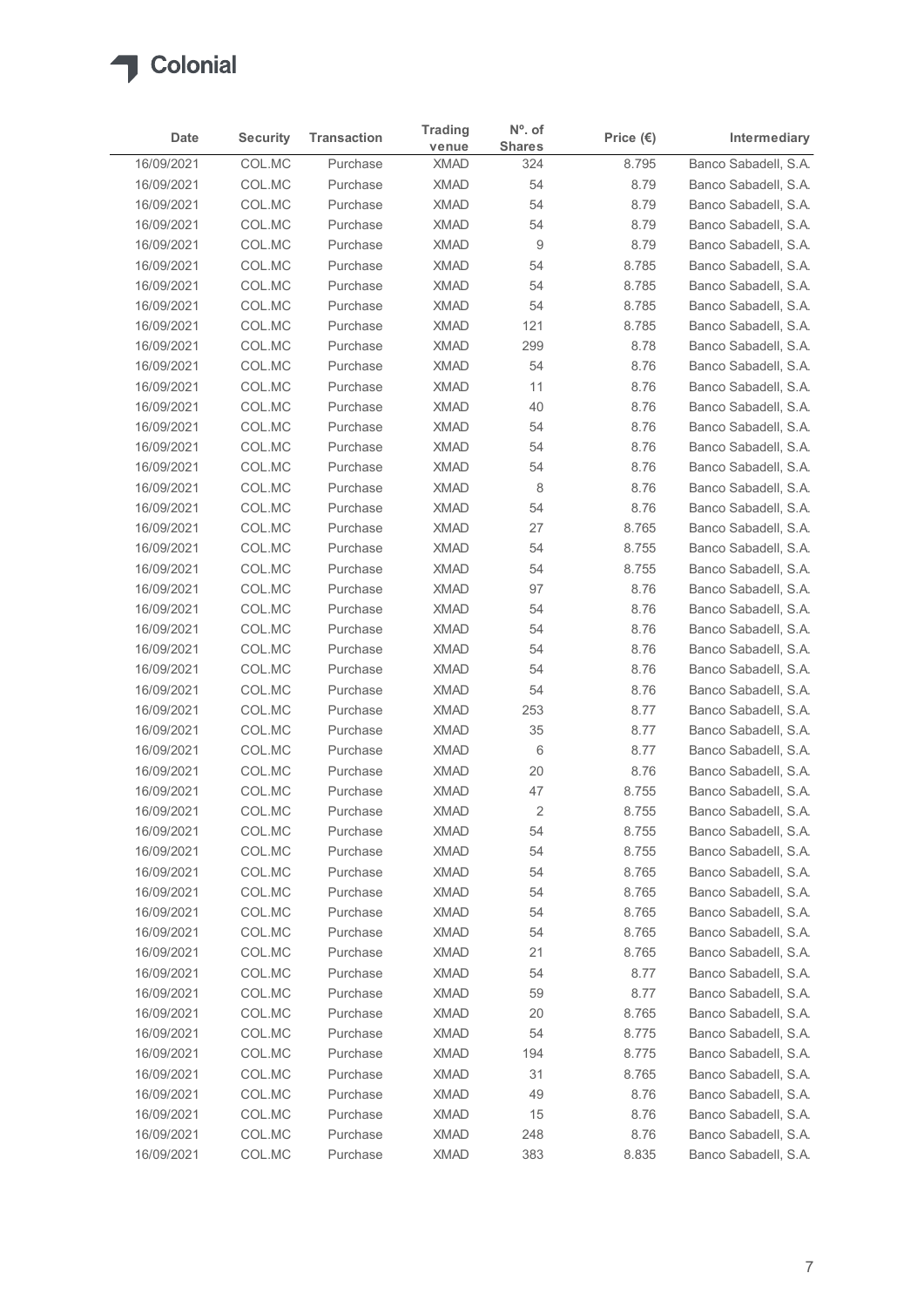

|                          |                           |                                | <b>Trading</b>             | $N^{\circ}$ . of     |                            |                                              |
|--------------------------|---------------------------|--------------------------------|----------------------------|----------------------|----------------------------|----------------------------------------------|
| Date<br>16/09/2021       | <b>Security</b><br>COL.MC | <b>Transaction</b><br>Purchase | venue<br><b>XMAD</b>       | <b>Shares</b><br>347 | Price $(\epsilon)$<br>8.83 | Intermediary<br>Banco Sabadell, S.A.         |
| 16/09/2021               | COL.MC                    | Purchase                       | <b>XMAD</b>                | 492                  | 8.82                       | Banco Sabadell, S.A.                         |
| 16/09/2021               | COL.MC                    | Purchase                       | <b>XMAD</b>                | 99                   | 8.815                      | Banco Sabadell, S.A.                         |
| 16/09/2021               | COL.MC                    | Purchase                       | <b>XMAD</b>                | 54                   | 8.795                      | Banco Sabadell, S.A.                         |
| 16/09/2021               | COL.MC                    | Purchase                       | <b>XMAD</b>                | 62                   | 8.795                      | Banco Sabadell, S.A.                         |
| 16/09/2021               | COL.MC                    | Purchase                       | <b>XMAD</b>                | 54                   | 8.795                      | Banco Sabadell, S.A.                         |
| 16/09/2021               | COL.MC                    | Purchase                       | <b>XMAD</b>                | 54                   | 8.795                      | Banco Sabadell, S.A.                         |
| 16/09/2021<br>16/09/2021 | COL.MC<br>COL.MC          | Purchase<br>Purchase           | <b>XMAD</b><br><b>XMAD</b> | 54<br>54             | 8.795<br>8.795             | Banco Sabadell, S.A.<br>Banco Sabadell, S.A. |
| 16/09/2021               | COL.MC                    | Purchase                       | <b>XMAD</b>                | 7                    | 8.78                       | Banco Sabadell, S.A.                         |
| 16/09/2021               | COL.MC                    | Purchase                       | <b>XMAD</b>                | 54                   | 8.78                       | Banco Sabadell, S.A.                         |
| 16/09/2021               | COL.MC                    | Purchase                       | <b>XMAD</b>                | 11                   | 8.78                       | Banco Sabadell, S.A.                         |
| 16/09/2021               | COL.MC                    | Purchase                       | <b>XMAD</b>                | 54                   | 8.79                       | Banco Sabadell, S.A.                         |
| 16/09/2021               | COL.MC                    | Purchase                       | <b>XMAD</b>                | 54                   | 8.79                       | Banco Sabadell, S.A.                         |
| 16/09/2021<br>16/09/2021 | COL.MC<br>COL.MC          | Purchase<br>Purchase           | <b>XMAD</b><br><b>XMAD</b> | 43<br>54             | 8.785<br>8.785             | Banco Sabadell, S.A.<br>Banco Sabadell, S.A. |
| 16/09/2021               | COL.MC                    | Purchase                       | <b>XMAD</b>                | 54                   | 8.785                      | Banco Sabadell, S.A.                         |
| 16/09/2021               | COL.MC                    | Purchase                       | <b>XMAD</b>                | 54                   | 8.785                      | Banco Sabadell, S.A.                         |
| 16/09/2021               | COL.MC                    | Purchase                       | <b>XMAD</b>                | 54                   | 8.785                      | Banco Sabadell, S.A.                         |
| 16/09/2021               | COL.MC                    | Purchase                       | <b>XMAD</b>                | 37                   | 8.785                      | Banco Sabadell, S.A.                         |
| 16/09/2021               | COL.MC                    | Purchase                       | <b>XMAD</b>                | 9                    | 8.79                       | Banco Sabadell, S.A.                         |
| 16/09/2021               | COL.MC                    | Purchase                       | XMAD                       | 54                   | 8.795                      | Banco Sabadell, S.A.                         |
| 16/09/2021<br>16/09/2021 | COL.MC<br>COL.MC          | Purchase<br>Purchase           | <b>XMAD</b><br><b>XMAD</b> | 54<br>1              | 8.795<br>8.795             | Banco Sabadell, S.A.<br>Banco Sabadell, S.A. |
| 16/09/2021               | COL.MC                    | Purchase                       | <b>XMAD</b>                | 40                   | 8.795                      | Banco Sabadell, S.A.                         |
| 16/09/2021               | COL.MC                    | Purchase                       | <b>XMAD</b>                | 54                   | 8.795                      | Banco Sabadell, S.A.                         |
| 16/09/2021               | COL.MC                    | Purchase                       | <b>XMAD</b>                | 54                   | 8.795                      | Banco Sabadell, S.A.                         |
| 16/09/2021               | COL.MC                    | Purchase                       | <b>XMAD</b>                | 54                   | 8.795                      | Banco Sabadell, S.A.                         |
| 16/09/2021               | COL.MC                    | Purchase                       | <b>XMAD</b>                | 408                  | 8.845                      | Banco Sabadell, S.A.                         |
| 16/09/2021               | COL.MC                    | Purchase                       | <b>XMAD</b>                | 360                  | 8.84                       | Banco Sabadell, S.A.                         |
| 16/09/2021               | COL.MC                    | Purchase                       | <b>XMAD</b>                | 65                   | 8.835                      | Banco Sabadell, S.A.                         |
| 16/09/2021<br>16/09/2021 | COL.MC<br>COL.MC          | Purchase<br>Purchase           | <b>XMAD</b><br><b>XMAD</b> | 52<br>170            | 8.83<br>8.83               | Banco Sabadell, S.A.<br>Banco Sabadell, S.A. |
| 16/09/2021               | COL.MC                    | Purchase                       | <b>XMAD</b>                | 136                  | 8.83                       | Banco Sabadell, S.A.                         |
| 16/09/2021               | COL.MC                    | Purchase                       | <b>XMAD</b>                | 186                  | 8.835                      | Banco Sabadell, S.A.                         |
| 16/09/2021               | COL.MC                    | Purchase                       | <b>XMAD</b>                | 169                  | 8.84                       | Banco Sabadell, S.A.                         |
| 16/09/2021               | COL.MC                    | Purchase                       | <b>XMAD</b>                | 74                   | 8.84                       | Banco Sabadell, S.A.                         |
| 16/09/2021               | COL.MC                    | Purchase                       | <b>XMAD</b>                | 125                  | 8.84                       | Banco Sabadell, S.A.                         |
| 16/09/2021               | COL.MC                    | Purchase                       | <b>XMAD</b>                | 37                   | 8.825                      | Banco Sabadell, S.A.                         |
| 16/09/2021               | COL.MC                    | Purchase                       | <b>XMAD</b>                | 411                  | 8.825<br>8.835             | Banco Sabadell, S.A.                         |
| 16/09/2021<br>16/09/2021 | COL.MC<br>COL.MC          | Purchase<br>Purchase           | <b>XMAD</b><br><b>XMAD</b> | 316<br>63            | 8.78                       | Banco Sabadell, S.A.<br>Banco Sabadell, S.A. |
| 16/09/2021               | COL.MC                    | Purchase                       | <b>XMAD</b>                | 6                    | 8.78                       | Banco Sabadell, S.A.                         |
| 16/09/2021               | COL.MC                    | Purchase                       | <b>XMAD</b>                | 36                   | 8.785                      | Banco Sabadell, S.A.                         |
| 16/09/2021               | COL.MC                    | Purchase                       | <b>XMAD</b>                | 120                  | 8.79                       | Banco Sabadell, S.A.                         |
| 16/09/2021               | COL.MC                    | Purchase                       | <b>XMAD</b>                | 103                  | 8.79                       | Banco Sabadell, S.A.                         |
| 16/09/2021               | COL.MC                    | Purchase                       | <b>XMAD</b>                | 76                   | 8.79                       | Banco Sabadell, S.A.                         |
| 16/09/2021               | COL.MC                    | Purchase                       | <b>XMAD</b>                | 260                  | 8.775                      | Banco Sabadell, S.A.                         |
| 16/09/2021               | COL.MC                    | Purchase                       | <b>XMAD</b>                | 109                  | 8.775                      | Banco Sabadell, S.A.                         |
| 16/09/2021               | COL.MC                    | Purchase                       | <b>XMAD</b>                | 277                  | 8.77                       | Banco Sabadell, S.A.                         |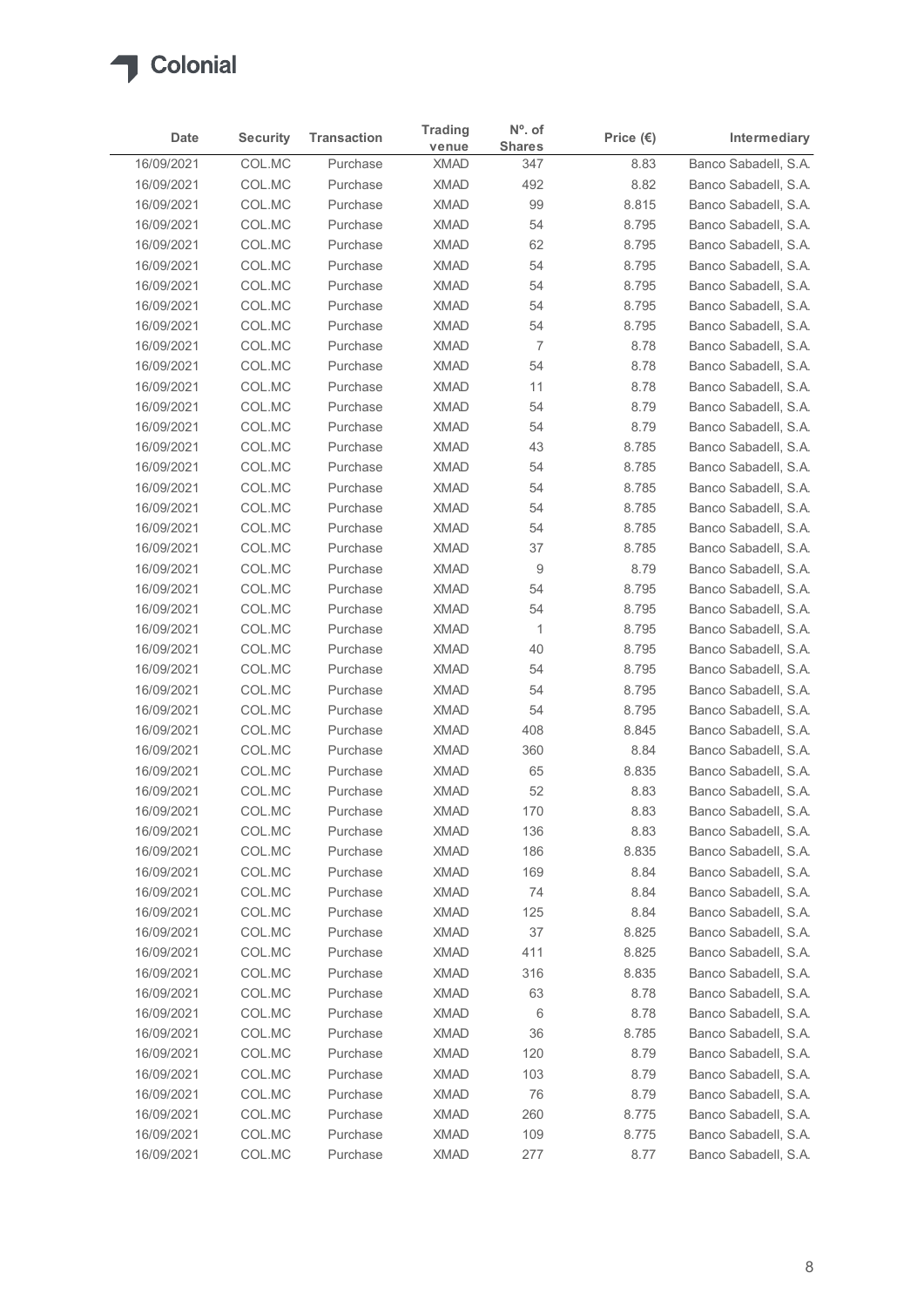

|                          |                           |                      | <b>Trading</b>             | $No$ . of      |                    |                                              |
|--------------------------|---------------------------|----------------------|----------------------------|----------------|--------------------|----------------------------------------------|
| Date                     | <b>Security</b><br>COL.MC | <b>Transaction</b>   | venue                      | <b>Shares</b>  | Price $(\epsilon)$ | Intermediary<br>Banco Sabadell, S.A.         |
| 16/09/2021<br>16/09/2021 | COL.MC                    | Purchase<br>Purchase | <b>XMAD</b><br><b>XMAD</b> | 251<br>624     | 8.765<br>8.765     | Banco Sabadell, S.A.                         |
| 16/09/2021               | COL.MC                    | Purchase             | <b>XMAD</b>                | 14             | 8.765              | Banco Sabadell, S.A.                         |
| 16/09/2021               | COL.MC                    | Purchase             | <b>XMAD</b>                | 75             | 8.765              | Banco Sabadell, S.A.                         |
| 16/09/2021               | COL.MC                    | Purchase             | <b>XMAD</b>                | 381            | 8.77               | Banco Sabadell, S.A.                         |
| 16/09/2021               | COL.MC                    | Purchase             | <b>XMAD</b>                | 270            | 8.78               | Banco Sabadell, S.A.                         |
| 16/09/2021               | COL.MC                    | Purchase             | <b>XMAD</b>                | 174            | 8.78               | Banco Sabadell, S.A.                         |
| 16/09/2021               | COL.MC                    | Purchase             | <b>XMAD</b>                | 110            | 8.78               | Banco Sabadell, S.A.                         |
| 16/09/2021<br>16/09/2021 | COL.MC<br>COL.MC          | Purchase<br>Purchase | <b>XMAD</b><br><b>XMAD</b> | 652<br>14      | 8.77<br>8.77       | Banco Sabadell, S.A.<br>Banco Sabadell, S.A. |
| 16/09/2021               | COL.MC                    | Purchase             | <b>XMAD</b>                | 264            | 8.78               | Banco Sabadell, S.A.                         |
| 16/09/2021               | COL.MC                    | Purchase             | <b>XMAD</b>                | 1,034          | 8.785              | Banco Sabadell, S.A.                         |
| 16/09/2021               | COL.MC                    | Purchase             | <b>XMAD</b>                | 20             | 8.78               | Banco Sabadell, S.A.                         |
| 16/09/2021               | COL.MC                    | Purchase             | XMAD                       | 272            | 8.78               | Banco Sabadell, S.A.                         |
| 16/09/2021               | COL.MC                    | Purchase             | <b>XMAD</b>                | 354            | 8.78               | Banco Sabadell, S.A.                         |
| 16/09/2021               | COL.MC                    | Purchase             | <b>XMAD</b>                | 352            | 8.795              | Banco Sabadell, S.A.                         |
| 16/09/2021               | COL.MC                    | Purchase             | <b>XMAD</b>                | 288            | 8.76               | Banco Sabadell, S.A.                         |
| 16/09/2021               | COL.MC                    | Purchase             | <b>XMAD</b>                | 401            | 8.765              | Banco Sabadell, S.A.                         |
| 16/09/2021<br>16/09/2021 | COL.MC<br>COL.MC          | Purchase<br>Purchase | <b>XMAD</b><br><b>XMAD</b> | 507<br>151     | 8.765<br>8.775     | Banco Sabadell, S.A.<br>Banco Sabadell, S.A. |
| 16/09/2021               | COL.MC                    | Purchase             | <b>XMAD</b>                | 299            | 8.785              | Banco Sabadell, S.A.                         |
| 16/09/2021               | COL.MC                    | Purchase             | <b>XMAD</b>                | 349            | 8.78               | Banco Sabadell, S.A.                         |
| 16/09/2021               | COL.MC                    | Purchase             | <b>XMAD</b>                | 251            | 8.765              | Banco Sabadell, S.A.                         |
| 16/09/2021               | COL.MC                    | Purchase             | <b>XMAD</b>                | 180            | 8.77               | Banco Sabadell, S.A.                         |
| 16/09/2021               | COL.MC                    | Purchase             | <b>XMAD</b>                | 285            | 8.78               | Banco Sabadell, S.A.                         |
| 16/09/2021               | COL.MC                    | Purchase             | <b>XMAD</b>                | 547            | 8.78               | Banco Sabadell, S.A.                         |
| 16/09/2021               | COL.MC                    | Purchase             | <b>XMAD</b>                | 279            | 8.775              | Banco Sabadell, S.A.                         |
| 16/09/2021               | COL.MC                    | Purchase             | XMAD                       | 3              | 8.77               | Banco Sabadell, S.A.                         |
| 16/09/2021               | COL.MC                    | Purchase             | <b>XMAD</b>                | 276            | 8.77               | Banco Sabadell, S.A.                         |
| 16/09/2021<br>16/09/2021 | COL.MC<br>COL.MC          | Purchase<br>Purchase | <b>XMAD</b><br><b>XMAD</b> | 26<br>503      | 8.77<br>8.77       | Banco Sabadell, S.A.<br>Banco Sabadell, S.A. |
| 16/09/2021               | COL.MC                    | Purchase             | <b>XMAD</b>                | 428            | 8.745              | Banco Sabadell, S.A.                         |
| 16/09/2021               | COL.MC                    | Purchase             | <b>XMAD</b>                | 249            | 8.75               | Banco Sabadell, S.A.                         |
| 16/09/2021               | COL.MC                    | Purchase             | <b>XMAD</b>                | 338            | 8.765              | Banco Sabadell, S.A.                         |
| 16/09/2021               | COL.MC                    | Purchase             | <b>XMAD</b>                | 26             | 8.765              | Banco Sabadell, S.A.                         |
| 16/09/2021               | COL.MC                    | Purchase             | <b>XMAD</b>                | 304            | 8.765              | Banco Sabadell, S.A.                         |
| 16/09/2021               | COL.MC                    | Purchase             | <b>XMAD</b>                | 261            | 8.77               | Banco Sabadell, S.A.                         |
| 16/09/2021               | COL.MC                    | Purchase             | <b>XMAD</b>                | 345            | 8.775              | Banco Sabadell, S.A.                         |
| 16/09/2021               | COL.MC                    | Purchase             | <b>XMAD</b>                | 12             | 8.77               | Banco Sabadell, S.A.                         |
| 16/09/2021<br>16/09/2021 | COL.MC<br>COL.MC          | Purchase<br>Purchase | <b>XMAD</b><br><b>XMAD</b> | 132<br>105     | 8.77<br>8.77       | Banco Sabadell, S.A.<br>Banco Sabadell, S.A. |
| 16/09/2021               | COL.MC                    | Purchase             | <b>XMAD</b>                | 94             | 8.77               | Banco Sabadell, S.A.                         |
| 16/09/2021               | COL.MC                    | Purchase             | <b>XMAD</b>                | 215            | 8.77               | Banco Sabadell, S.A.                         |
| 16/09/2021               | COL.MC                    | Purchase             | <b>XMAD</b>                | 361            | 8.775              | Banco Sabadell, S.A.                         |
| 16/09/2021               | COL.MC                    | Purchase             | <b>XMAD</b>                | 405            | 8.78               | Banco Sabadell, S.A.                         |
| 16/09/2021               | COL.MC                    | Purchase             | <b>XMAD</b>                | 79             | 8.77               | Banco Sabadell, S.A.                         |
| 16/09/2021               | COL.MC                    | Purchase             | <b>XMAD</b>                | $35\,$         | 8.755              | Banco Sabadell, S.A.                         |
| 16/09/2021               | COL.MC                    | Purchase             | <b>XMAD</b>                | 260            | 8.755              | Banco Sabadell, S.A.                         |
| 16/09/2021               | COL.MC                    | Purchase             | XMAD                       | 233            | 8.755              | Banco Sabadell, S.A.                         |
| 16/09/2021               | COLMC                     | Purchase             | <b>XMAD</b>                | $\overline{4}$ | 8.755              | Banco Sabadell, S.A.                         |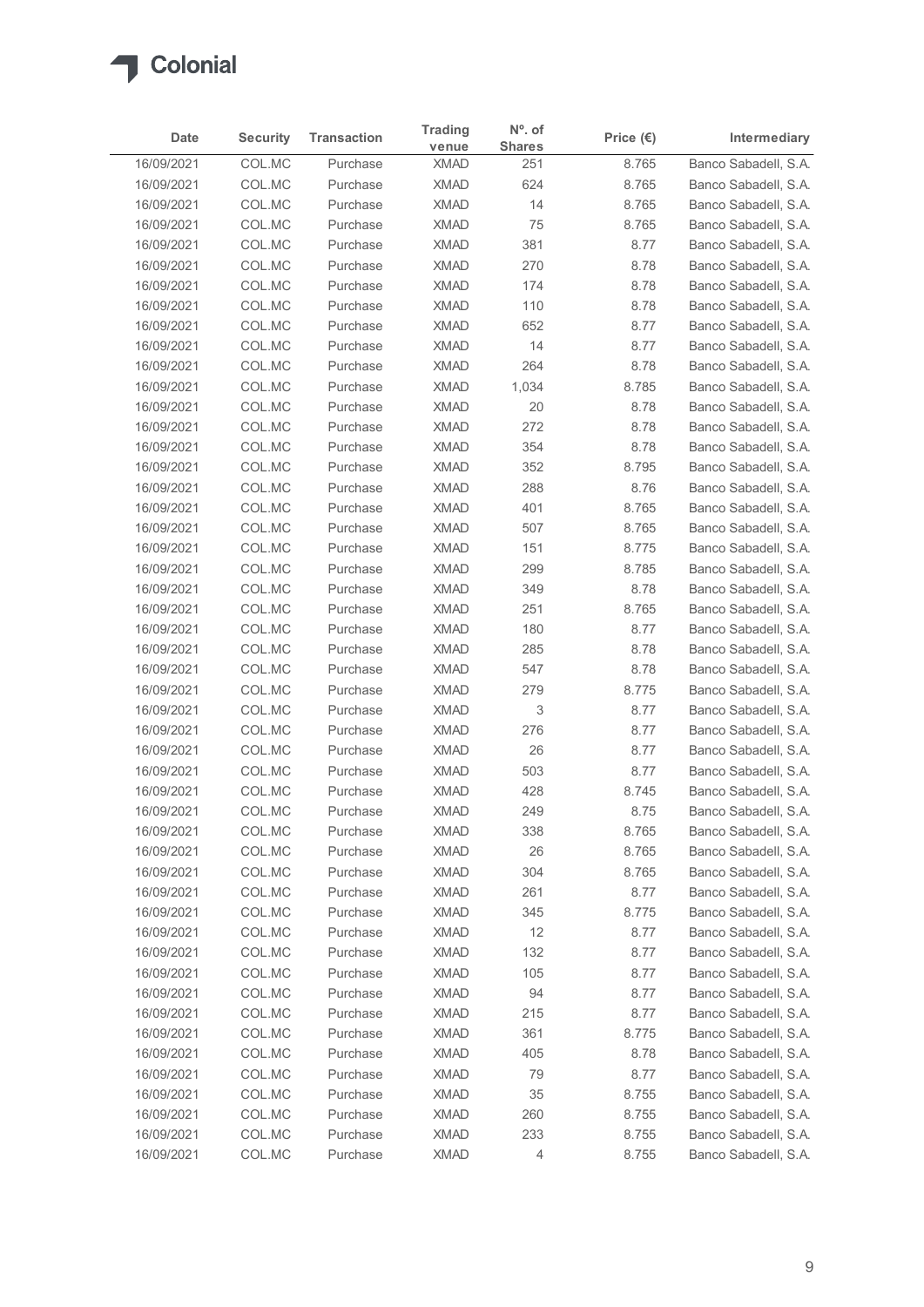

|                          |                  |                      |                              | $No$ . of     |                    |                                              |
|--------------------------|------------------|----------------------|------------------------------|---------------|--------------------|----------------------------------------------|
| Date                     | <b>Security</b>  | <b>Transaction</b>   | <b>Trading</b><br>venue      | <b>Shares</b> | Price $(\epsilon)$ | Intermediary                                 |
| 16/09/2021               | COL.MC           | Purchase             | <b>XMAD</b>                  | 516           | 8.77               | Banco Sabadell, S.A.                         |
| 16/09/2021               | COL.MC           | Purchase             | <b>XMAD</b>                  | 594           | 8.765              | Banco Sabadell, S.A.                         |
| 16/09/2021               | COL.MC           | Purchase             | <b>XMAD</b>                  | 347           | 8.775              | Banco Sabadell, S.A.                         |
| 16/09/2021               | COL.MC           | Purchase             | <b>XMAD</b>                  | 65            | 8.755              | Banco Sabadell, S.A.                         |
| 16/09/2021<br>16/09/2021 | COL.MC<br>COL.MC | Purchase<br>Purchase | <b>XMAD</b><br><b>XMAD</b>   | 607           | 8.76<br>8.76       | Banco Sabadell, S.A.<br>Banco Sabadell, S.A. |
| 16/09/2021               | COL.MC           | Purchase             | <b>XMAD</b>                  | 184<br>644    | 8.76               | Banco Sabadell, S.A.                         |
| 16/09/2021               | COL.MC           | Purchase             | <b>XMAD</b>                  | 590           | 8.76               | Banco Sabadell, S.A.                         |
| 16/09/2021               | COL.MC           | Purchase             | <b>XMAD</b>                  | 155           | 8.78               | Banco Sabadell, S.A.                         |
| 16/09/2021               | COL.MC           | Purchase             | <b>XMAD</b>                  | 169           | 8.78               | Banco Sabadell, S.A.                         |
| 16/09/2021               | COL.MC           | Purchase             | <b>XMAD</b>                  | 780           | 8.78               | Banco Sabadell, S.A.                         |
| 16/09/2021               | COL.MC           | Purchase             | <b>XMAD</b>                  | 26            | 8.78               | Banco Sabadell, S.A.                         |
| 16/09/2021               | COL.MC           | Purchase             | <b>XMAD</b>                  | 28            | 8.78               | Banco Sabadell, S.A.                         |
| 16/09/2021               | COL.MC           | Purchase             | XMAD                         | 959           | 8.78               | Banco Sabadell, S.A.                         |
| 16/09/2021               | COL.MC           | Purchase             | <b>XMAD</b>                  | 556           | 8.78               | Banco Sabadell, S.A.                         |
| 16/09/2021               | COL.MC           | Purchase             | <b>XMAD</b>                  | 497           | 8.78               | Banco Sabadell, S.A.<br>Banco Sabadell, S.A. |
| 16/09/2021<br>16/09/2021 | COL.MC<br>COL.MC | Purchase<br>Purchase | <b>XMAD</b><br><b>XMAD</b>   | 334<br>336    | 8.745<br>8.755     | Banco Sabadell, S.A.                         |
| 16/09/2021               | COL.MC           | Purchase             | <b>XMAD</b>                  | 168           | 8.75               | Banco Sabadell, S.A.                         |
| 16/09/2021               | COL.MC           | Purchase             | <b>XMAD</b>                  | 224           | 8.765              | Banco Sabadell, S.A.                         |
| 16/09/2021               | COL.MC           | Purchase             | <b>XMAD</b>                  | 307           | 8.765              | Banco Sabadell, S.A.                         |
| 16/09/2021               | COL.MC           | Purchase             | <b>XMAD</b>                  | 159           | 8.75               | Banco Sabadell, S.A.                         |
| 16/09/2021               | COL.MC           | Purchase             | <b>XMAD</b>                  | 167           | 8.75               | Banco Sabadell, S.A.                         |
| 16/09/2021               | COL.MC           | Purchase             | <b>XMAD</b>                  | 155           | 8.75               | Banco Sabadell, S.A.                         |
| 16/09/2021               | COL.MC           | Purchase             | <b>XMAD</b>                  | $\mathbf{1}$  | 8.75               | Banco Sabadell, S.A.                         |
| 16/09/2021               | COL.MC           | Purchase             | <b>XMAD</b>                  | 20            | 8.75               | Banco Sabadell, S.A.                         |
| 16/09/2021               | COL.MC           | Purchase             | <b>XMAD</b>                  | 1,761         | 8.755              | Banco Sabadell, S.A.                         |
| 16/09/2021<br>16/09/2021 | COL.MC<br>COL.MC | Purchase<br>Purchase | <b>XMAD</b><br><b>XMAD</b>   | 600<br>174    | 8.765<br>8.765     | Banco Sabadell, S.A.<br>Banco Sabadell, S.A. |
| 16/09/2021               | COL.MC           | Purchase             | <b>XMAD</b>                  | 20            | 8.765              | Banco Sabadell, S.A.                         |
| 16/09/2021               | COL.MC           | Purchase             | <b>XMAD</b>                  | 1,050         | 8.765              | Banco Sabadell, S.A.                         |
| 17/09/2021               | COL.MC           | Purchase             | <b>XMAD</b>                  | 370           | 8.78               | Banco Sabadell, S.A.                         |
| 17/09/2021               | COL.MC           | Purchase             | <b>XMAD</b>                  | 195           | 8.825              | Banco Sabadell, S.A.                         |
| 17/09/2021               | COL.MC           | Purchase             | <b>XMAD</b>                  | $\mathbf{1}$  | 8.805              | Banco Sabadell, S.A.                         |
| 17/09/2021               | COL.MC           | Purchase             | <b>XMAD</b>                  | 368           | 8.805              | Banco Sabadell, S.A.                         |
| 17/09/2021               | COL.MC           | Purchase             | <b>XMAD</b>                  | 368           | 8.805              | Banco Sabadell, S.A.                         |
| 17/09/2021               | COL.MC           | Purchase             | <b>XMAD</b>                  | 1,652         | 8.805              | Banco Sabadell, S.A.                         |
| 17/09/2021               | COL.MC           | Purchase             | <b>XMAD</b>                  | 307           | 8.805              | Banco Sabadell, S.A.                         |
| 17/09/2021               | COL.MC           | Purchase             | <b>XMAD</b>                  | 262           | 8.82               | Banco Sabadell, S.A.                         |
| 17/09/2021               | COL.MC           | Purchase             | <b>XMAD</b>                  | 232           | 8.8                | Banco Sabadell, S.A.                         |
| 17/09/2021               | COL.MC           | Purchase             | <b>XMAD</b>                  | 293           | $8.8\,$            | Banco Sabadell, S.A.                         |
| 17/09/2021               | COL.MC           | Purchase             | <b>XMAD</b>                  | 225           | 8.795              | Banco Sabadell, S.A.                         |
| 17/09/2021               | COL.MC           | Purchase<br>Purchase | <b>XMAD</b><br><b>XMAD</b>   | 49            | 8.795              | Banco Sabadell, S.A.<br>Banco Sabadell, S.A. |
| 17/09/2021<br>17/09/2021 | COL.MC<br>COL.MC | Purchase             | <b>XMAD</b>                  | 303<br>851    | 8.82<br>8.82       | Banco Sabadell, S.A.                         |
| 17/09/2021               | COL.MC           | Purchase             | <b>XMAD</b>                  | 10            | 8.82               | Banco Sabadell, S.A.                         |
| 17/09/2021               | COL.MC           | Purchase             | <b>XMAD</b>                  | 619           | 8.81               | Banco Sabadell, S.A.                         |
| 17/09/2021               | COL.MC           | Purchase             | $\boldsymbol{\mathsf{XMAD}}$ | 535           | 8.875              | Banco Sabadell, S.A.                         |
|                          | COL.MC           | Purchase             | <b>XMAD</b>                  | 229           | 8.875              | Banco Sabadell, S.A.                         |
| 17/09/2021               |                  |                      | <b>XMAD</b>                  | 18            | 8.875              | Banco Sabadell, S.A.                         |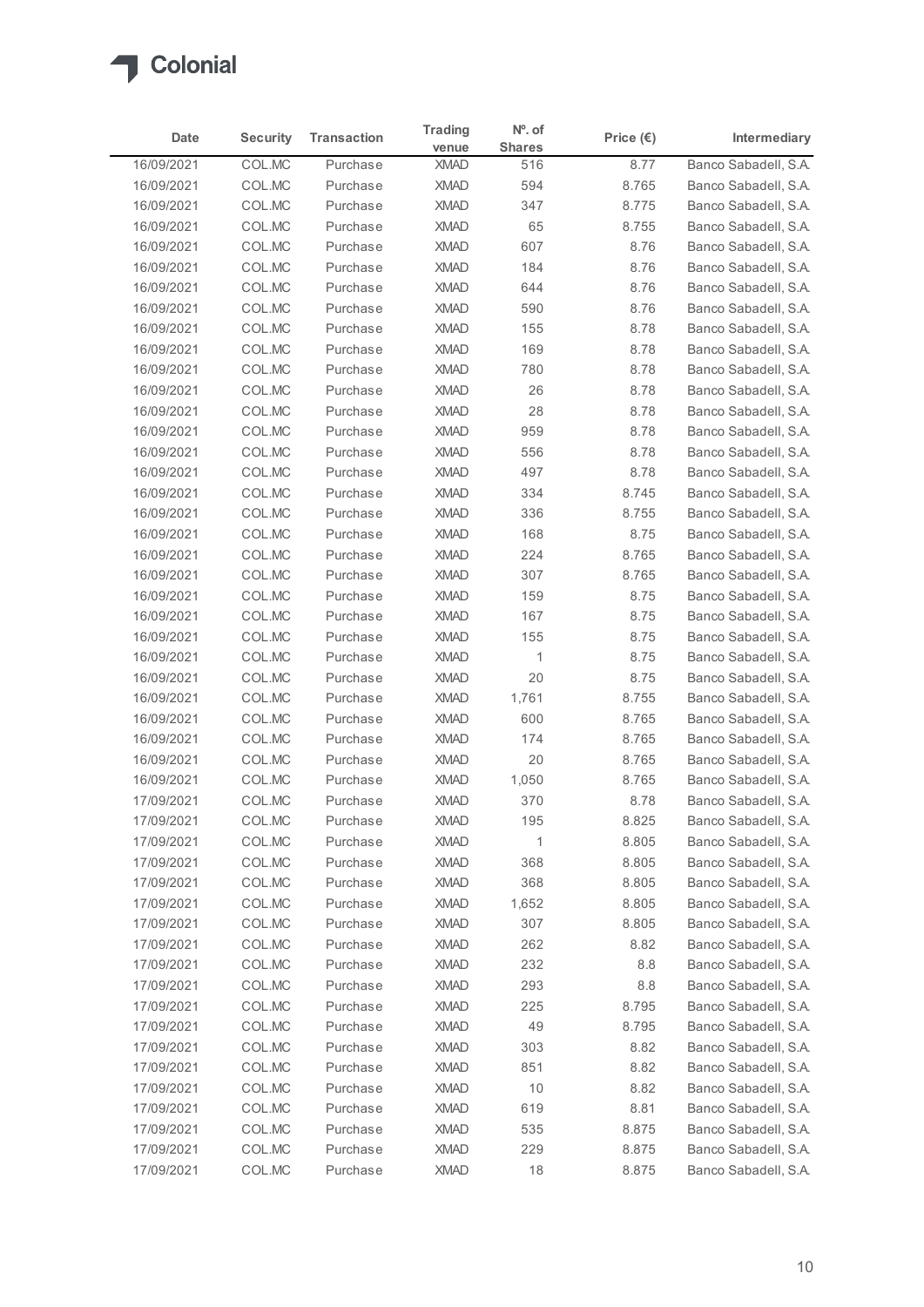

|                          |                  |                      |                              | $No$ . of     |                    |                                              |
|--------------------------|------------------|----------------------|------------------------------|---------------|--------------------|----------------------------------------------|
| Date                     | <b>Security</b>  | <b>Transaction</b>   | <b>Trading</b><br>venue      | <b>Shares</b> | Price $(\epsilon)$ | Intermediary                                 |
| 17/09/2021               | COL.MC           | Purchase             | <b>XMAD</b>                  | 476           | 8.87               | Banco Sabadell, S.A.                         |
| 17/09/2021               | COL.MC           | Purchase             | <b>XMAD</b>                  | 226           | 8.84               | Banco Sabadell, S.A.                         |
| 17/09/2021               | COL.MC           | Purchase             | <b>XMAD</b>                  | 618           | 8.84               | Banco Sabadell, S.A.                         |
| 17/09/2021               | COL.MC           | Purchase             | <b>XMAD</b>                  | 439           | 8.845              | Banco Sabadell, S.A.                         |
| 17/09/2021<br>17/09/2021 | COL.MC           | Purchase<br>Purchase | <b>XMAD</b><br><b>XMAD</b>   | 145           | 8.855              | Banco Sabadell, S.A.<br>Banco Sabadell, S.A. |
| 17/09/2021               | COL.MC<br>COL.MC | Purchase             | <b>XMAD</b>                  | 363<br>143    | 8.88<br>8.87       | Banco Sabadell, S.A.                         |
| 17/09/2021               | COL.MC           | Purchase             | <b>XMAD</b>                  | 235           | 8.88               | Banco Sabadell, S.A.                         |
| 17/09/2021               | COL.MC           | Purchase             | <b>XMAD</b>                  | 1,005         | 8.885              | Banco Sabadell, S.A.                         |
| 17/09/2021               | COL.MC           | Purchase             | <b>XMAD</b>                  | 257           | 8.88               | Banco Sabadell, S.A.                         |
| 17/09/2021               | COL.MC           | Purchase             | <b>XMAD</b>                  | 55            | 8.94               | Banco Sabadell, S.A.                         |
| 17/09/2021               | COL.MC           | Purchase             | <b>XMAD</b>                  | 27            | 8.95               | Banco Sabadell, S.A.                         |
| 17/09/2021               | COL.MC           | Purchase             | <b>XMAD</b>                  | 297           | 8.945              | Banco Sabadell, S.A.                         |
| 17/09/2021               | COL.MC           | Purchase             | XMAD                         | 522           | 8.945              | Banco Sabadell, S.A.                         |
| 17/09/2021<br>17/09/2021 | COL.MC<br>COL.MC | Purchase<br>Purchase | <b>XMAD</b><br><b>XMAD</b>   | 3<br>283      | 8.945<br>8.96      | Banco Sabadell, S.A.<br>Banco Sabadell, S.A. |
| 17/09/2021               | COL.MC           | Purchase             | <b>XMAD</b>                  | 6             | 8.99               | Banco Sabadell, S.A.                         |
| 17/09/2021               | COL.MC           | Purchase             | <b>XMAD</b>                  | 18            | 8.99               | Banco Sabadell, S.A.                         |
| 17/09/2021               | COL.MC           | Purchase             | <b>XMAD</b>                  | 290           | 8.99               | Banco Sabadell, S.A.                         |
| 17/09/2021               | COL.MC           | Purchase             | <b>XMAD</b>                  | 175           | 8.935              | Banco Sabadell, S.A.                         |
| 17/09/2021               | COL.MC           | Purchase             | <b>XMAD</b>                  | 91            | 8.935              | Banco Sabadell, S.A.                         |
| 17/09/2021               | COL.MC           | Purchase             | <b>XMAD</b>                  | 91            | 8.93               | Banco Sabadell, S.A.                         |
| 17/09/2021               | COL.MC           | Purchase             | <b>XMAD</b>                  | 180           | 8.93               | Banco Sabadell, S.A.                         |
| 17/09/2021               | COL.MC           | Purchase             | <b>XMAD</b>                  | 439           | 8.93               | Banco Sabadell, S.A.                         |
| 17/09/2021               | COL.MC           | Purchase             | <b>XMAD</b>                  | 142           | 8.93               | Banco Sabadell, S.A.                         |
| 17/09/2021               | COL.MC           | Purchase             | <b>XMAD</b>                  | 45<br>318     | 8.925<br>8.925     | Banco Sabadell, S.A.                         |
| 17/09/2021<br>17/09/2021 | COL.MC<br>COL.MC | Purchase<br>Purchase | <b>XMAD</b><br><b>XMAD</b>   | 288           | 8.905              | Banco Sabadell, S.A.<br>Banco Sabadell, S.A. |
| 17/09/2021               | COL.MC           | Purchase             | <b>XMAD</b>                  | 285           | 8.915              | Banco Sabadell, S.A.                         |
| 17/09/2021               | COL.MC           | Purchase             | <b>XMAD</b>                  | 129           | 8.915              | Banco Sabadell, S.A.                         |
| 17/09/2021               | COL.MC           | Purchase             | <b>XMAD</b>                  | 795           | 8.92               | Banco Sabadell, S.A.                         |
| 17/09/2021               | COL.MC           | Purchase             | <b>XMAD</b>                  | $\mathbf{1}$  | 8.91               | Banco Sabadell, S.A.                         |
| 17/09/2021               | COL.MC           | Purchase             | <b>XMAD</b>                  | 351           | 8.91               | Banco Sabadell, S.A.                         |
| 17/09/2021               | COL.MC           | Purchase             | <b>XMAD</b>                  | 6             | 8.93               | Banco Sabadell, S.A.                         |
| 17/09/2021               | COL.MC           | Purchase             | <b>XMAD</b>                  | 292           | 8.93               | Banco Sabadell, S.A.                         |
| 17/09/2021               | COL.MC           | Purchase             | <b>XMAD</b>                  | 193           | 8.885              | Banco Sabadell, S.A.                         |
| 17/09/2021               | COL.MC           | Purchase             | <b>XMAD</b>                  | 374           | 8.885              | Banco Sabadell, S.A.                         |
| 17/09/2021               | COL.MC           | Purchase             | <b>XMAD</b>                  | 117           | 8.885              | Banco Sabadell, S.A.                         |
| 17/09/2021<br>17/09/2021 | COL.MC<br>COL.MC | Purchase<br>Purchase | <b>XMAD</b><br><b>XMAD</b>   | 42<br>105     | 8.885<br>8.885     | Banco Sabadell, S.A.<br>Banco Sabadell, S.A. |
| 17/09/2021               | COL.MC           | Purchase             | <b>XMAD</b>                  | 646           | 8.885              | Banco Sabadell, S.A.                         |
| 17/09/2021               | COL.MC           | Purchase             | <b>XMAD</b>                  | 684           | 8.89               | Banco Sabadell, S.A.                         |
| 17/09/2021               | COL.MC           | Purchase             | <b>XMAD</b>                  | 55            | 8.895              | Banco Sabadell, S.A.                         |
| 17/09/2021               | COL.MC           | Purchase             | <b>XMAD</b>                  | 233           | 8.895              | Banco Sabadell, S.A.                         |
| 17/09/2021               | COL.MC           | Purchase             | <b>XMAD</b>                  | 155           | 8.885              | Banco Sabadell, S.A.                         |
| 17/09/2021               | COL.MC           | Purchase             | <b>XMAD</b>                  | 264           | 8.93               | Banco Sabadell, S.A.                         |
| 17/09/2021               | COL.MC           | Purchase             | <b>XMAD</b>                  | 279           | 8.955              | Banco Sabadell, S.A.                         |
| 17/09/2021               | COL.MC           | Purchase             | $\boldsymbol{\mathsf{XMAD}}$ | 268           | 8.955              | Banco Sabadell, S.A.                         |
| 17/09/2021               | COL.MC           | Purchase             | <b>XMAD</b>                  | 313           | 8.95               | Banco Sabadell, S.A.                         |
| 17/09/2021               | COLMC            | Purchase             | <b>XMAD</b>                  | 77            | 8.965              | Banco Sabadell, S.A.                         |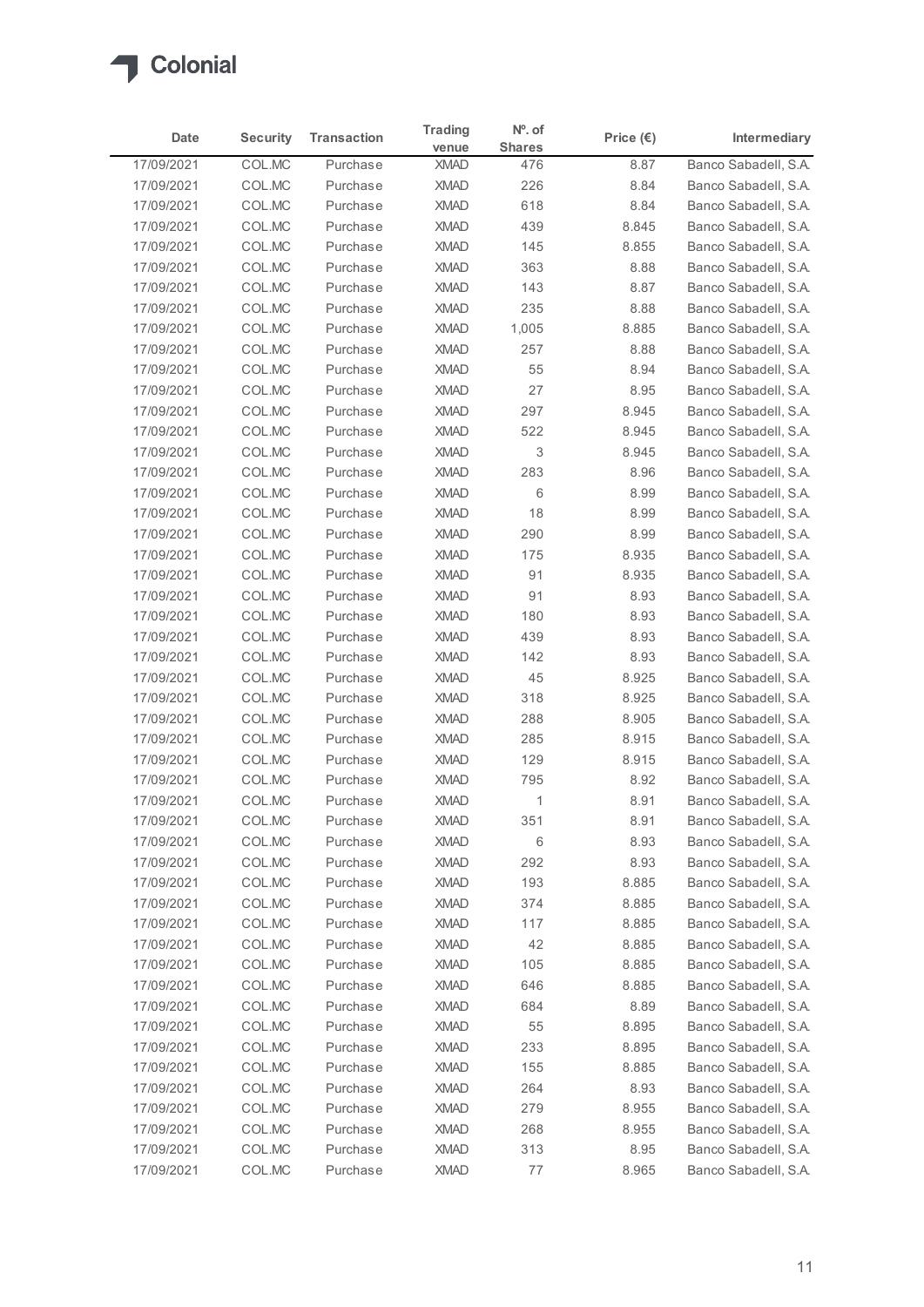

| Date<br>17/09/2021<br>17/09/2021<br>17/09/2021<br>17/09/2021<br>17/09/2021<br>17/09/2021<br>17/09/2021<br>17/09/2021<br>17/09/2021<br>17/09/2021<br>17/09/2021<br>17/09/2021<br>17/09/2021<br>17/09/2021<br>17/09/2021<br>17/09/2021<br>17/09/2021<br>17/09/2021<br>17/09/2021<br>17/09/2021 | <b>Security</b><br>COL.MC<br>COL.MC<br>COL.MC<br>COL.MC<br>COL.MC<br>COL.MC<br>COL.MC<br>COL.MC<br>COL.MC<br>COL.MC<br>COL.MC<br>COL.MC<br>COL.MC<br>COL.MC<br>COL.MC | <b>Transaction</b><br>Purchase<br>Purchase<br>Purchase<br>Purchase<br>Purchase<br>Purchase<br>Purchase<br>Purchase<br>Purchase<br>Purchase<br>Purchase<br>Purchase<br>Purchase | <b>Trading</b><br>venue<br><b>XMAD</b><br><b>XMAD</b><br><b>XMAD</b><br><b>XMAD</b><br><b>XMAD</b><br><b>XMAD</b><br><b>XMAD</b><br><b>XMAD</b><br><b>XMAD</b><br><b>XMAD</b> | $No$ . of<br><b>Shares</b><br>342<br>260<br>94<br>368<br>114<br>325<br>760 | Price $(\epsilon)$<br>8.965<br>8.95<br>8.945<br>8.955<br>8.965<br>8.96 | Intermediary<br>Banco Sabadell, S.A.<br>Banco Sabadell, S.A.<br>Banco Sabadell, S.A.<br>Banco Sabadell, S.A.<br>Banco Sabadell, S.A. |
|----------------------------------------------------------------------------------------------------------------------------------------------------------------------------------------------------------------------------------------------------------------------------------------------|-----------------------------------------------------------------------------------------------------------------------------------------------------------------------|--------------------------------------------------------------------------------------------------------------------------------------------------------------------------------|-------------------------------------------------------------------------------------------------------------------------------------------------------------------------------|----------------------------------------------------------------------------|------------------------------------------------------------------------|--------------------------------------------------------------------------------------------------------------------------------------|
|                                                                                                                                                                                                                                                                                              |                                                                                                                                                                       |                                                                                                                                                                                |                                                                                                                                                                               |                                                                            |                                                                        |                                                                                                                                      |
|                                                                                                                                                                                                                                                                                              |                                                                                                                                                                       |                                                                                                                                                                                |                                                                                                                                                                               |                                                                            |                                                                        |                                                                                                                                      |
|                                                                                                                                                                                                                                                                                              |                                                                                                                                                                       |                                                                                                                                                                                |                                                                                                                                                                               |                                                                            |                                                                        |                                                                                                                                      |
|                                                                                                                                                                                                                                                                                              |                                                                                                                                                                       |                                                                                                                                                                                |                                                                                                                                                                               |                                                                            |                                                                        |                                                                                                                                      |
|                                                                                                                                                                                                                                                                                              |                                                                                                                                                                       |                                                                                                                                                                                |                                                                                                                                                                               |                                                                            |                                                                        |                                                                                                                                      |
|                                                                                                                                                                                                                                                                                              |                                                                                                                                                                       |                                                                                                                                                                                |                                                                                                                                                                               |                                                                            |                                                                        | Banco Sabadell, S.A.                                                                                                                 |
|                                                                                                                                                                                                                                                                                              |                                                                                                                                                                       |                                                                                                                                                                                |                                                                                                                                                                               |                                                                            | 8.975                                                                  | Banco Sabadell, S.A.                                                                                                                 |
|                                                                                                                                                                                                                                                                                              |                                                                                                                                                                       |                                                                                                                                                                                |                                                                                                                                                                               | 280                                                                        | 8.97                                                                   | Banco Sabadell, S.A.                                                                                                                 |
|                                                                                                                                                                                                                                                                                              |                                                                                                                                                                       |                                                                                                                                                                                |                                                                                                                                                                               | 198                                                                        | 8.965                                                                  | Banco Sabadell, S.A.                                                                                                                 |
|                                                                                                                                                                                                                                                                                              |                                                                                                                                                                       |                                                                                                                                                                                |                                                                                                                                                                               | 261                                                                        | 8.975                                                                  | Banco Sabadell, S.A.                                                                                                                 |
|                                                                                                                                                                                                                                                                                              |                                                                                                                                                                       |                                                                                                                                                                                | <b>XMAD</b>                                                                                                                                                                   | 337                                                                        | 8.97                                                                   | Banco Sabadell, S.A.                                                                                                                 |
|                                                                                                                                                                                                                                                                                              |                                                                                                                                                                       |                                                                                                                                                                                | <b>XMAD</b>                                                                                                                                                                   | 23                                                                         | 8.975                                                                  | Banco Sabadell, S.A.                                                                                                                 |
|                                                                                                                                                                                                                                                                                              |                                                                                                                                                                       |                                                                                                                                                                                | <b>XMAD</b>                                                                                                                                                                   | 1,013                                                                      | 8.975                                                                  | Banco Sabadell, S.A.                                                                                                                 |
|                                                                                                                                                                                                                                                                                              |                                                                                                                                                                       | Purchase<br>Purchase                                                                                                                                                           | XMAD<br><b>XMAD</b>                                                                                                                                                           | 312<br>39                                                                  | 8.98<br>8.98                                                           | Banco Sabadell, S.A.<br>Banco Sabadell, S.A.                                                                                         |
|                                                                                                                                                                                                                                                                                              | COL.MC                                                                                                                                                                | Purchase                                                                                                                                                                       | <b>XMAD</b>                                                                                                                                                                   | 241                                                                        | 8.965                                                                  | Banco Sabadell, S.A.                                                                                                                 |
|                                                                                                                                                                                                                                                                                              | COL.MC                                                                                                                                                                | Purchase                                                                                                                                                                       | <b>XMAD</b>                                                                                                                                                                   | 279                                                                        | 8.975                                                                  | Banco Sabadell, S.A.                                                                                                                 |
|                                                                                                                                                                                                                                                                                              | COL.MC                                                                                                                                                                | Purchase                                                                                                                                                                       | <b>XMAD</b>                                                                                                                                                                   | 134                                                                        | 8.975                                                                  | Banco Sabadell, S.A.                                                                                                                 |
|                                                                                                                                                                                                                                                                                              | COL.MC                                                                                                                                                                | Purchase                                                                                                                                                                       | <b>XMAD</b>                                                                                                                                                                   | 210                                                                        | 8.975                                                                  | Banco Sabadell, S.A.                                                                                                                 |
|                                                                                                                                                                                                                                                                                              | COL.MC                                                                                                                                                                | Purchase                                                                                                                                                                       | <b>XMAD</b>                                                                                                                                                                   | 30                                                                         | 8.96                                                                   | Banco Sabadell, S.A.                                                                                                                 |
| 17/09/2021                                                                                                                                                                                                                                                                                   | COL.MC                                                                                                                                                                | Purchase                                                                                                                                                                       | <b>XMAD</b>                                                                                                                                                                   | 43                                                                         | 8.97                                                                   | Banco Sabadell, S.A.                                                                                                                 |
| 17/09/2021                                                                                                                                                                                                                                                                                   | COL.MC                                                                                                                                                                | Purchase                                                                                                                                                                       | <b>XMAD</b>                                                                                                                                                                   | 381                                                                        | 8.98                                                                   | Banco Sabadell, S.A.                                                                                                                 |
| 17/09/2021                                                                                                                                                                                                                                                                                   | COL.MC                                                                                                                                                                | Purchase                                                                                                                                                                       | <b>XMAD</b>                                                                                                                                                                   | 249                                                                        | 8.965                                                                  | Banco Sabadell, S.A.                                                                                                                 |
| 17/09/2021                                                                                                                                                                                                                                                                                   | COL.MC                                                                                                                                                                | Purchase                                                                                                                                                                       | <b>XMAD</b>                                                                                                                                                                   | 59                                                                         | 8.935                                                                  | Banco Sabadell, S.A.                                                                                                                 |
| 17/09/2021<br>17/09/2021                                                                                                                                                                                                                                                                     | COL.MC                                                                                                                                                                | Purchase<br>Purchase                                                                                                                                                           | <b>XMAD</b><br><b>XMAD</b>                                                                                                                                                    | 197<br>55                                                                  | 8.935<br>8.925                                                         | Banco Sabadell, S.A.<br>Banco Sabadell, S.A.                                                                                         |
| 17/09/2021                                                                                                                                                                                                                                                                                   | COL.MC<br>COL.MC                                                                                                                                                      | Purchase                                                                                                                                                                       | <b>XMAD</b>                                                                                                                                                                   | 303                                                                        | 8.965                                                                  | Banco Sabadell, S.A.                                                                                                                 |
| 17/09/2021                                                                                                                                                                                                                                                                                   | COL.MC                                                                                                                                                                | Purchase                                                                                                                                                                       | <b>XMAD</b>                                                                                                                                                                   | 162                                                                        | 8.985                                                                  | Banco Sabadell, S.A.                                                                                                                 |
| 17/09/2021                                                                                                                                                                                                                                                                                   | COL.MC                                                                                                                                                                | Purchase                                                                                                                                                                       | <b>XMAD</b>                                                                                                                                                                   | 16                                                                         | 8.985                                                                  | Banco Sabadell, S.A.                                                                                                                 |
| 17/09/2021                                                                                                                                                                                                                                                                                   | COL.MC                                                                                                                                                                | Purchase                                                                                                                                                                       | <b>XMAD</b>                                                                                                                                                                   | 80                                                                         | 8.935                                                                  | Banco Sabadell, S.A.                                                                                                                 |
| 17/09/2021                                                                                                                                                                                                                                                                                   | COL.MC                                                                                                                                                                | Purchase                                                                                                                                                                       | <b>XMAD</b>                                                                                                                                                                   | 392                                                                        | 8.93                                                                   | Banco Sabadell, S.A.                                                                                                                 |
| 17/09/2021                                                                                                                                                                                                                                                                                   | COL.MC                                                                                                                                                                | Purchase                                                                                                                                                                       | <b>XMAD</b>                                                                                                                                                                   | 232                                                                        | 8.93                                                                   | Banco Sabadell, S.A.                                                                                                                 |
| 17/09/2021                                                                                                                                                                                                                                                                                   | COL.MC                                                                                                                                                                | Purchase                                                                                                                                                                       | <b>XMAD</b>                                                                                                                                                                   | 27                                                                         | 8.945                                                                  | Banco Sabadell, S.A.                                                                                                                 |
| 17/09/2021                                                                                                                                                                                                                                                                                   | COL.MC                                                                                                                                                                | Purchase                                                                                                                                                                       | <b>XMAD</b>                                                                                                                                                                   | 27                                                                         | 8.965                                                                  | Banco Sabadell, S.A.                                                                                                                 |
| 17/09/2021                                                                                                                                                                                                                                                                                   | COL.MC                                                                                                                                                                | Purchase                                                                                                                                                                       | <b>XMAD</b>                                                                                                                                                                   | 30                                                                         | 8.945                                                                  | Banco Sabadell, S.A.                                                                                                                 |
| 17/09/2021                                                                                                                                                                                                                                                                                   | COL.MC                                                                                                                                                                | Purchase                                                                                                                                                                       | <b>XMAD</b>                                                                                                                                                                   | 262                                                                        | 8.945                                                                  | Banco Sabadell, S.A.<br>Banco Sabadell, S.A.                                                                                         |
| 17/09/2021<br>17/09/2021                                                                                                                                                                                                                                                                     | COL.MC<br>COL.MC                                                                                                                                                      | Purchase<br>Purchase                                                                                                                                                           | <b>XMAD</b><br><b>XMAD</b>                                                                                                                                                    | 251<br>229                                                                 | 8.935<br>8.965                                                         | Banco Sabadell, S.A.                                                                                                                 |
| 17/09/2021                                                                                                                                                                                                                                                                                   | COL.MC                                                                                                                                                                | Purchase                                                                                                                                                                       | <b>XMAD</b>                                                                                                                                                                   | 62                                                                         | 8.955                                                                  | Banco Sabadell, S.A.                                                                                                                 |
| 17/09/2021                                                                                                                                                                                                                                                                                   | COL.MC                                                                                                                                                                | Purchase                                                                                                                                                                       | <b>XMAD</b>                                                                                                                                                                   | 98                                                                         | 8.985                                                                  | Banco Sabadell, S.A.                                                                                                                 |
| 17/09/2021                                                                                                                                                                                                                                                                                   | COL.MC                                                                                                                                                                | Purchase                                                                                                                                                                       | <b>XMAD</b>                                                                                                                                                                   | 52                                                                         | 8.985                                                                  | Banco Sabadell, S.A.                                                                                                                 |
| 17/09/2021                                                                                                                                                                                                                                                                                   | COL.MC                                                                                                                                                                | Purchase                                                                                                                                                                       | <b>XMAD</b>                                                                                                                                                                   | 98                                                                         | 8.985                                                                  | Banco Sabadell, S.A.                                                                                                                 |
| 17/09/2021                                                                                                                                                                                                                                                                                   | COL.MC                                                                                                                                                                | Purchase                                                                                                                                                                       | <b>XMAD</b>                                                                                                                                                                   | 68                                                                         | 8.965                                                                  | Banco Sabadell, S.A.                                                                                                                 |
| 17/09/2021                                                                                                                                                                                                                                                                                   | COL.MC                                                                                                                                                                | Purchase                                                                                                                                                                       | <b>XMAD</b>                                                                                                                                                                   | 233                                                                        | 8.965                                                                  | Banco Sabadell, S.A.                                                                                                                 |
| 17/09/2021                                                                                                                                                                                                                                                                                   | COL.MC                                                                                                                                                                | Purchase                                                                                                                                                                       | <b>XMAD</b>                                                                                                                                                                   | 72                                                                         | 8.985                                                                  | Banco Sabadell, S.A.                                                                                                                 |
| 17/09/2021                                                                                                                                                                                                                                                                                   | COL.MC                                                                                                                                                                | Purchase                                                                                                                                                                       | <b>XMAD</b>                                                                                                                                                                   | 236                                                                        | 8.995                                                                  | Banco Sabadell, S.A.                                                                                                                 |
| 17/09/2021                                                                                                                                                                                                                                                                                   | COL.MC                                                                                                                                                                | Purchase                                                                                                                                                                       | <b>XMAD</b>                                                                                                                                                                   | 99                                                                         | 8.95                                                                   | Banco Sabadell, S.A.                                                                                                                 |
| 17/09/2021                                                                                                                                                                                                                                                                                   | COL.MC                                                                                                                                                                | Purchase                                                                                                                                                                       | $\boldsymbol{\mathsf{XMAD}}$                                                                                                                                                  | 228                                                                        | 8.95                                                                   | Banco Sabadell, S.A.                                                                                                                 |
| 17/09/2021<br>17/09/2021                                                                                                                                                                                                                                                                     | COL.MC<br>COLMC                                                                                                                                                       | Purchase<br>Purchase                                                                                                                                                           | <b>XMAD</b><br><b>XMAD</b>                                                                                                                                                    | 129<br>497                                                                 | 8.95<br>8.955                                                          | Banco Sabadell, S.A.<br>Banco Sabadell, S.A.                                                                                         |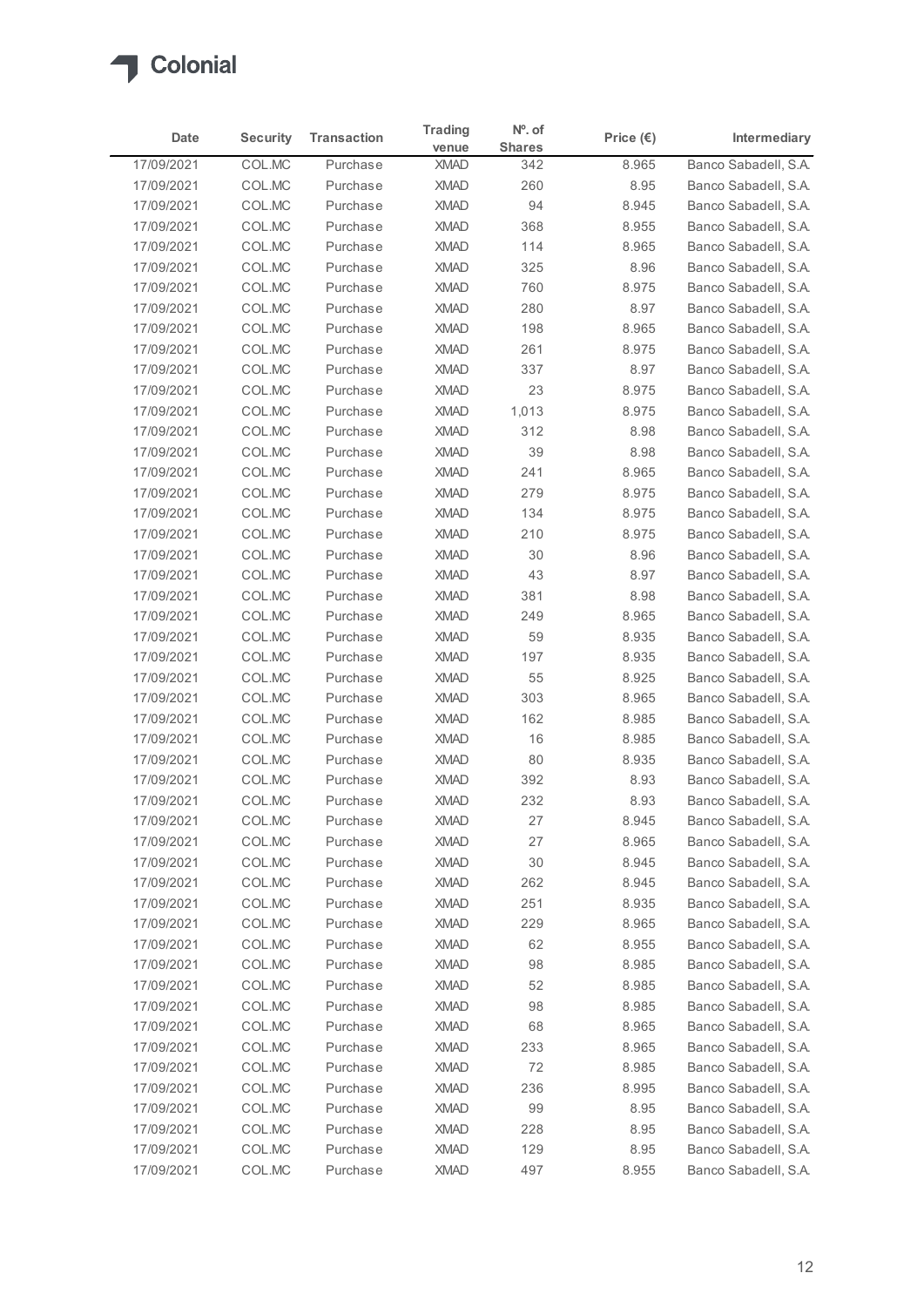

|                          |                  |                      | <b>Trading</b>                              | $No$ . of     |                    |                                              |
|--------------------------|------------------|----------------------|---------------------------------------------|---------------|--------------------|----------------------------------------------|
| Date                     | <b>Security</b>  | <b>Transaction</b>   | venue                                       | <b>Shares</b> | Price $(\epsilon)$ | Intermediary                                 |
| 17/09/2021               | COL.MC           | Purchase             | <b>XMAD</b>                                 | 98            | 8.95               | Banco Sabadell, S.A.                         |
| 17/09/2021               | COL.MC           | Purchase             | <b>XMAD</b>                                 | 454           | 8.945              | Banco Sabadell, S.A.                         |
| 17/09/2021<br>17/09/2021 | COL.MC<br>COL.MC | Purchase<br>Purchase | <b>XMAD</b><br><b>XMAD</b>                  | 345<br>420    | 8.96<br>8.96       | Banco Sabadell, S.A.<br>Banco Sabadell, S.A. |
| 17/09/2021               | COL.MC           | Purchase             | <b>XMAD</b>                                 | 179           | 8.955              | Banco Sabadell, S.A.                         |
| 17/09/2021               | COL.MC           | Purchase             | <b>XMAD</b>                                 | 77            | 8.955              | Banco Sabadell, S.A.                         |
| 17/09/2021               | COL.MC           | Purchase             | <b>XMAD</b>                                 | 224           | 8.975              | Banco Sabadell, S.A.                         |
| 17/09/2021               | COL.MC           | Purchase             | <b>XMAD</b>                                 | 55            | 8.965              | Banco Sabadell, S.A.                         |
| 17/09/2021               | COL.MC           | Purchase             | <b>XMAD</b>                                 | 286           | 8.955              | Banco Sabadell, S.A.                         |
| 17/09/2021               | COL.MC           | Purchase             | <b>XMAD</b>                                 | 86            | 8.965              | Banco Sabadell, S.A.                         |
| 17/09/2021               | COL.MC           | Purchase             | <b>XMAD</b>                                 | 265           | 8.965              | Banco Sabadell, S.A.                         |
| 17/09/2021               | COL.MC           | Purchase             | <b>XMAD</b>                                 | 303           | 8.97               | Banco Sabadell, S.A.                         |
| 17/09/2021<br>17/09/2021 | COL.MC<br>COL.MC | Purchase<br>Purchase | <b>XMAD</b><br>XMAD                         | 705<br>96     | 8.975<br>8.975     | Banco Sabadell, S.A.<br>Banco Sabadell, S.A. |
| 17/09/2021               | COL.MC           | Purchase             | <b>XMAD</b>                                 | 233           | 8.975              | Banco Sabadell, S.A.                         |
| 17/09/2021               | COL.MC           | Purchase             | <b>XMAD</b>                                 | 106           | 8.975              | Banco Sabadell, S.A.                         |
| 17/09/2021               | COL.MC           | Purchase             | <b>XMAD</b>                                 | 92            | 8.98               | Banco Sabadell, S.A.                         |
| 17/09/2021               | COL.MC           | Purchase             | <b>XMAD</b>                                 | 334           | 8.98               | Banco Sabadell, S.A.                         |
| 17/09/2021               | COL.MC           | Purchase             | <b>XMAD</b>                                 | 674           | 8.965              | Banco Sabadell, S.A.                         |
| 17/09/2021               | COL.MC           | Purchase             | <b>XMAD</b>                                 | 262           | 8.8                | Banco Sabadell, S.A.                         |
| 17/09/2021               | COL.MC           | Purchase             | <b>XMAD</b>                                 | 857           | 8.8                | Banco Sabadell, S.A.                         |
| 17/09/2021               | COL.MC           | Purchase             | <b>XMAD</b>                                 | 736           | $8.8\,$            | Banco Sabadell, S.A.                         |
| 17/09/2021               | COL.MC           | Purchase             | <b>XMAD</b>                                 | 226           | 8.795              | Banco Sabadell, S.A.                         |
| 17/09/2021<br>17/09/2021 | COL.MC<br>COL.MC | Purchase<br>Purchase | <b>XMAD</b><br><b>XMAD</b>                  | 2,500<br>232  | $8.8\,$<br>8.855   | Banco Sabadell, S.A.<br>Banco Sabadell, S.A. |
| 17/09/2021               | COL.MC           | Purchase             | <b>XMAD</b>                                 | 45            | 8.85               | Banco Sabadell, S.A.                         |
| 17/09/2021               | COL.MC           | Purchase             | <b>XMAD</b>                                 | 275           | 8.85               | Banco Sabadell, S.A.                         |
| 17/09/2021               | COL.MC           | Purchase             | <b>XMAD</b>                                 | 547           | 8.86               | Banco Sabadell, S.A.                         |
| 17/09/2021               | COL.MC           | Purchase             | <b>XMAD</b>                                 | 29            | 8.85               | Banco Sabadell, S.A.                         |
| 17/09/2021               | COL.MC           | Purchase             | <b>XMAD</b>                                 | 217           | 8.845              | Banco Sabadell, S.A.                         |
| 17/09/2021               | COL.MC           | Purchase             | <b>XMAD</b>                                 | 639           | 8.845              | Banco Sabadell, S.A.                         |
| 17/09/2021               | COL.MC           | Purchase             | <b>XMAD</b>                                 | 1,576         | 8.845              | Banco Sabadell, S.A.                         |
| 17/09/2021               | COL.MC           | Purchase             | <b>XMAD</b>                                 | 315           | 8.85               | Banco Sabadell, S.A.                         |
| 17/09/2021               | COL.MC           | Purchase             | <b>XMAD</b>                                 | 15            | 8.85               | Banco Sabadell, S.A.                         |
| 17/09/2021<br>17/09/2021 | COL.MC<br>COL.MC | Purchase<br>Purchase | <b>XMAD</b><br><b>XMAD</b>                  | 286<br>155    | 8.86<br>8.865      | Banco Sabadell, S.A.<br>Banco Sabadell, S.A. |
| 17/09/2021               | COL.MC           | Purchase             | <b>XMAD</b>                                 | 297           | 8.865              | Banco Sabadell, S.A.                         |
| 17/09/2021               | COL.MC           | Purchase             | <b>XMAD</b>                                 | 2,715         | 8.865              | Banco Sabadell, S.A.                         |
| 17/09/2021               | COL.MC           | Purchase             | <b>XMAD</b>                                 | 604           | 8.855              | Banco Sabadell, S.A.                         |
| 17/09/2021               | COL.MC           | Purchase             | <b>XMAD</b>                                 | 141           | 8.84               | Banco Sabadell, S.A.                         |
| 17/09/2021               | COL.MC           | Purchase             | <b>XMAD</b>                                 | 244           | 8.85               | Banco Sabadell, S.A.                         |
| 17/09/2021               | COL.MC           | Purchase             | <b>XMAD</b>                                 | 70            | 8.85               | Banco Sabadell, S.A.                         |
| 17/09/2021               | COL.MC           | Purchase             | <b>XMAD</b>                                 | 208           | 8.85               | Banco Sabadell, S.A.                         |
| 17/09/2021               | COL.MC           | Purchase             | <b>XMAD</b>                                 | 769           | 8.89               | Banco Sabadell, S.A.                         |
| 17/09/2021               | COL.MC           | Purchase             | <b>XMAD</b>                                 | 261           | 8.885              | Banco Sabadell, S.A.                         |
| 17/09/2021               | COL.MC           | Purchase             | <b>XMAD</b>                                 | 255           | 8.875              | Banco Sabadell, S.A.                         |
| 17/09/2021<br>17/09/2021 | COL.MC<br>COL.MC | Purchase<br>Purchase | <b>XMAD</b><br>$\boldsymbol{\mathsf{XMAD}}$ | 19<br>755     | 8.875<br>8.865     | Banco Sabadell, S.A.<br>Banco Sabadell, S.A. |
|                          | COL.MC           | Purchase             | <b>XMAD</b>                                 | 269           | 8.865              | Banco Sabadell, S.A.                         |
| 17/09/2021               |                  |                      |                                             |               |                    |                                              |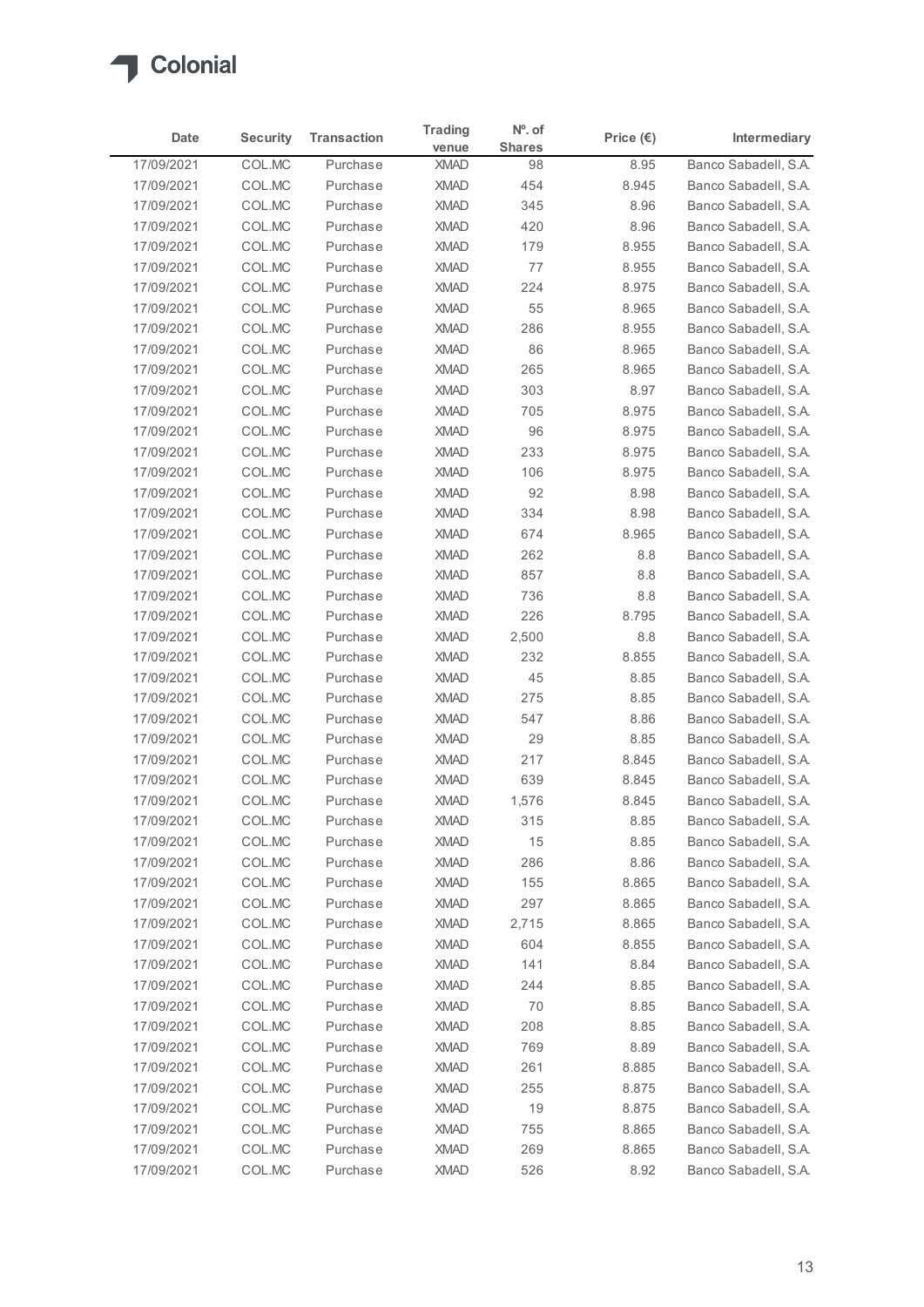

| Date                     | <b>Security</b>  | <b>Transaction</b>   | <b>Trading</b><br>venue    | N°. of<br><b>Shares</b> | Price $(\epsilon)$ | Intermediary                                 |
|--------------------------|------------------|----------------------|----------------------------|-------------------------|--------------------|----------------------------------------------|
| 17/09/2021               | COL.MC           | Purchase             | <b>XMAD</b>                | $\overline{1}$          | 8.91               | Banco Sabadell, S.A.                         |
| 17/09/2021               | COL.MC           | Purchase             | <b>XMAD</b>                | 649                     | 8.92               | Banco Sabadell, S.A.                         |
| 17/09/2021               | COL.MC           | Purchase             | <b>XMAD</b>                | 279                     | 8.9                | Banco Sabadell, S.A.                         |
| 17/09/2021               | COL.MC           | Purchase             | <b>XMAD</b>                | 245                     | 8.89               | Banco Sabadell, S.A.                         |
| 17/09/2021               | COL.MC           | Purchase             | <b>XMAD</b>                | 34                      | 8.89               | Banco Sabadell, S.A.                         |
| 17/09/2021               | COL.MC           | Purchase             | <b>XMAD</b>                | 2,500                   | 8.75               | Banco Sabadell, S.A.                         |
| 20/09/2021<br>20/09/2021 | COL.MC<br>COL.MC | Purchase<br>Purchase | <b>XMAD</b><br><b>XMAD</b> | 482<br>55               | 8.695<br>8.695     | Banco Sabadell, S.A.<br>Banco Sabadell, S.A. |
| 20/09/2021               | COL.MC           | Purchase             | <b>XMAD</b>                | 412                     | 8.675              | Banco Sabadell, S.A.                         |
| 20/09/2021               | COL.MC           | Purchase             | <b>XMAD</b>                | 187                     | 8.675              | Banco Sabadell, S.A.                         |
| 20/09/2021               | COL.MC           | Purchase             | <b>XMAD</b>                | 216                     | 8.675              | Banco Sabadell, S.A.                         |
| 20/09/2021               | COL.MC           | Purchase             | <b>XMAD</b>                | 377                     | 8.745              | Banco Sabadell, S.A.                         |
| 20/09/2021               | COL.MC           | Purchase             | <b>XMAD</b>                | 206                     | 8.685              | Banco Sabadell, S.A.                         |
| 20/09/2021               | COL.MC           | Purchase             | <b>XMAD</b>                | 163                     | 8.685              | Banco Sabadell, S.A.                         |
| 20/09/2021               | COL.MC           | Purchase             | <b>XMAD</b>                | 17                      | 8.675              | Banco Sabadell, S.A.                         |
| 20/09/2021               | COL.MC           | Purchase             | <b>XMAD</b>                | 716                     | 8.695              | Banco Sabadell, S.A.                         |
| 20/09/2021               | COL.MC           | Purchase             | <b>XMAD</b>                | 548                     | 8.655              | Banco Sabadell, S.A.                         |
| 20/09/2021<br>20/09/2021 | COL.MC<br>COL.MC | Purchase<br>Purchase | <b>XMAD</b><br><b>XMAD</b> | 121<br>2,500            | 8.655<br>8.65      | Banco Sabadell, S.A.<br>Banco Sabadell, S.A. |
| 20/09/2021               | COL.MC           | Purchase             | <b>XMAD</b>                | 388                     | 8.65               | Banco Sabadell, S.A.                         |
| 20/09/2021               | COL.MC           | Purchase             | <b>XMAD</b>                | 390                     | 8.695              | Banco Sabadell, S.A.                         |
| 20/09/2021               | COL.MC           | Purchase             | <b>XMAD</b>                | 1,024                   | 8.74               | Banco Sabadell, S.A.                         |
| 20/09/2021               | COL.MC           | Purchase             | <b>XMAD</b>                | 319                     | 8.75               | Banco Sabadell, S.A.                         |
| 20/09/2021               | COL.MC           | Purchase             | <b>XMAD</b>                | 598                     | 8.74               | Banco Sabadell, S.A.                         |
| 20/09/2021               | COL.MC           | Purchase             | <b>XMAD</b>                | 176                     | 8.67               | Banco Sabadell, S.A.                         |
| 20/09/2021               | COL.MC           | Purchase             | <b>XMAD</b>                | 235                     | 8.67               | Banco Sabadell, S.A.                         |
| 20/09/2021               | COL.MC           | Purchase             | <b>XMAD</b>                | 423                     | 8.695              | Banco Sabadell, S.A.                         |
| 20/09/2021               | COL.MC           | Purchase             | <b>XMAD</b>                | 364                     | 8.66               | Banco Sabadell, S.A.                         |
| 20/09/2021<br>20/09/2021 | COL.MC<br>COL.MC | Purchase<br>Purchase | <b>XMAD</b><br><b>XMAD</b> | 128<br>286              | 8.63<br>8.63       | Banco Sabadell, S.A.<br>Banco Sabadell, S.A. |
| 20/09/2021               | COL.MC           | Purchase             | <b>XMAD</b>                | 122                     | 8.63               | Banco Sabadell, S.A.                         |
| 20/09/2021               | COL.MC           | Purchase             | <b>XMAD</b>                | 40                      | 8.63               | Banco Sabadell, S.A.                         |
| 20/09/2021               | COL.MC           | Purchase             | <b>XMAD</b>                | 598                     | 8.685              | Banco Sabadell, S.A.                         |
| 20/09/2021               | COL.MC           | Purchase             | <b>XMAD</b>                | 290                     | 8.675              | Banco Sabadell, S.A.                         |
| 20/09/2021               | COL.MC           | Purchase             | <b>XMAD</b>                | 302                     | 8.685              | Banco Sabadell, S.A.                         |
| 20/09/2021               | COL.MC           | Purchase             | <b>XMAD</b>                | 112                     | 8.68               | Banco Sabadell, S.A.                         |
| 20/09/2021               | COL.MC           | Purchase             | <b>XMAD</b>                | 263                     | 8.665              | Banco Sabadell, S.A.                         |
| 20/09/2021               | COL.MC           | Purchase             | <b>XMAD</b>                | 297                     | 8.68               | Banco Sabadell, S.A.                         |
| 20/09/2021               | COL.MC           | Purchase             | <b>XMAD</b>                | 475                     | 8.68               | Banco Sabadell, S.A.                         |
| 20/09/2021<br>20/09/2021 | COL.MC<br>COL.MC | Purchase             | <b>XMAD</b><br><b>XMAD</b> | 2,500<br>246            | 8.615              | Banco Sabadell, S.A.<br>Banco Sabadell, S.A. |
| 20/09/2021               | COL.MC           | Purchase<br>Purchase | <b>XMAD</b>                | 107                     | 8.61<br>8.615      | Banco Sabadell, S.A.                         |
| 20/09/2021               | COL.MC           | Purchase             | <b>XMAD</b>                | 211                     | 8.63               | Banco Sabadell, S.A.                         |
| 20/09/2021               | COL.MC           | Purchase             | <b>XMAD</b>                | 89                      | 8.63               | Banco Sabadell, S.A.                         |
| 20/09/2021               | COL.MC           | Purchase             | <b>XMAD</b>                | 116                     | 8.61               | Banco Sabadell, S.A.                         |
| 20/09/2021               | COL.MC           | Purchase             | <b>XMAD</b>                | 281                     | 8.605              | Banco Sabadell, S.A.                         |
| 20/09/2021               | COL.MC           | Purchase             | <b>XMAD</b>                | 502                     | 8.605              | Banco Sabadell, S.A.                         |
| 20/09/2021               | COL.MC           | Purchase             | <b>XMAD</b>                | 311                     | 8.63               | Banco Sabadell, S.A.                         |
| 20/09/2021               | COL.MC           | Purchase             | <b>XMAD</b>                | 272                     | 8.585              | Banco Sabadell, S.A.                         |
| 20/09/2021               | COL.MC           | Purchase             | <b>XMAD</b>                | 35                      | 8.6                | Banco Sabadell, S.A.                         |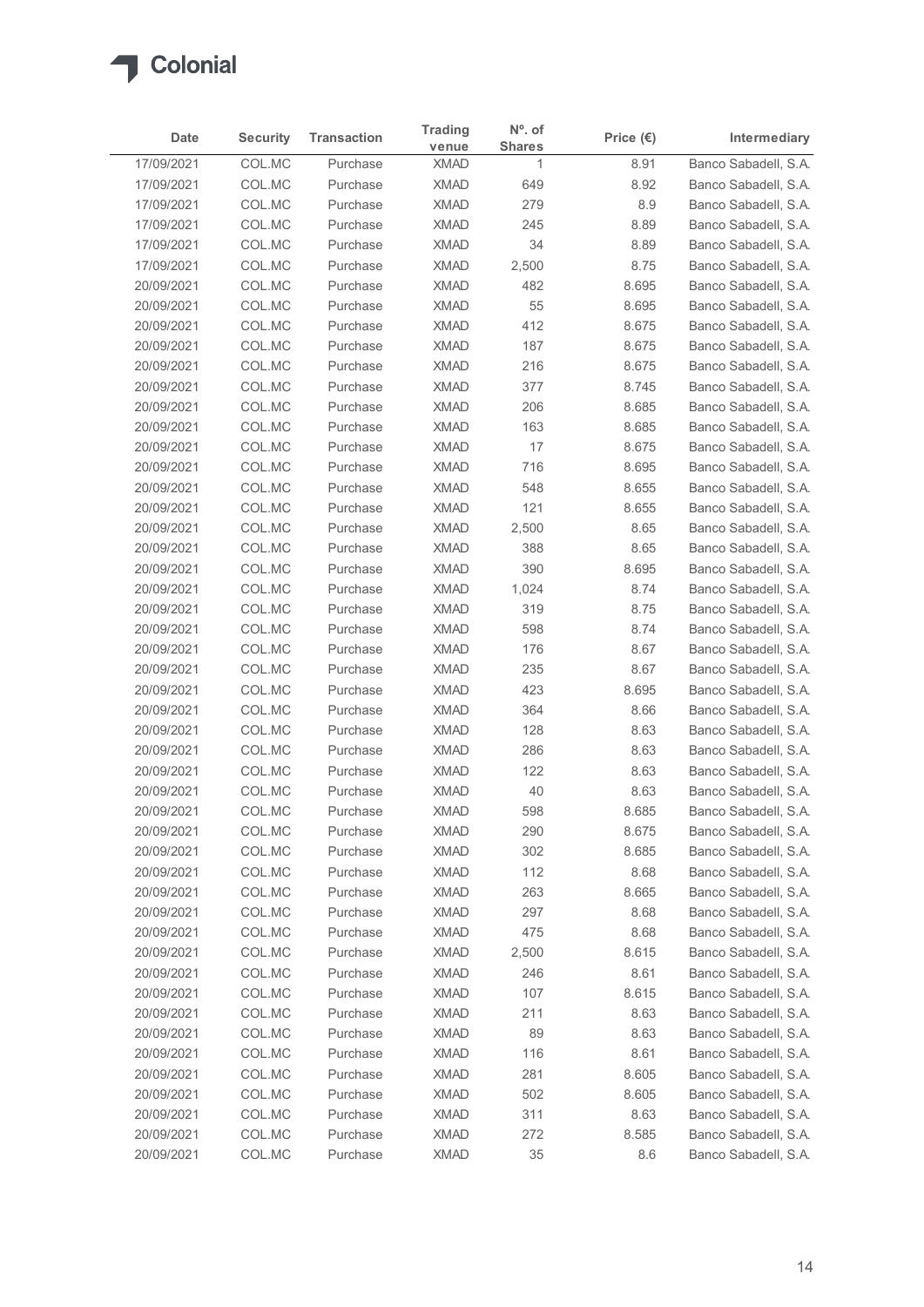

| Date                     | <b>Security</b>  | <b>Transaction</b>   | <b>Trading</b><br>venue    | $No$ . of<br><b>Shares</b> | Price $(\epsilon)$ | Intermediary                                 |
|--------------------------|------------------|----------------------|----------------------------|----------------------------|--------------------|----------------------------------------------|
| 20/09/2021               | COL.MC           | Purchase             | <b>XMAD</b>                | 57                         | 8.6                | Banco Sabadell, S.A.                         |
| 20/09/2021               | COL.MC           | Purchase             | <b>XMAD</b>                | 471                        | 8.6                | Banco Sabadell, S.A.                         |
| 20/09/2021               | COL.MC           | Purchase             | <b>XMAD</b>                | 384                        | 8.595              | Banco Sabadell, S.A.                         |
| 20/09/2021               | COL.MC           | Purchase             | <b>XMAD</b>                | 11                         | 8.595              | Banco Sabadell, S.A.                         |
| 20/09/2021               | COL.MC           | Purchase             | <b>XMAD</b>                | 230                        | 8.595              | Banco Sabadell, S.A.                         |
| 20/09/2021               | COL.MC           | Purchase             | <b>XMAD</b>                | 63                         | 8.63               | Banco Sabadell, S.A.                         |
| 20/09/2021               | COL.MC           | Purchase             | <b>XMAD</b>                | 342                        | 8.62               | Banco Sabadell, S.A.                         |
| 20/09/2021               | COL.MC           | Purchase             | <b>XMAD</b><br><b>XMAD</b> | 264                        | 8.585              | Banco Sabadell, S.A.                         |
| 20/09/2021<br>20/09/2021 | COL.MC<br>COL.MC | Purchase<br>Purchase | <b>XMAD</b>                | 113<br>17                  | 8.6<br>8.6         | Banco Sabadell, S.A.<br>Banco Sabadell, S.A. |
| 20/09/2021               | COL.MC           | Purchase             | <b>XMAD</b>                | 302                        | 8.6                | Banco Sabadell, S.A.                         |
| 20/09/2021               | COL.MC           | Purchase             | <b>XMAD</b>                | 182                        | 8.61               | Banco Sabadell, S.A.                         |
| 20/09/2021               | COL.MC           | Purchase             | <b>XMAD</b>                | 111                        | 8.6                | Banco Sabadell, S.A.                         |
| 20/09/2021               | COL.MC           | Purchase             | <b>XMAD</b>                | 125                        | 8.6                | Banco Sabadell, S.A.                         |
| 20/09/2021               | COL.MC           | Purchase             | <b>XMAD</b>                | 424                        | 8.61               | Banco Sabadell, S.A.                         |
| 20/09/2021               | COL.MC           | Purchase             | <b>XMAD</b>                | 362                        | 8.61               | Banco Sabadell, S.A.                         |
| 20/09/2021               | COL.MC           | Purchase             | <b>XMAD</b>                | 795                        | 8.62               | Banco Sabadell, S.A.                         |
| 20/09/2021               | COL.MC           | Purchase             | <b>XMAD</b>                | 177                        | 8.62               | Banco Sabadell, S.A.                         |
| 20/09/2021               | COL.MC           | Purchase             | <b>XMAD</b>                | 253                        | 8.65               | Banco Sabadell, S.A.                         |
| 20/09/2021               | COL.MC           | Purchase             | <b>XMAD</b>                | $\overline{1}$             | 8.645              | Banco Sabadell, S.A.                         |
| 20/09/2021               | COL.MC           | Purchase             | <b>XMAD</b>                | 245                        | 8.645              | Banco Sabadell, S.A.                         |
| 20/09/2021               | COL.MC           | Purchase             | <b>XMAD</b>                | 33                         | 8.65               | Banco Sabadell, S.A.                         |
| 20/09/2021<br>20/09/2021 | COL.MC           | Purchase             | <b>XMAD</b><br><b>XMAD</b> | 529                        | 8.64               | Banco Sabadell, S.A.<br>Banco Sabadell, S.A. |
| 20/09/2021               | COL.MC<br>COL.MC | Purchase<br>Purchase | <b>XMAD</b>                | 62<br>92                   | 8.645<br>8.64      | Banco Sabadell, S.A.                         |
| 20/09/2021               | COL.MC           | Purchase             | <b>XMAD</b>                | 148                        | 8.64               | Banco Sabadell, S.A.                         |
| 20/09/2021               | COL.MC           | Purchase             | <b>XMAD</b>                | 595                        | 8.64               | Banco Sabadell, S.A.                         |
| 20/09/2021               | COL.MC           | Purchase             | <b>XMAD</b>                | 93                         | 8.64               | Banco Sabadell, S.A.                         |
| 20/09/2021               | COL.MC           | Purchase             | <b>XMAD</b>                | 1,006                      | 8.655              | Banco Sabadell, S.A.                         |
| 20/09/2021               | COL.MC           | Purchase             | <b>XMAD</b>                | 11                         | 8.65               | Banco Sabadell, S.A.                         |
| 20/09/2021               | COL.MC           | Purchase             | <b>XMAD</b>                | 263                        | 8.66               | Banco Sabadell, S.A.                         |
| 20/09/2021               | COL.MC           | Purchase             | <b>XMAD</b>                | 54                         | 8.625              | Banco Sabadell, S.A.                         |
| 20/09/2021               | COL.MC           | Purchase             | <b>XMAD</b>                | 292                        | 8.625              | Banco Sabadell, S.A.                         |
| 20/09/2021               | COL.MC           | Purchase             | <b>XMAD</b>                | 60                         | 8.635              | Banco Sabadell, S.A.                         |
| 20/09/2021               | COL.MC           | Purchase             | <b>XMAD</b>                | 289                        | 8.635              | Banco Sabadell, S.A.                         |
| 20/09/2021               | COL.MC           | Purchase             | <b>XMAD</b>                | 203                        | 8.64               | Banco Sabadell, S.A.                         |
| 20/09/2021               | COL.MC           | Purchase             | <b>XMAD</b>                | 468                        | 8.615              | Banco Sabadell, S.A.                         |
| 20/09/2021               | COL.MC           | Purchase             | <b>XMAD</b>                | 60                         | 8.615              | Banco Sabadell, S.A.                         |
| 20/09/2021               | COL.MC           | Purchase             | <b>XMAD</b>                | 210                        | 8.615              | Banco Sabadell, S.A.                         |
| 20/09/2021               | COL.MC           | Purchase             | <b>XMAD</b>                | 31                         | 8.62               | Banco Sabadell, S.A.                         |
| 20/09/2021               | COL.MC           | Purchase             | <b>XMAD</b>                | 1,020                      | 8.625              | Banco Sabadell, S.A.                         |
| 20/09/2021               | COL.MC           | Purchase             | <b>XMAD</b>                | 951                        | 8.64               | Banco Sabadell, S.A.                         |
| 20/09/2021               | COL.MC           | Purchase             | <b>XMAD</b>                | 71                         | 8.645              | Banco Sabadell, S.A.                         |
| 20/09/2021<br>20/09/2021 | COL.MC<br>COL.MC | Purchase<br>Purchase | <b>XMAD</b><br><b>XMAD</b> | 308<br>47                  | 8.645<br>8.63      | Banco Sabadell, S.A.<br>Banco Sabadell, S.A. |
| 20/09/2021               | COL.MC           | Purchase             | <b>XMAD</b>                | 567                        | 8.59               | Banco Sabadell, S.A.                         |
| 20/09/2021               | COL.MC           | Purchase             | <b>XMAD</b>                | 226                        | 8.6                | Banco Sabadell, S.A.                         |
| 20/09/2021               | COL.MC           | Purchase             | <b>XMAD</b>                | 12                         | 8.605              | Banco Sabadell, S.A.                         |
| 20/09/2021               | COLMC            | Purchase             | <b>XMAD</b>                | 23                         | 8.59               | Banco Sabadell, S.A.                         |
|                          | COLMC            | Purchase             | <b>XMAD</b>                | 276                        | 8.595              | Banco Sabadell, S.A.                         |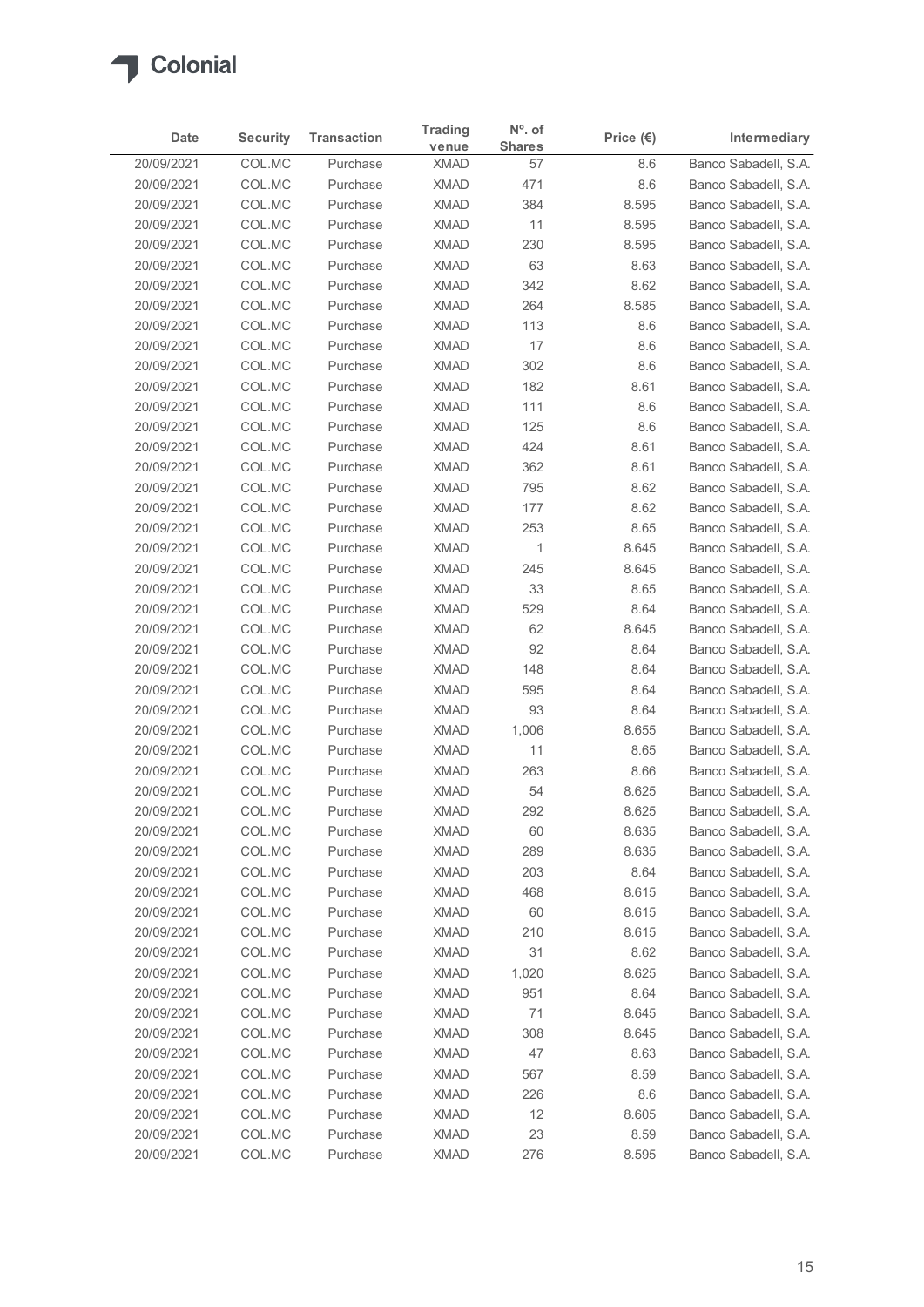

| venue<br>COL.MC<br>Banco Sabadell, S.A.<br>20/09/2021<br>8.59<br>Purchase<br><b>XMAD</b><br>149<br>COL.MC<br>271<br>8.59<br>Banco Sabadell, S.A.<br>20/09/2021<br>Purchase<br><b>XMAD</b><br>COL.MC<br>277<br>Banco Sabadell, S.A.<br>20/09/2021<br>Purchase<br><b>XMAD</b><br>8.575<br>350<br>20/09/2021<br>COL.MC<br>Purchase<br><b>XMAD</b><br>8.59<br>Banco Sabadell, S.A.<br>COL.MC<br>123<br>20/09/2021<br>Purchase<br><b>XMAD</b><br>8.58<br>Banco Sabadell, S.A.<br>COL.MC<br>90<br>20/09/2021<br>Purchase<br><b>XMAD</b><br>8.575<br>COL.MC<br>20/09/2021<br>Purchase<br><b>XMAD</b><br>180<br>8.575<br>COL.MC<br>40<br>20/09/2021<br>Purchase<br><b>XMAD</b><br>8.61<br>Banco Sabadell, S.A.<br>293<br>COL.MC<br><b>XMAD</b><br>8.615<br>Banco Sabadell, S.A.<br>20/09/2021<br>Purchase<br>COL.MC<br>352<br>20/09/2021<br>Purchase<br><b>XMAD</b><br>8.6<br>Banco Sabadell, S.A.<br>COL.MC<br>69<br>20/09/2021<br>Purchase<br><b>XMAD</b><br>8.62<br>Banco Sabadell, S.A.<br>COL.MC<br>Banco Sabadell, S.A.<br>20/09/2021<br>Purchase<br><b>XMAD</b><br>2,500<br>8.615<br>328<br>20/09/2021<br>COL.MC<br>Purchase<br><b>XMAD</b><br>8.62<br>Banco Sabadell, S.A.<br>20/09/2021<br>COL.MC<br><b>XMAD</b><br>413<br>8.64<br>Purchase<br>9<br>20/09/2021<br>COL.MC<br>Purchase<br><b>XMAD</b><br>8.605<br>COL.MC<br>414<br>8.605<br>20/09/2021<br>Purchase<br><b>XMAD</b><br>20/09/2021<br>COL.MC<br><b>XMAD</b><br>12<br>8.605<br>Purchase<br>20/09/2021<br>COL.MC<br><b>XMAD</b><br>289<br>8.6<br>Purchase<br>COL.MC<br>200<br>8.6<br>20/09/2021<br>Purchase<br><b>XMAD</b><br>26<br>20/09/2021<br>COL.MC<br>Purchase<br><b>XMAD</b><br>8.6<br>99<br>COL.MC<br><b>XMAD</b><br>8.6<br>20/09/2021<br>Purchase<br>COL.MC<br>$26\,$<br>20/09/2021<br>Purchase<br><b>XMAD</b><br>8.6<br>COL.MC<br>29<br>20/09/2021<br>Purchase<br><b>XMAD</b><br>8.595<br>20/09/2021<br>COL.MC<br><b>XMAD</b><br>340<br>8.625<br>Purchase<br>20/09/2021<br>COL.MC<br><b>XMAD</b><br>293<br>8.62<br>Purchase<br>20/09/2021<br>COL.MC<br><b>XMAD</b><br>371<br>8.63<br>Purchase<br>20/09/2021<br>COL.MC<br><b>XMAD</b><br>207<br>8.62<br>Purchase<br>$30\,$<br>20/09/2021<br>COL.MC<br><b>XMAD</b><br>8.625<br>Purchase<br>20/09/2021<br>COL.MC<br><b>XMAD</b><br>266<br>8.625<br>Purchase<br>20/09/2021<br>COL.MC<br>Purchase<br><b>XMAD</b><br>346<br>8.63<br>58<br>20/09/2021<br>COL.MC<br>Purchase<br><b>XMAD</b><br>8.625<br>20/09/2021<br>COL.MC<br>286<br>8.62<br>Purchase<br><b>XMAD</b><br>COL.MC<br><b>XMAD</b><br>22<br>8.62<br>20/09/2021<br>Purchase<br>173<br>20/09/2021<br>COL.MC<br><b>XMAD</b><br>8.63<br>Purchase<br>COL.MC<br>20/09/2021<br><b>XMAD</b><br>4<br>8.63<br>Purchase<br>COL.MC<br>7<br>20/09/2021<br>Purchase<br><b>XMAD</b><br>8.63<br>20/09/2021<br>COL.MC<br><b>XMAD</b><br>390<br>8.63<br>Purchase<br>56<br>8.63<br>COL.MC<br><b>XMAD</b><br>20/09/2021<br>Purchase<br>COL.MC<br>20/09/2021<br>Purchase<br><b>XMAD</b><br>264<br>8.63<br>20/09/2021<br>COL.MC<br><b>XMAD</b><br>305<br>8.635<br>Purchase<br>20/09/2021<br>COL.MC<br><b>XMAD</b><br>15<br>8.64<br>Purchase<br>COL.MC<br>20/09/2021<br>Purchase<br><b>XMAD</b><br>335<br>8.64<br>20/09/2021<br>COL.MC<br>Purchase<br><b>XMAD</b><br>700<br>8.665<br>COL.MC<br>161<br>8.705<br>20/09/2021<br>Purchase<br><b>XMAD</b><br>20/09/2021<br>COL.MC<br>Purchase<br><b>XMAD</b><br>23<br>8.705<br>20/09/2021<br>COL.MC<br>Purchase<br><b>XMAD</b><br>253<br>8.715<br>271<br>20/09/2021<br>COL.MC<br><b>XMAD</b><br>8.71<br>Purchase<br>46<br>8.72<br>20/09/2021<br>COL.MC<br>Purchase<br><b>XMAD</b><br>COLMC<br>20/09/2021<br>Purchase<br><b>XMAD</b><br>247<br>8.72<br>Banco Sabadell, S.A. | Date       | <b>Security</b> | <b>Transaction</b> | <b>Trading</b> | $No$ . of<br><b>Shares</b> | Price $(\epsilon)$ | Intermediary         |
|-------------------------------------------------------------------------------------------------------------------------------------------------------------------------------------------------------------------------------------------------------------------------------------------------------------------------------------------------------------------------------------------------------------------------------------------------------------------------------------------------------------------------------------------------------------------------------------------------------------------------------------------------------------------------------------------------------------------------------------------------------------------------------------------------------------------------------------------------------------------------------------------------------------------------------------------------------------------------------------------------------------------------------------------------------------------------------------------------------------------------------------------------------------------------------------------------------------------------------------------------------------------------------------------------------------------------------------------------------------------------------------------------------------------------------------------------------------------------------------------------------------------------------------------------------------------------------------------------------------------------------------------------------------------------------------------------------------------------------------------------------------------------------------------------------------------------------------------------------------------------------------------------------------------------------------------------------------------------------------------------------------------------------------------------------------------------------------------------------------------------------------------------------------------------------------------------------------------------------------------------------------------------------------------------------------------------------------------------------------------------------------------------------------------------------------------------------------------------------------------------------------------------------------------------------------------------------------------------------------------------------------------------------------------------------------------------------------------------------------------------------------------------------------------------------------------------------------------------------------------------------------------------------------------------------------------------------------------------------------------------------------------------------------------------------------------------------------------------------------------------------------------------------------------------------------------------------------------------------------------------------------------------------------------------------------------------------------------------------------------------------------------------------------------------------------------------------------------------------------------------------------------------------------------------------------------------------------------------------------------------------------------------------------------------|------------|-----------------|--------------------|----------------|----------------------------|--------------------|----------------------|
| Banco Sabadell, S.A.<br>Banco Sabadell, S.A.<br>Banco Sabadell, S.A.<br>Banco Sabadell, S.A.<br>Banco Sabadell, S.A.<br>Banco Sabadell, S.A.<br>Banco Sabadell, S.A.<br>Banco Sabadell, S.A.<br>Banco Sabadell, S.A.<br>Banco Sabadell, S.A.<br>Banco Sabadell, S.A.<br>Banco Sabadell, S.A.<br>Banco Sabadell, S.A.<br>Banco Sabadell, S.A.<br>Banco Sabadell, S.A.<br>Banco Sabadell, S.A.<br>Banco Sabadell, S.A.<br>Banco Sabadell, S.A.<br>Banco Sabadell, S.A.<br>Banco Sabadell, S.A.<br>Banco Sabadell, S.A.<br>Banco Sabadell, S.A.<br>Banco Sabadell, S.A.<br>Banco Sabadell, S.A.<br>Banco Sabadell, S.A.<br>Banco Sabadell, S.A.<br>Banco Sabadell, S.A.<br>Banco Sabadell, S.A.<br>Banco Sabadell, S.A.<br>Banco Sabadell, S.A.<br>Banco Sabadell, S.A.<br>Banco Sabadell, S.A.<br>Banco Sabadell, S.A.<br>Banco Sabadell, S.A.<br>Banco Sabadell, S.A.<br>Banco Sabadell, S.A.<br>Banco Sabadell, S.A.                                                                                                                                                                                                                                                                                                                                                                                                                                                                                                                                                                                                                                                                                                                                                                                                                                                                                                                                                                                                                                                                                                                                                                                                                                                                                                                                                                                                                                                                                                                                                                                                                                                                                                                                                                                                                                                                                                                                                                                                                                                                                                                                                                                                                                                                                                                                                                                                                                                                                                                                                                                                                                                                                                                                                    |            |                 |                    |                |                            |                    |                      |
|                                                                                                                                                                                                                                                                                                                                                                                                                                                                                                                                                                                                                                                                                                                                                                                                                                                                                                                                                                                                                                                                                                                                                                                                                                                                                                                                                                                                                                                                                                                                                                                                                                                                                                                                                                                                                                                                                                                                                                                                                                                                                                                                                                                                                                                                                                                                                                                                                                                                                                                                                                                                                                                                                                                                                                                                                                                                                                                                                                                                                                                                                                                                                                                                                                                                                                                                                                                                                                                                                                                                                                                                                                                                         |            |                 |                    |                |                            |                    |                      |
|                                                                                                                                                                                                                                                                                                                                                                                                                                                                                                                                                                                                                                                                                                                                                                                                                                                                                                                                                                                                                                                                                                                                                                                                                                                                                                                                                                                                                                                                                                                                                                                                                                                                                                                                                                                                                                                                                                                                                                                                                                                                                                                                                                                                                                                                                                                                                                                                                                                                                                                                                                                                                                                                                                                                                                                                                                                                                                                                                                                                                                                                                                                                                                                                                                                                                                                                                                                                                                                                                                                                                                                                                                                                         |            |                 |                    |                |                            |                    |                      |
|                                                                                                                                                                                                                                                                                                                                                                                                                                                                                                                                                                                                                                                                                                                                                                                                                                                                                                                                                                                                                                                                                                                                                                                                                                                                                                                                                                                                                                                                                                                                                                                                                                                                                                                                                                                                                                                                                                                                                                                                                                                                                                                                                                                                                                                                                                                                                                                                                                                                                                                                                                                                                                                                                                                                                                                                                                                                                                                                                                                                                                                                                                                                                                                                                                                                                                                                                                                                                                                                                                                                                                                                                                                                         |            |                 |                    |                |                            |                    |                      |
|                                                                                                                                                                                                                                                                                                                                                                                                                                                                                                                                                                                                                                                                                                                                                                                                                                                                                                                                                                                                                                                                                                                                                                                                                                                                                                                                                                                                                                                                                                                                                                                                                                                                                                                                                                                                                                                                                                                                                                                                                                                                                                                                                                                                                                                                                                                                                                                                                                                                                                                                                                                                                                                                                                                                                                                                                                                                                                                                                                                                                                                                                                                                                                                                                                                                                                                                                                                                                                                                                                                                                                                                                                                                         |            |                 |                    |                |                            |                    |                      |
|                                                                                                                                                                                                                                                                                                                                                                                                                                                                                                                                                                                                                                                                                                                                                                                                                                                                                                                                                                                                                                                                                                                                                                                                                                                                                                                                                                                                                                                                                                                                                                                                                                                                                                                                                                                                                                                                                                                                                                                                                                                                                                                                                                                                                                                                                                                                                                                                                                                                                                                                                                                                                                                                                                                                                                                                                                                                                                                                                                                                                                                                                                                                                                                                                                                                                                                                                                                                                                                                                                                                                                                                                                                                         |            |                 |                    |                |                            |                    |                      |
|                                                                                                                                                                                                                                                                                                                                                                                                                                                                                                                                                                                                                                                                                                                                                                                                                                                                                                                                                                                                                                                                                                                                                                                                                                                                                                                                                                                                                                                                                                                                                                                                                                                                                                                                                                                                                                                                                                                                                                                                                                                                                                                                                                                                                                                                                                                                                                                                                                                                                                                                                                                                                                                                                                                                                                                                                                                                                                                                                                                                                                                                                                                                                                                                                                                                                                                                                                                                                                                                                                                                                                                                                                                                         |            |                 |                    |                |                            |                    |                      |
|                                                                                                                                                                                                                                                                                                                                                                                                                                                                                                                                                                                                                                                                                                                                                                                                                                                                                                                                                                                                                                                                                                                                                                                                                                                                                                                                                                                                                                                                                                                                                                                                                                                                                                                                                                                                                                                                                                                                                                                                                                                                                                                                                                                                                                                                                                                                                                                                                                                                                                                                                                                                                                                                                                                                                                                                                                                                                                                                                                                                                                                                                                                                                                                                                                                                                                                                                                                                                                                                                                                                                                                                                                                                         |            |                 |                    |                |                            |                    |                      |
|                                                                                                                                                                                                                                                                                                                                                                                                                                                                                                                                                                                                                                                                                                                                                                                                                                                                                                                                                                                                                                                                                                                                                                                                                                                                                                                                                                                                                                                                                                                                                                                                                                                                                                                                                                                                                                                                                                                                                                                                                                                                                                                                                                                                                                                                                                                                                                                                                                                                                                                                                                                                                                                                                                                                                                                                                                                                                                                                                                                                                                                                                                                                                                                                                                                                                                                                                                                                                                                                                                                                                                                                                                                                         |            |                 |                    |                |                            |                    |                      |
|                                                                                                                                                                                                                                                                                                                                                                                                                                                                                                                                                                                                                                                                                                                                                                                                                                                                                                                                                                                                                                                                                                                                                                                                                                                                                                                                                                                                                                                                                                                                                                                                                                                                                                                                                                                                                                                                                                                                                                                                                                                                                                                                                                                                                                                                                                                                                                                                                                                                                                                                                                                                                                                                                                                                                                                                                                                                                                                                                                                                                                                                                                                                                                                                                                                                                                                                                                                                                                                                                                                                                                                                                                                                         |            |                 |                    |                |                            |                    |                      |
|                                                                                                                                                                                                                                                                                                                                                                                                                                                                                                                                                                                                                                                                                                                                                                                                                                                                                                                                                                                                                                                                                                                                                                                                                                                                                                                                                                                                                                                                                                                                                                                                                                                                                                                                                                                                                                                                                                                                                                                                                                                                                                                                                                                                                                                                                                                                                                                                                                                                                                                                                                                                                                                                                                                                                                                                                                                                                                                                                                                                                                                                                                                                                                                                                                                                                                                                                                                                                                                                                                                                                                                                                                                                         |            |                 |                    |                |                            |                    |                      |
|                                                                                                                                                                                                                                                                                                                                                                                                                                                                                                                                                                                                                                                                                                                                                                                                                                                                                                                                                                                                                                                                                                                                                                                                                                                                                                                                                                                                                                                                                                                                                                                                                                                                                                                                                                                                                                                                                                                                                                                                                                                                                                                                                                                                                                                                                                                                                                                                                                                                                                                                                                                                                                                                                                                                                                                                                                                                                                                                                                                                                                                                                                                                                                                                                                                                                                                                                                                                                                                                                                                                                                                                                                                                         |            |                 |                    |                |                            |                    |                      |
|                                                                                                                                                                                                                                                                                                                                                                                                                                                                                                                                                                                                                                                                                                                                                                                                                                                                                                                                                                                                                                                                                                                                                                                                                                                                                                                                                                                                                                                                                                                                                                                                                                                                                                                                                                                                                                                                                                                                                                                                                                                                                                                                                                                                                                                                                                                                                                                                                                                                                                                                                                                                                                                                                                                                                                                                                                                                                                                                                                                                                                                                                                                                                                                                                                                                                                                                                                                                                                                                                                                                                                                                                                                                         |            |                 |                    |                |                            |                    |                      |
|                                                                                                                                                                                                                                                                                                                                                                                                                                                                                                                                                                                                                                                                                                                                                                                                                                                                                                                                                                                                                                                                                                                                                                                                                                                                                                                                                                                                                                                                                                                                                                                                                                                                                                                                                                                                                                                                                                                                                                                                                                                                                                                                                                                                                                                                                                                                                                                                                                                                                                                                                                                                                                                                                                                                                                                                                                                                                                                                                                                                                                                                                                                                                                                                                                                                                                                                                                                                                                                                                                                                                                                                                                                                         |            |                 |                    |                |                            |                    |                      |
|                                                                                                                                                                                                                                                                                                                                                                                                                                                                                                                                                                                                                                                                                                                                                                                                                                                                                                                                                                                                                                                                                                                                                                                                                                                                                                                                                                                                                                                                                                                                                                                                                                                                                                                                                                                                                                                                                                                                                                                                                                                                                                                                                                                                                                                                                                                                                                                                                                                                                                                                                                                                                                                                                                                                                                                                                                                                                                                                                                                                                                                                                                                                                                                                                                                                                                                                                                                                                                                                                                                                                                                                                                                                         |            |                 |                    |                |                            |                    |                      |
|                                                                                                                                                                                                                                                                                                                                                                                                                                                                                                                                                                                                                                                                                                                                                                                                                                                                                                                                                                                                                                                                                                                                                                                                                                                                                                                                                                                                                                                                                                                                                                                                                                                                                                                                                                                                                                                                                                                                                                                                                                                                                                                                                                                                                                                                                                                                                                                                                                                                                                                                                                                                                                                                                                                                                                                                                                                                                                                                                                                                                                                                                                                                                                                                                                                                                                                                                                                                                                                                                                                                                                                                                                                                         |            |                 |                    |                |                            |                    |                      |
|                                                                                                                                                                                                                                                                                                                                                                                                                                                                                                                                                                                                                                                                                                                                                                                                                                                                                                                                                                                                                                                                                                                                                                                                                                                                                                                                                                                                                                                                                                                                                                                                                                                                                                                                                                                                                                                                                                                                                                                                                                                                                                                                                                                                                                                                                                                                                                                                                                                                                                                                                                                                                                                                                                                                                                                                                                                                                                                                                                                                                                                                                                                                                                                                                                                                                                                                                                                                                                                                                                                                                                                                                                                                         |            |                 |                    |                |                            |                    |                      |
|                                                                                                                                                                                                                                                                                                                                                                                                                                                                                                                                                                                                                                                                                                                                                                                                                                                                                                                                                                                                                                                                                                                                                                                                                                                                                                                                                                                                                                                                                                                                                                                                                                                                                                                                                                                                                                                                                                                                                                                                                                                                                                                                                                                                                                                                                                                                                                                                                                                                                                                                                                                                                                                                                                                                                                                                                                                                                                                                                                                                                                                                                                                                                                                                                                                                                                                                                                                                                                                                                                                                                                                                                                                                         |            |                 |                    |                |                            |                    |                      |
|                                                                                                                                                                                                                                                                                                                                                                                                                                                                                                                                                                                                                                                                                                                                                                                                                                                                                                                                                                                                                                                                                                                                                                                                                                                                                                                                                                                                                                                                                                                                                                                                                                                                                                                                                                                                                                                                                                                                                                                                                                                                                                                                                                                                                                                                                                                                                                                                                                                                                                                                                                                                                                                                                                                                                                                                                                                                                                                                                                                                                                                                                                                                                                                                                                                                                                                                                                                                                                                                                                                                                                                                                                                                         |            |                 |                    |                |                            |                    |                      |
|                                                                                                                                                                                                                                                                                                                                                                                                                                                                                                                                                                                                                                                                                                                                                                                                                                                                                                                                                                                                                                                                                                                                                                                                                                                                                                                                                                                                                                                                                                                                                                                                                                                                                                                                                                                                                                                                                                                                                                                                                                                                                                                                                                                                                                                                                                                                                                                                                                                                                                                                                                                                                                                                                                                                                                                                                                                                                                                                                                                                                                                                                                                                                                                                                                                                                                                                                                                                                                                                                                                                                                                                                                                                         |            |                 |                    |                |                            |                    |                      |
|                                                                                                                                                                                                                                                                                                                                                                                                                                                                                                                                                                                                                                                                                                                                                                                                                                                                                                                                                                                                                                                                                                                                                                                                                                                                                                                                                                                                                                                                                                                                                                                                                                                                                                                                                                                                                                                                                                                                                                                                                                                                                                                                                                                                                                                                                                                                                                                                                                                                                                                                                                                                                                                                                                                                                                                                                                                                                                                                                                                                                                                                                                                                                                                                                                                                                                                                                                                                                                                                                                                                                                                                                                                                         |            |                 |                    |                |                            |                    |                      |
|                                                                                                                                                                                                                                                                                                                                                                                                                                                                                                                                                                                                                                                                                                                                                                                                                                                                                                                                                                                                                                                                                                                                                                                                                                                                                                                                                                                                                                                                                                                                                                                                                                                                                                                                                                                                                                                                                                                                                                                                                                                                                                                                                                                                                                                                                                                                                                                                                                                                                                                                                                                                                                                                                                                                                                                                                                                                                                                                                                                                                                                                                                                                                                                                                                                                                                                                                                                                                                                                                                                                                                                                                                                                         |            |                 |                    |                |                            |                    |                      |
|                                                                                                                                                                                                                                                                                                                                                                                                                                                                                                                                                                                                                                                                                                                                                                                                                                                                                                                                                                                                                                                                                                                                                                                                                                                                                                                                                                                                                                                                                                                                                                                                                                                                                                                                                                                                                                                                                                                                                                                                                                                                                                                                                                                                                                                                                                                                                                                                                                                                                                                                                                                                                                                                                                                                                                                                                                                                                                                                                                                                                                                                                                                                                                                                                                                                                                                                                                                                                                                                                                                                                                                                                                                                         |            |                 |                    |                |                            |                    |                      |
|                                                                                                                                                                                                                                                                                                                                                                                                                                                                                                                                                                                                                                                                                                                                                                                                                                                                                                                                                                                                                                                                                                                                                                                                                                                                                                                                                                                                                                                                                                                                                                                                                                                                                                                                                                                                                                                                                                                                                                                                                                                                                                                                                                                                                                                                                                                                                                                                                                                                                                                                                                                                                                                                                                                                                                                                                                                                                                                                                                                                                                                                                                                                                                                                                                                                                                                                                                                                                                                                                                                                                                                                                                                                         |            |                 |                    |                |                            |                    |                      |
|                                                                                                                                                                                                                                                                                                                                                                                                                                                                                                                                                                                                                                                                                                                                                                                                                                                                                                                                                                                                                                                                                                                                                                                                                                                                                                                                                                                                                                                                                                                                                                                                                                                                                                                                                                                                                                                                                                                                                                                                                                                                                                                                                                                                                                                                                                                                                                                                                                                                                                                                                                                                                                                                                                                                                                                                                                                                                                                                                                                                                                                                                                                                                                                                                                                                                                                                                                                                                                                                                                                                                                                                                                                                         |            |                 |                    |                |                            |                    |                      |
|                                                                                                                                                                                                                                                                                                                                                                                                                                                                                                                                                                                                                                                                                                                                                                                                                                                                                                                                                                                                                                                                                                                                                                                                                                                                                                                                                                                                                                                                                                                                                                                                                                                                                                                                                                                                                                                                                                                                                                                                                                                                                                                                                                                                                                                                                                                                                                                                                                                                                                                                                                                                                                                                                                                                                                                                                                                                                                                                                                                                                                                                                                                                                                                                                                                                                                                                                                                                                                                                                                                                                                                                                                                                         |            |                 |                    |                |                            |                    |                      |
|                                                                                                                                                                                                                                                                                                                                                                                                                                                                                                                                                                                                                                                                                                                                                                                                                                                                                                                                                                                                                                                                                                                                                                                                                                                                                                                                                                                                                                                                                                                                                                                                                                                                                                                                                                                                                                                                                                                                                                                                                                                                                                                                                                                                                                                                                                                                                                                                                                                                                                                                                                                                                                                                                                                                                                                                                                                                                                                                                                                                                                                                                                                                                                                                                                                                                                                                                                                                                                                                                                                                                                                                                                                                         |            |                 |                    |                |                            |                    |                      |
|                                                                                                                                                                                                                                                                                                                                                                                                                                                                                                                                                                                                                                                                                                                                                                                                                                                                                                                                                                                                                                                                                                                                                                                                                                                                                                                                                                                                                                                                                                                                                                                                                                                                                                                                                                                                                                                                                                                                                                                                                                                                                                                                                                                                                                                                                                                                                                                                                                                                                                                                                                                                                                                                                                                                                                                                                                                                                                                                                                                                                                                                                                                                                                                                                                                                                                                                                                                                                                                                                                                                                                                                                                                                         |            |                 |                    |                |                            |                    |                      |
|                                                                                                                                                                                                                                                                                                                                                                                                                                                                                                                                                                                                                                                                                                                                                                                                                                                                                                                                                                                                                                                                                                                                                                                                                                                                                                                                                                                                                                                                                                                                                                                                                                                                                                                                                                                                                                                                                                                                                                                                                                                                                                                                                                                                                                                                                                                                                                                                                                                                                                                                                                                                                                                                                                                                                                                                                                                                                                                                                                                                                                                                                                                                                                                                                                                                                                                                                                                                                                                                                                                                                                                                                                                                         |            |                 |                    |                |                            |                    |                      |
|                                                                                                                                                                                                                                                                                                                                                                                                                                                                                                                                                                                                                                                                                                                                                                                                                                                                                                                                                                                                                                                                                                                                                                                                                                                                                                                                                                                                                                                                                                                                                                                                                                                                                                                                                                                                                                                                                                                                                                                                                                                                                                                                                                                                                                                                                                                                                                                                                                                                                                                                                                                                                                                                                                                                                                                                                                                                                                                                                                                                                                                                                                                                                                                                                                                                                                                                                                                                                                                                                                                                                                                                                                                                         |            |                 |                    |                |                            |                    |                      |
|                                                                                                                                                                                                                                                                                                                                                                                                                                                                                                                                                                                                                                                                                                                                                                                                                                                                                                                                                                                                                                                                                                                                                                                                                                                                                                                                                                                                                                                                                                                                                                                                                                                                                                                                                                                                                                                                                                                                                                                                                                                                                                                                                                                                                                                                                                                                                                                                                                                                                                                                                                                                                                                                                                                                                                                                                                                                                                                                                                                                                                                                                                                                                                                                                                                                                                                                                                                                                                                                                                                                                                                                                                                                         |            |                 |                    |                |                            |                    |                      |
|                                                                                                                                                                                                                                                                                                                                                                                                                                                                                                                                                                                                                                                                                                                                                                                                                                                                                                                                                                                                                                                                                                                                                                                                                                                                                                                                                                                                                                                                                                                                                                                                                                                                                                                                                                                                                                                                                                                                                                                                                                                                                                                                                                                                                                                                                                                                                                                                                                                                                                                                                                                                                                                                                                                                                                                                                                                                                                                                                                                                                                                                                                                                                                                                                                                                                                                                                                                                                                                                                                                                                                                                                                                                         |            |                 |                    |                |                            |                    |                      |
|                                                                                                                                                                                                                                                                                                                                                                                                                                                                                                                                                                                                                                                                                                                                                                                                                                                                                                                                                                                                                                                                                                                                                                                                                                                                                                                                                                                                                                                                                                                                                                                                                                                                                                                                                                                                                                                                                                                                                                                                                                                                                                                                                                                                                                                                                                                                                                                                                                                                                                                                                                                                                                                                                                                                                                                                                                                                                                                                                                                                                                                                                                                                                                                                                                                                                                                                                                                                                                                                                                                                                                                                                                                                         |            |                 |                    |                |                            |                    |                      |
|                                                                                                                                                                                                                                                                                                                                                                                                                                                                                                                                                                                                                                                                                                                                                                                                                                                                                                                                                                                                                                                                                                                                                                                                                                                                                                                                                                                                                                                                                                                                                                                                                                                                                                                                                                                                                                                                                                                                                                                                                                                                                                                                                                                                                                                                                                                                                                                                                                                                                                                                                                                                                                                                                                                                                                                                                                                                                                                                                                                                                                                                                                                                                                                                                                                                                                                                                                                                                                                                                                                                                                                                                                                                         |            |                 |                    |                |                            |                    |                      |
|                                                                                                                                                                                                                                                                                                                                                                                                                                                                                                                                                                                                                                                                                                                                                                                                                                                                                                                                                                                                                                                                                                                                                                                                                                                                                                                                                                                                                                                                                                                                                                                                                                                                                                                                                                                                                                                                                                                                                                                                                                                                                                                                                                                                                                                                                                                                                                                                                                                                                                                                                                                                                                                                                                                                                                                                                                                                                                                                                                                                                                                                                                                                                                                                                                                                                                                                                                                                                                                                                                                                                                                                                                                                         |            |                 |                    |                |                            |                    |                      |
|                                                                                                                                                                                                                                                                                                                                                                                                                                                                                                                                                                                                                                                                                                                                                                                                                                                                                                                                                                                                                                                                                                                                                                                                                                                                                                                                                                                                                                                                                                                                                                                                                                                                                                                                                                                                                                                                                                                                                                                                                                                                                                                                                                                                                                                                                                                                                                                                                                                                                                                                                                                                                                                                                                                                                                                                                                                                                                                                                                                                                                                                                                                                                                                                                                                                                                                                                                                                                                                                                                                                                                                                                                                                         |            |                 |                    |                |                            |                    |                      |
|                                                                                                                                                                                                                                                                                                                                                                                                                                                                                                                                                                                                                                                                                                                                                                                                                                                                                                                                                                                                                                                                                                                                                                                                                                                                                                                                                                                                                                                                                                                                                                                                                                                                                                                                                                                                                                                                                                                                                                                                                                                                                                                                                                                                                                                                                                                                                                                                                                                                                                                                                                                                                                                                                                                                                                                                                                                                                                                                                                                                                                                                                                                                                                                                                                                                                                                                                                                                                                                                                                                                                                                                                                                                         |            |                 |                    |                |                            |                    |                      |
|                                                                                                                                                                                                                                                                                                                                                                                                                                                                                                                                                                                                                                                                                                                                                                                                                                                                                                                                                                                                                                                                                                                                                                                                                                                                                                                                                                                                                                                                                                                                                                                                                                                                                                                                                                                                                                                                                                                                                                                                                                                                                                                                                                                                                                                                                                                                                                                                                                                                                                                                                                                                                                                                                                                                                                                                                                                                                                                                                                                                                                                                                                                                                                                                                                                                                                                                                                                                                                                                                                                                                                                                                                                                         |            |                 |                    |                |                            |                    |                      |
|                                                                                                                                                                                                                                                                                                                                                                                                                                                                                                                                                                                                                                                                                                                                                                                                                                                                                                                                                                                                                                                                                                                                                                                                                                                                                                                                                                                                                                                                                                                                                                                                                                                                                                                                                                                                                                                                                                                                                                                                                                                                                                                                                                                                                                                                                                                                                                                                                                                                                                                                                                                                                                                                                                                                                                                                                                                                                                                                                                                                                                                                                                                                                                                                                                                                                                                                                                                                                                                                                                                                                                                                                                                                         |            |                 |                    |                |                            |                    |                      |
|                                                                                                                                                                                                                                                                                                                                                                                                                                                                                                                                                                                                                                                                                                                                                                                                                                                                                                                                                                                                                                                                                                                                                                                                                                                                                                                                                                                                                                                                                                                                                                                                                                                                                                                                                                                                                                                                                                                                                                                                                                                                                                                                                                                                                                                                                                                                                                                                                                                                                                                                                                                                                                                                                                                                                                                                                                                                                                                                                                                                                                                                                                                                                                                                                                                                                                                                                                                                                                                                                                                                                                                                                                                                         |            |                 |                    |                |                            |                    |                      |
|                                                                                                                                                                                                                                                                                                                                                                                                                                                                                                                                                                                                                                                                                                                                                                                                                                                                                                                                                                                                                                                                                                                                                                                                                                                                                                                                                                                                                                                                                                                                                                                                                                                                                                                                                                                                                                                                                                                                                                                                                                                                                                                                                                                                                                                                                                                                                                                                                                                                                                                                                                                                                                                                                                                                                                                                                                                                                                                                                                                                                                                                                                                                                                                                                                                                                                                                                                                                                                                                                                                                                                                                                                                                         |            |                 |                    |                |                            |                    |                      |
|                                                                                                                                                                                                                                                                                                                                                                                                                                                                                                                                                                                                                                                                                                                                                                                                                                                                                                                                                                                                                                                                                                                                                                                                                                                                                                                                                                                                                                                                                                                                                                                                                                                                                                                                                                                                                                                                                                                                                                                                                                                                                                                                                                                                                                                                                                                                                                                                                                                                                                                                                                                                                                                                                                                                                                                                                                                                                                                                                                                                                                                                                                                                                                                                                                                                                                                                                                                                                                                                                                                                                                                                                                                                         |            |                 |                    |                |                            |                    |                      |
|                                                                                                                                                                                                                                                                                                                                                                                                                                                                                                                                                                                                                                                                                                                                                                                                                                                                                                                                                                                                                                                                                                                                                                                                                                                                                                                                                                                                                                                                                                                                                                                                                                                                                                                                                                                                                                                                                                                                                                                                                                                                                                                                                                                                                                                                                                                                                                                                                                                                                                                                                                                                                                                                                                                                                                                                                                                                                                                                                                                                                                                                                                                                                                                                                                                                                                                                                                                                                                                                                                                                                                                                                                                                         |            |                 |                    |                |                            |                    |                      |
|                                                                                                                                                                                                                                                                                                                                                                                                                                                                                                                                                                                                                                                                                                                                                                                                                                                                                                                                                                                                                                                                                                                                                                                                                                                                                                                                                                                                                                                                                                                                                                                                                                                                                                                                                                                                                                                                                                                                                                                                                                                                                                                                                                                                                                                                                                                                                                                                                                                                                                                                                                                                                                                                                                                                                                                                                                                                                                                                                                                                                                                                                                                                                                                                                                                                                                                                                                                                                                                                                                                                                                                                                                                                         |            |                 |                    |                |                            |                    |                      |
|                                                                                                                                                                                                                                                                                                                                                                                                                                                                                                                                                                                                                                                                                                                                                                                                                                                                                                                                                                                                                                                                                                                                                                                                                                                                                                                                                                                                                                                                                                                                                                                                                                                                                                                                                                                                                                                                                                                                                                                                                                                                                                                                                                                                                                                                                                                                                                                                                                                                                                                                                                                                                                                                                                                                                                                                                                                                                                                                                                                                                                                                                                                                                                                                                                                                                                                                                                                                                                                                                                                                                                                                                                                                         |            |                 |                    |                |                            |                    |                      |
|                                                                                                                                                                                                                                                                                                                                                                                                                                                                                                                                                                                                                                                                                                                                                                                                                                                                                                                                                                                                                                                                                                                                                                                                                                                                                                                                                                                                                                                                                                                                                                                                                                                                                                                                                                                                                                                                                                                                                                                                                                                                                                                                                                                                                                                                                                                                                                                                                                                                                                                                                                                                                                                                                                                                                                                                                                                                                                                                                                                                                                                                                                                                                                                                                                                                                                                                                                                                                                                                                                                                                                                                                                                                         |            |                 |                    |                |                            |                    |                      |
|                                                                                                                                                                                                                                                                                                                                                                                                                                                                                                                                                                                                                                                                                                                                                                                                                                                                                                                                                                                                                                                                                                                                                                                                                                                                                                                                                                                                                                                                                                                                                                                                                                                                                                                                                                                                                                                                                                                                                                                                                                                                                                                                                                                                                                                                                                                                                                                                                                                                                                                                                                                                                                                                                                                                                                                                                                                                                                                                                                                                                                                                                                                                                                                                                                                                                                                                                                                                                                                                                                                                                                                                                                                                         |            |                 |                    |                |                            |                    |                      |
|                                                                                                                                                                                                                                                                                                                                                                                                                                                                                                                                                                                                                                                                                                                                                                                                                                                                                                                                                                                                                                                                                                                                                                                                                                                                                                                                                                                                                                                                                                                                                                                                                                                                                                                                                                                                                                                                                                                                                                                                                                                                                                                                                                                                                                                                                                                                                                                                                                                                                                                                                                                                                                                                                                                                                                                                                                                                                                                                                                                                                                                                                                                                                                                                                                                                                                                                                                                                                                                                                                                                                                                                                                                                         | 20/09/2021 | COLMC           | Purchase           | <b>XMAD</b>    | 554                        | 8.72               | Banco Sabadell, S.A. |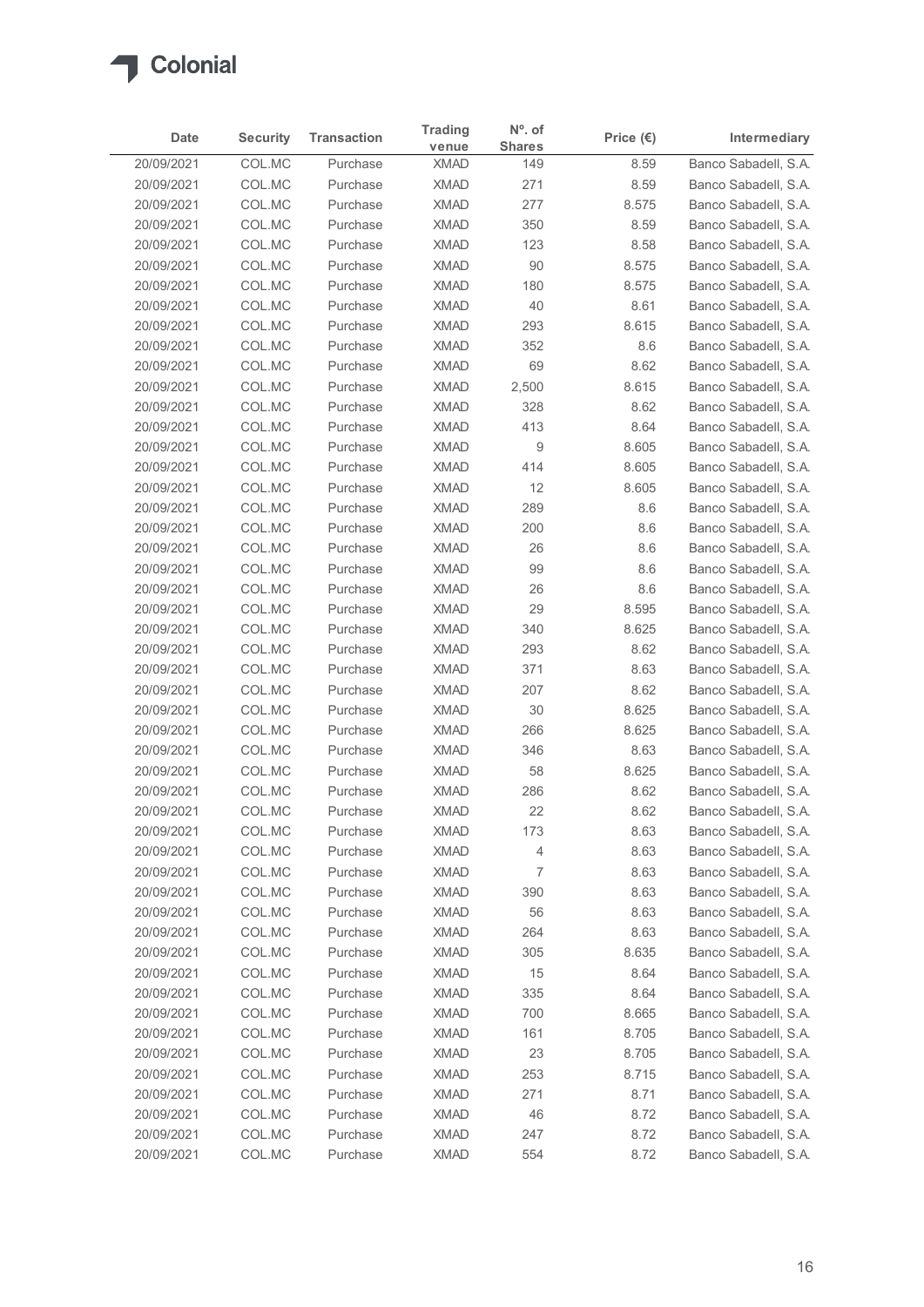

|                          |                  |                      | <b>Trading</b>             | $No$ . of     |                    |                                              |
|--------------------------|------------------|----------------------|----------------------------|---------------|--------------------|----------------------------------------------|
| Date                     | <b>Security</b>  | <b>Transaction</b>   | venue                      | <b>Shares</b> | Price $(\epsilon)$ | Intermediary                                 |
| 20/09/2021               | COL.MC           | Purchase             | <b>XMAD</b>                | 297           | 8.715              | Banco Sabadell, S.A.                         |
| 20/09/2021               | COL.MC           | Purchase             | <b>XMAD</b>                | 226           | 8.705              | Banco Sabadell, S.A.                         |
| 20/09/2021               | COL.MC           | Purchase             | <b>XMAD</b>                | 62            | 8.705              | Banco Sabadell, S.A.                         |
| 20/09/2021               | COL.MC           | Purchase             | <b>XMAD</b>                | 315           | 8.66               | Banco Sabadell, S.A.                         |
| 20/09/2021<br>20/09/2021 | COL.MC<br>COL.MC | Purchase<br>Purchase | <b>XMAD</b><br><b>XMAD</b> | 3<br>9        | 8.69<br>8.69       | Banco Sabadell, S.A.<br>Banco Sabadell, S.A. |
| 20/09/2021               | COL.MC           | Purchase             | <b>XMAD</b>                | 131           | 8.695              | Banco Sabadell, S.A.                         |
| 20/09/2021               | COL.MC           | Purchase             | <b>XMAD</b>                | 326           | 8.71               | Banco Sabadell, S.A.                         |
| 20/09/2021               | COL.MC           | Purchase             | <b>XMAD</b>                | 256           | 8.705              | Banco Sabadell, S.A.                         |
| 20/09/2021               | COL.MC           | Purchase             | <b>XMAD</b>                | 66            | 8.71               | Banco Sabadell, S.A.                         |
| 20/09/2021               | COL.MC           | Purchase             | <b>XMAD</b>                | 355           | 8.71               | Banco Sabadell, S.A.                         |
| 20/09/2021               | COL.MC           | Purchase             | <b>XMAD</b>                | 3             | 8.71               | Banco Sabadell, S.A.                         |
| 20/09/2021               | COL.MC           | Purchase             | <b>XMAD</b>                | 317           | 8.695              | Banco Sabadell, S.A.                         |
| 20/09/2021               | COL.MC           | Purchase             | XMAD                       | 291           | 8.705              | Banco Sabadell, S.A.                         |
| 20/09/2021               | COL.MC<br>COL.MC | Purchase<br>Purchase | <b>XMAD</b><br><b>XMAD</b> | 413<br>279    | 8.71<br>8.715      | Banco Sabadell, S.A.<br>Banco Sabadell, S.A. |
| 20/09/2021<br>20/09/2021 | COL.MC           | Purchase             | <b>XMAD</b>                | 52            | 8.68               | Banco Sabadell, S.A.                         |
| 20/09/2021               | COL.MC           | Purchase             | <b>XMAD</b>                | 210           | 8.68               | Banco Sabadell, S.A.                         |
| 20/09/2021               | COL.MC           | Purchase             | <b>XMAD</b>                | 606           | 8.695              | Banco Sabadell, S.A.                         |
| 20/09/2021               | COL.MC           | Purchase             | <b>XMAD</b>                | 39            | 8.685              | Banco Sabadell, S.A.                         |
| 20/09/2021               | COL.MC           | Purchase             | <b>XMAD</b>                | 2,200         | 8.735              | Banco Sabadell, S.A.                         |
| 20/09/2021               | COL.MC           | Purchase             | <b>XMAD</b>                | 300           | 8.735              | Banco Sabadell, S.A.                         |
| 20/09/2021               | COL.MC           | Purchase             | <b>XMAD</b>                | 193           | $8.7\,$            | Banco Sabadell, S.A.                         |
| 20/09/2021               | COL.MC           | Purchase             | <b>XMAD</b>                | 2,560         | 8.7                | Banco Sabadell, S.A.                         |
| 20/09/2021               | COL.MC           | Purchase             | <b>XMAD</b>                | 535           | 8.71               | Banco Sabadell, S.A.                         |
| 20/09/2021               | COL.MC           | Purchase             | <b>XMAD</b>                | 194           | 8.71               | Banco Sabadell, S.A.                         |
| 20/09/2021<br>20/09/2021 | COL.MC<br>COL.MC | Purchase<br>Purchase | <b>XMAD</b><br><b>XMAD</b> | 184<br>607    | 8.71<br>8.71       | Banco Sabadell, S.A.<br>Banco Sabadell, S.A. |
| 20/09/2021               | COL.MC           | Purchase             | <b>XMAD</b>                | 190           | 8.71               | Banco Sabadell, S.A.                         |
| 20/09/2021               | COL.MC           | Purchase             | <b>XMAD</b>                | 790           | 8.71               | Banco Sabadell, S.A.                         |
| 20/09/2021               | COL.MC           | Purchase             | <b>XMAD</b>                | 2,500         | 8.72               | Banco Sabadell, S.A.                         |
| 21/09/2021               | COL.MC           | Purchase             | <b>XMAD</b>                | 394           | 8.74               | Banco Sabadell, S.A.                         |
| 21/09/2021               | COL.MC           | Purchase             | <b>XMAD</b>                | 176           | 8.74               | Banco Sabadell, S.A.                         |
| 21/09/2021               | COL.MC           | Purchase             | <b>XMAD</b>                | 108           | 8.74               | Banco Sabadell, S.A.                         |
| 21/09/2021               | COL.MC           | Purchase             | <b>XMAD</b>                | 79            | 8.725              | Banco Sabadell, S.A.                         |
| 21/09/2021               | COL.MC           | Purchase             | <b>XMAD</b>                | 339           | 8.725              | Banco Sabadell, S.A.                         |
| 21/09/2021               | COL.MC           | Purchase             | <b>XMAD</b>                | 598           | 8.725              | Banco Sabadell, S.A.                         |
| 21/09/2021               | COL.MC           | Purchase             | <b>XMAD</b>                | 269           | 8.77               | Banco Sabadell, S.A.                         |
| 21/09/2021<br>21/09/2021 | COL.MC<br>COL.MC | Purchase<br>Purchase | <b>XMAD</b><br><b>XMAD</b> | 37<br>1,076   | 8.77<br>8.77       | Banco Sabadell, S.A.<br>Banco Sabadell, S.A. |
| 21/09/2021               | COL.MC           | Purchase             | <b>XMAD</b>                | 51            | 8.77               | Banco Sabadell, S.A.                         |
| 21/09/2021               | COL.MC           | Purchase             | <b>XMAD</b>                | 289           | 8.75               | Banco Sabadell, S.A.                         |
| 21/09/2021               | COL.MC           | Purchase             | <b>XMAD</b>                | 612           | 8.75               | Banco Sabadell, S.A.                         |
| 21/09/2021               | COL.MC           | Purchase             | <b>XMAD</b>                | 587           | 8.76               | Banco Sabadell, S.A.                         |
| 21/09/2021               | COL.MC           | Purchase             | <b>XMAD</b>                | 572           | 8.815              | Banco Sabadell, S.A.                         |
| 21/09/2021               | COL.MC           | Purchase             | <b>XMAD</b>                | 196           | 8.815              | Banco Sabadell, S.A.                         |
| 21/09/2021               | COL.MC           | Purchase             | <b>XMAD</b>                | 426           | 8.815              | Banco Sabadell, S.A.                         |
| 21/09/2021               | COL.MC           | Purchase             | XMAD                       | 29            | 8.8                | Banco Sabadell, S.A.                         |
| 21/09/2021               | COL.MC           | Purchase             | <b>XMAD</b>                | 742           | 8.795              | Banco Sabadell, S.A.                         |
| 21/09/2021               | COL.MC           | Purchase             | XMAD                       | 252           | 8.805              | Banco Sabadell, S.A.                         |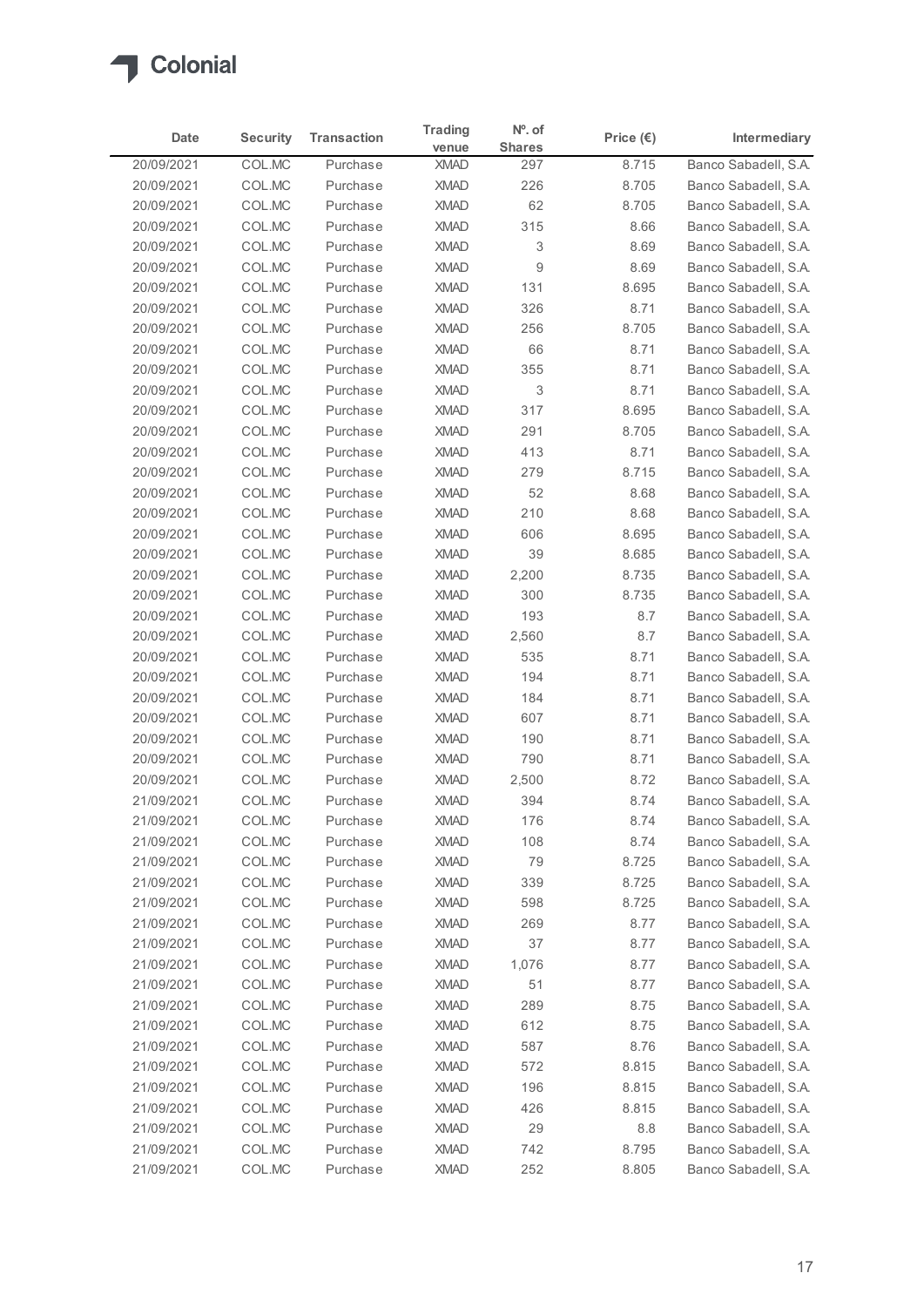

| Date<br>21/09/2021       |                  |                      | <b>Trading</b>             | $No$ . of     |                    |                                              |
|--------------------------|------------------|----------------------|----------------------------|---------------|--------------------|----------------------------------------------|
|                          | <b>Security</b>  | <b>Transaction</b>   | venue                      | <b>Shares</b> | Price $(\epsilon)$ | Intermediary                                 |
|                          | COL.MC           | Purchase             | <b>XMAD</b>                | 164           | 8.815              | Banco Sabadell, S.A.                         |
| 21/09/2021               | COL.MC           | Purchase             | <b>XMAD</b>                | 439           | 8.82               | Banco Sabadell, S.A.                         |
| 21/09/2021               | COL.MC           | Purchase             | <b>XMAD</b>                | 326           | 8.815              | Banco Sabadell, S.A.                         |
| 21/09/2021<br>21/09/2021 | COL.MC<br>COL.MC | Purchase<br>Purchase | <b>XMAD</b><br><b>XMAD</b> | 327<br>533    | 8.81<br>8.83       | Banco Sabadell, S.A.<br>Banco Sabadell, S.A. |
| 21/09/2021               | COL.MC           | Purchase             | <b>XMAD</b>                | 297           | 8.815              | Banco Sabadell, S.A.                         |
| 21/09/2021               | COL.MC           | Purchase             | <b>XMAD</b>                | 39            | 8.835              | Banco Sabadell, S.A.                         |
| 21/09/2021               | COL.MC           | Purchase             | <b>XMAD</b>                | 782           | 8.83               | Banco Sabadell, S.A.                         |
| 21/09/2021               | COL.MC           | Purchase             | <b>XMAD</b>                | 315           | 8.84               | Banco Sabadell, S.A.                         |
| 21/09/2021               | COL.MC           | Purchase             | <b>XMAD</b>                | 773           | 8.84               | Banco Sabadell, S.A.                         |
| 21/09/2021               | COL.MC           | Purchase             | <b>XMAD</b>                | 382           | 8.815              | Banco Sabadell, S.A.                         |
| 21/09/2021               | COL.MC           | Purchase             | <b>XMAD</b>                | 158           | 8.82               | Banco Sabadell, S.A.                         |
| 21/09/2021               | COL.MC           | Purchase             | <b>XMAD</b>                | 501           | 8.8                | Banco Sabadell, S.A.                         |
| 21/09/2021               | COL.MC           | Purchase             | <b>XMAD</b>                | 418           | 8.81               | Banco Sabadell, S.A.                         |
| 21/09/2021               | COL.MC           | Purchase             | <b>XMAD</b>                | 355           | 8.805              | Banco Sabadell, S.A.                         |
| 21/09/2021               | COL.MC           | Purchase             | <b>XMAD</b>                | 700           | 8.81               | Banco Sabadell, S.A.                         |
| 21/09/2021               | COL.MC           | Purchase<br>Purchase | <b>XMAD</b>                | 28            | 8.81               | Banco Sabadell, S.A.                         |
| 21/09/2021<br>21/09/2021 | COL.MC<br>COL.MC | Purchase             | <b>XMAD</b><br><b>XMAD</b> | 618<br>70     | 8.815<br>8.8       | Banco Sabadell, S.A.<br>Banco Sabadell, S.A. |
| 21/09/2021               | COL.MC           | Purchase             | <b>XMAD</b>                | 1,016         | $8.8\,$            | Banco Sabadell, S.A.                         |
| 21/09/2021               | COL.MC           | Purchase             | <b>XMAD</b>                | 671           | 8.795              | Banco Sabadell, S.A.                         |
| 21/09/2021               | COL.MC           | Purchase             | <b>XMAD</b>                | 63            | 8.785              | Banco Sabadell, S.A.                         |
| 21/09/2021               | COL.MC           | Purchase             | <b>XMAD</b>                | 284           | 8.79               | Banco Sabadell, S.A.                         |
| 21/09/2021               | COL.MC           | Purchase             | <b>XMAD</b>                | 17            | 8.79               | Banco Sabadell, S.A.                         |
| 21/09/2021               | COL.MC           | Purchase             | <b>XMAD</b>                | 128           | 8.79               | Banco Sabadell, S.A.                         |
| 21/09/2021               | COL.MC           | Purchase             | <b>XMAD</b>                | 315           | 8.795              | Banco Sabadell, S.A.                         |
| 21/09/2021               | COL.MC           | Purchase             | <b>XMAD</b>                | 39            | 8.8                | Banco Sabadell, S.A.                         |
| 21/09/2021               | COL.MC           | Purchase             | <b>XMAD</b>                | 1,293         | 8.81               | Banco Sabadell, S.A.                         |
| 21/09/2021               | COL.MC           | Purchase             | <b>XMAD</b>                | 77            | 8.765              | Banco Sabadell, S.A.                         |
| 21/09/2021               | COL.MC           | Purchase             | <b>XMAD</b>                | 255           | 8.785              | Banco Sabadell, S.A.                         |
| 21/09/2021               | COL.MC           | Purchase             | <b>XMAD</b>                | 1,448         | 8.765              | Banco Sabadell, S.A.                         |
| 21/09/2021               | COL.MC           | Purchase             | <b>XMAD</b>                | 609           | 8.765              | Banco Sabadell, S.A.                         |
| 21/09/2021               | COL.MC           | Purchase             | <b>XMAD</b>                | 252           | 8.82               | Banco Sabadell, S.A.                         |
| 21/09/2021               | COL.MC           | Purchase             | <b>XMAD</b>                | 197           | 8.83               | Banco Sabadell, S.A.                         |
| 21/09/2021               | COL.MC           | Purchase             | <b>XMAD</b>                | 129           | 8.83               | Banco Sabadell, S.A.                         |
| 21/09/2021               | COL.MC           | Purchase             | <b>XMAD</b>                | 258           | 8.795              | Banco Sabadell, S.A.                         |
| 21/09/2021               | COL.MC           | Purchase             | <b>XMAD</b>                | 83            | 8.81               | Banco Sabadell, S.A.                         |
| 21/09/2021               | COL.MC           | Purchase             | <b>XMAD</b>                | 500           | 8.79               | Banco Sabadell, S.A.                         |
| 21/09/2021               | COL.MC           | Purchase             | <b>XMAD</b>                | 115           | 8.79               | Banco Sabadell, S.A.                         |
| 21/09/2021               | COL.MC           | Purchase             | <b>XMAD</b>                | 672           | 8.79               | Banco Sabadell, S.A.                         |
| 21/09/2021               | COL.MC           | Purchase             | <b>XMAD</b>                | 1,570         | 8.79               | Banco Sabadell, S.A.                         |
| 21/09/2021               | COL.MC           | Purchase             | <b>XMAD</b>                | 1,517         | 8.78               | Banco Sabadell, S.A.                         |
| 21/09/2021               | COL.MC           | Purchase             | <b>XMAD</b>                | 127           | 8.78               | Banco Sabadell, S.A.                         |
| 21/09/2021               | COL.MC           | Purchase             | <b>XMAD</b>                | 2,420         | 8.78               | Banco Sabadell, S.A.                         |
| 21/09/2021               | COL.MC           | Purchase             | <b>XMAD</b>                | 952           | 8.805              | Banco Sabadell, S.A.                         |
| 21/09/2021<br>21/09/2021 | COL.MC           | Purchase<br>Purchase | <b>XMAD</b><br><b>XMAD</b> | 639<br>40     | 8.81<br>8.82       | Banco Sabadell, S.A.<br>Banco Sabadell, S.A. |
| 21/09/2021               | COL.MC<br>COL.MC |                      | <b>XMAD</b>                | 48            | 8.82               | Banco Sabadell, S.A.                         |
| 21/09/2021               | COL.MC           | Purchase<br>Purchase | <b>XMAD</b>                | 100           | 8.82               | Banco Sabadell, S.A.                         |
| 21/09/2021               | COL.MC           | Purchase             | <b>XMAD</b>                | 134           | 8.82               | Banco Sabadell, S.A.                         |